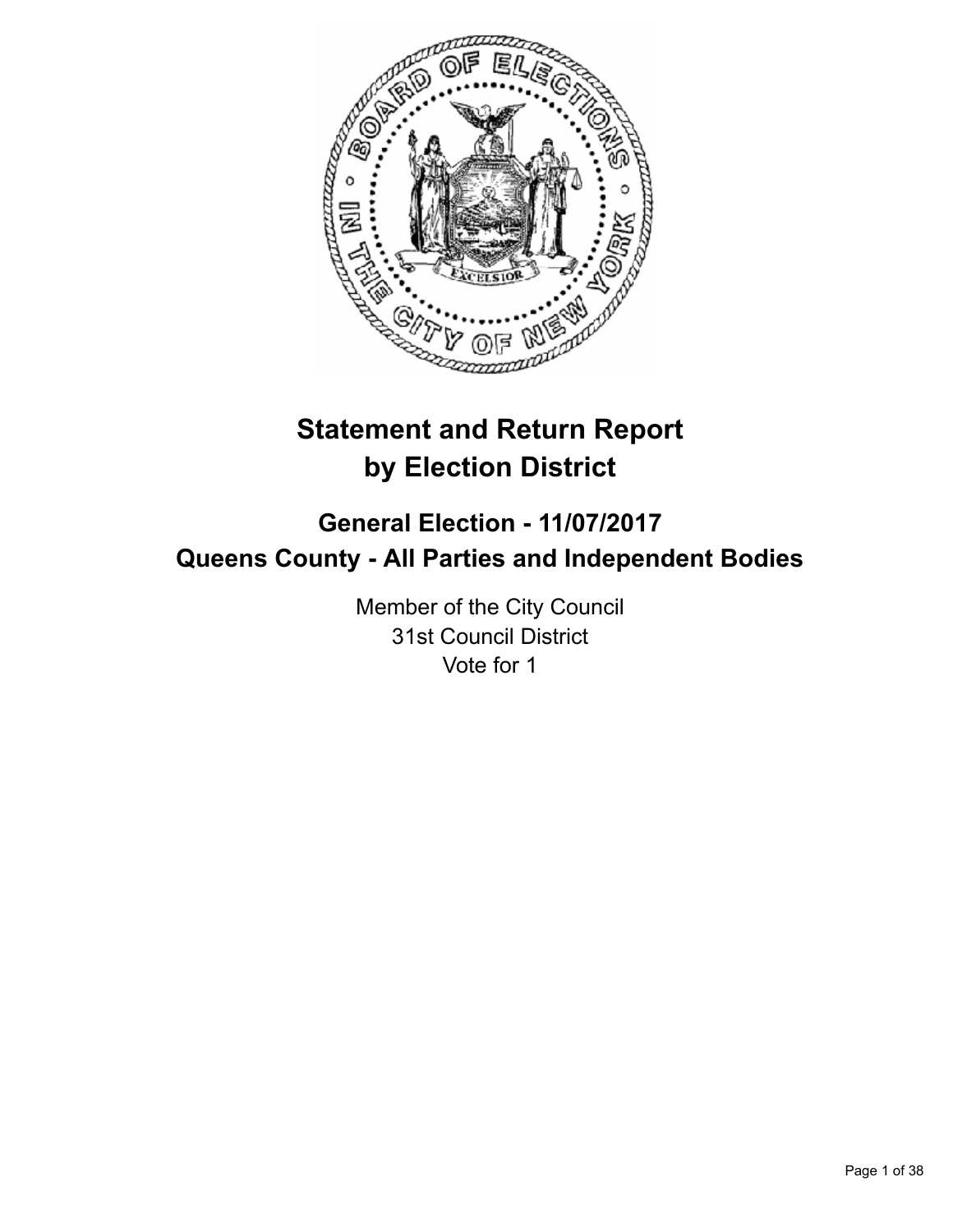

| <b>PUBLIC COUNTER</b>                                    | 212 |
|----------------------------------------------------------|-----|
| <b>MANUALLY COUNTED EMERGENCY</b>                        | 0   |
| ABSENTEE / MILITARY                                      | 5   |
| <b>AFFIDAVIT</b>                                         | 1   |
| <b>Total Ballots</b>                                     | 218 |
| Less - Inapplicable Federal/Special Presidential Ballots | 0   |
| <b>Total Applicable Ballots</b>                          | 218 |
| DONOVAN J. RICHARDS (DEMOCRATIC)                         | 143 |
| DONOVAN J. RICHARDS (WORKING FAMILIES)                   | 23  |
| JASON NETHERWOOD (WRITE-IN)                              | 1   |
| JEE MEE KIM (WRITE-IN)                                   | 1   |
| <b>RUDY GUILIANI (WRITE-IN)</b>                          | 1   |
| UNATTRIBUTABLE WRITE-IN (WRITE-IN)                       | 2   |
| <b>Total Votes</b>                                       | 171 |
| Unrecorded                                               | 47  |

**022/23 COMBINED into: 038/23**

## **023/23**

| <b>PUBLIC COUNTER</b>                                    | 183 |
|----------------------------------------------------------|-----|
| <b>MANUALLY COUNTED EMERGENCY</b>                        | 0   |
| ABSENTEE / MILITARY                                      | 4   |
| AFFIDAVIT                                                | 5   |
| <b>Total Ballots</b>                                     | 192 |
| Less - Inapplicable Federal/Special Presidential Ballots | 0   |
| <b>Total Applicable Ballots</b>                          | 192 |
| DONOVAN J. RICHARDS (DEMOCRATIC)                         | 128 |
| DONOVAN J. RICHARDS (WORKING FAMILIES)                   | 9   |
| DEREK HAMILTON (WRITE-IN)                                |     |
| <b>Total Votes</b>                                       | 138 |
| Unrecorded                                               | 54  |

| <b>PUBLIC COUNTER</b>                                    | 246 |
|----------------------------------------------------------|-----|
| <b>MANUALLY COUNTED EMERGENCY</b>                        | 0   |
| ABSENTEE / MILITARY                                      | 4   |
| AFFIDAVIT                                                |     |
| <b>Total Ballots</b>                                     | 251 |
| Less - Inapplicable Federal/Special Presidential Ballots | 0   |
| <b>Total Applicable Ballots</b>                          | 251 |
| DONOVAN J. RICHARDS (DEMOCRATIC)                         | 211 |
| DONOVAN J. RICHARDS (WORKING FAMILIES)                   | 7   |
| DEREK HAMILTON (WRITE-IN)                                | 7   |
| NIAHLAH HOPE (WRITE-IN)                                  |     |
| <b>Total Votes</b>                                       | 226 |
| Unrecorded                                               | 25  |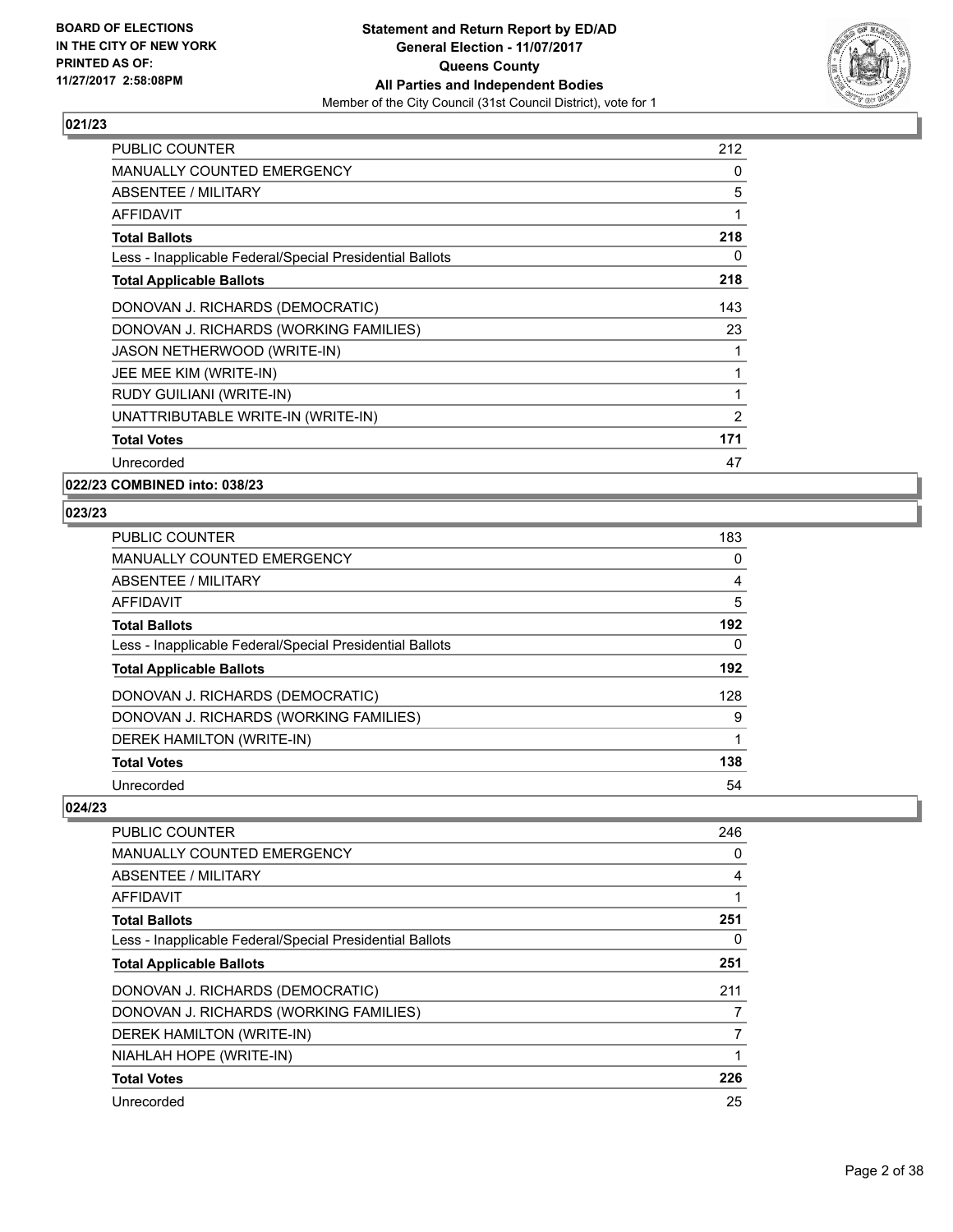

| <b>PUBLIC COUNTER</b>                                    | 199            |
|----------------------------------------------------------|----------------|
| MANUALLY COUNTED EMERGENCY                               | 0              |
| <b>ABSENTEE / MILITARY</b>                               | 41             |
| AFFIDAVIT                                                | 0              |
| <b>Total Ballots</b>                                     | 240            |
| Less - Inapplicable Federal/Special Presidential Ballots | 0              |
| <b>Total Applicable Ballots</b>                          | 240            |
| DONOVAN J. RICHARDS (DEMOCRATIC)                         | 174            |
| DONOVAN J. RICHARDS (WORKING FAMILIES)                   | 16             |
| ADRIENNE ADAMS (WRITE-IN)                                |                |
| MOSEHE BROWN (WRITE-IN)                                  |                |
| UNATTRIBUTABLE WRITE-IN (WRITE-IN)                       | $\overline{2}$ |
| <b>Total Votes</b>                                       | 194            |
| Unrecorded                                               | 46             |

# **026/23**

| <b>PUBLIC COUNTER</b>                                    | 255            |
|----------------------------------------------------------|----------------|
| <b>MANUALLY COUNTED EMERGENCY</b>                        | 0              |
| ABSENTEE / MILITARY                                      | $\overline{2}$ |
| AFFIDAVIT                                                | 5              |
| <b>Total Ballots</b>                                     | 262            |
| Less - Inapplicable Federal/Special Presidential Ballots | 0              |
| <b>Total Applicable Ballots</b>                          | 262            |
| DONOVAN J. RICHARDS (DEMOCRATIC)                         | 210            |
| DONOVAN J. RICHARDS (WORKING FAMILIES)                   | 13             |
| RENA GIALLA (WRITE-IN)                                   |                |
| <b>Total Votes</b>                                       | 224            |
| Unrecorded                                               | 38             |

| <b>PUBLIC COUNTER</b>                                    | 178            |
|----------------------------------------------------------|----------------|
| MANUALLY COUNTED EMERGENCY                               | 0              |
| ABSENTEE / MILITARY                                      | 1              |
| AFFIDAVIT                                                | 1              |
| <b>Total Ballots</b>                                     | 180            |
| Less - Inapplicable Federal/Special Presidential Ballots | 0              |
| <b>Total Applicable Ballots</b>                          | 180            |
| DONOVAN J. RICHARDS (DEMOCRATIC)                         | 95             |
| DONOVAN J. RICHARDS (WORKING FAMILIES)                   | 19             |
| DONALD TRUMP (WRITE-IN)                                  | 1              |
| JECHIEL AEVV (WRITE-IN)                                  | 1              |
| PHIL GOLDFEDER (WRITE-IN)                                | $\overline{2}$ |
| <b>Total Votes</b>                                       | 118            |
| Unrecorded                                               | 62             |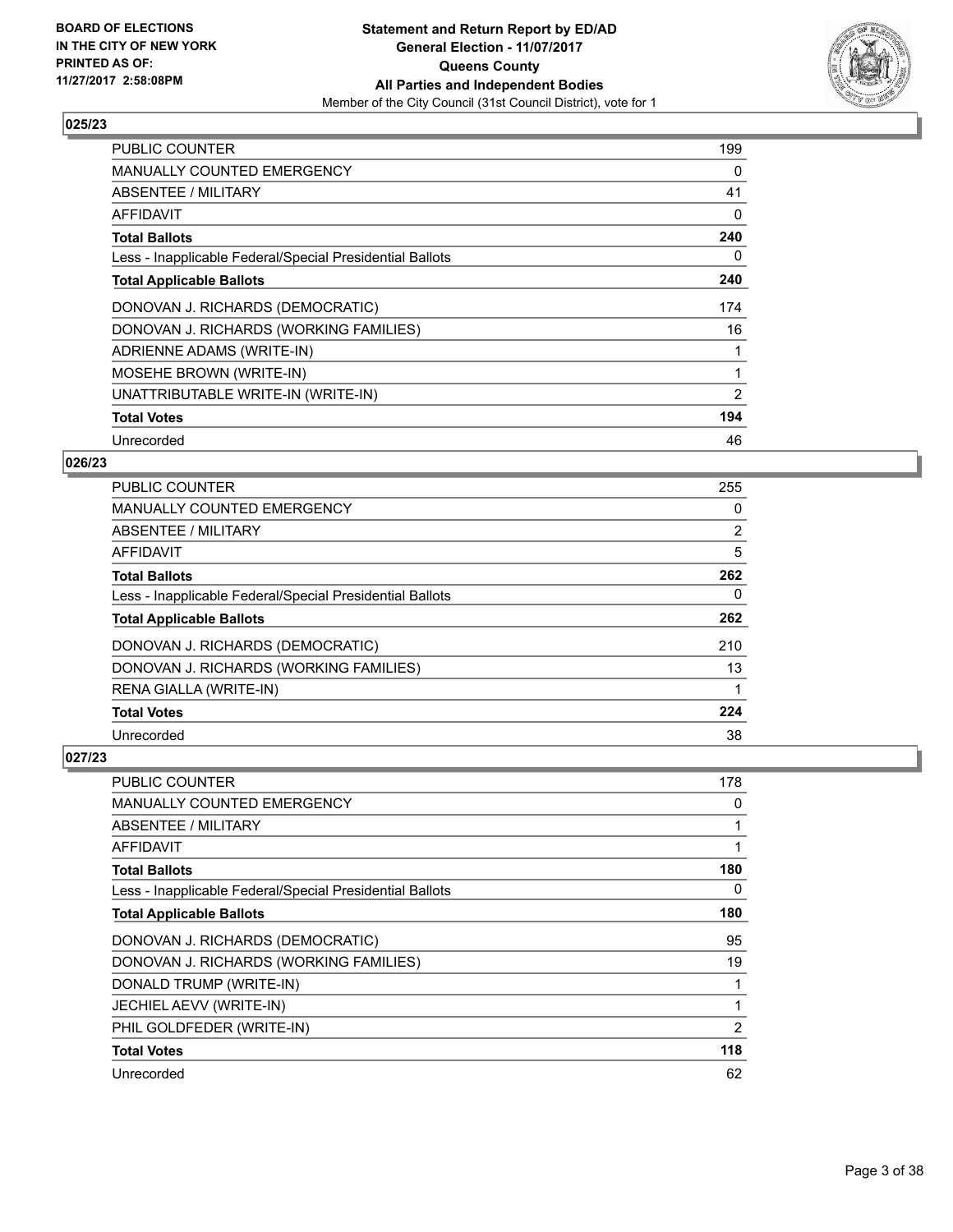

| <b>PUBLIC COUNTER</b>                                    | 154 |
|----------------------------------------------------------|-----|
| <b>MANUALLY COUNTED EMERGENCY</b>                        | 0   |
| ABSENTEE / MILITARY                                      | 22  |
| AFFIDAVIT                                                | 3   |
| <b>Total Ballots</b>                                     | 179 |
| Less - Inapplicable Federal/Special Presidential Ballots | 0   |
| <b>Total Applicable Ballots</b>                          | 179 |
| DONOVAN J. RICHARDS (DEMOCRATIC)                         | 92  |
| DONOVAN J. RICHARDS (WORKING FAMILIES)                   | 20  |
| DEREK HAMILTON (WRITE-IN)                                | 2   |
| <b>JOSEPH KASPER (WRITE-IN)</b>                          | 1   |
| UNATTRIBUTABLE WRITE-IN (WRITE-IN)                       | 2   |
| VAKOR SILBERG (WRITE-IN)                                 | 1   |
| <b>Total Votes</b>                                       | 118 |
| Unrecorded                                               | 61  |

## **029/23**

| <b>PUBLIC COUNTER</b>                                    | 181 |
|----------------------------------------------------------|-----|
| <b>MANUALLY COUNTED EMERGENCY</b>                        | 0   |
| ABSENTEE / MILITARY                                      | 4   |
| AFFIDAVIT                                                | 0   |
| <b>Total Ballots</b>                                     | 185 |
| Less - Inapplicable Federal/Special Presidential Ballots | 0   |
| <b>Total Applicable Ballots</b>                          | 185 |
| DONOVAN J. RICHARDS (DEMOCRATIC)                         | 144 |
| DONOVAN J. RICHARDS (WORKING FAMILIES)                   | 8   |
| DEREK HAMILTON (WRITE-IN)                                |     |
| J.T. FOOTMAN (WRITE-IN)                                  |     |
| UNCOUNTED WRITE-IN PER STATUTE (WRITE-IN)                |     |
| <b>Total Votes</b>                                       | 155 |
| Unrecorded                                               | 30  |

| <b>PUBLIC COUNTER</b>                                    | 137 |
|----------------------------------------------------------|-----|
| <b>MANUALLY COUNTED EMERGENCY</b>                        | 0   |
| ABSENTEE / MILITARY                                      | 69  |
| AFFIDAVIT                                                |     |
| <b>Total Ballots</b>                                     | 207 |
| Less - Inapplicable Federal/Special Presidential Ballots | 0   |
| <b>Total Applicable Ballots</b>                          | 207 |
| DONOVAN J. RICHARDS (DEMOCRATIC)                         | 154 |
| DONOVAN J. RICHARDS (WORKING FAMILIES)                   | 9   |
| ANNIE WEAVER (WRITE-IN)                                  | 1   |
| DEREK HAMILTON (WRITE-IN)                                | 2   |
| <b>Total Votes</b>                                       | 166 |
| Unrecorded                                               | 41  |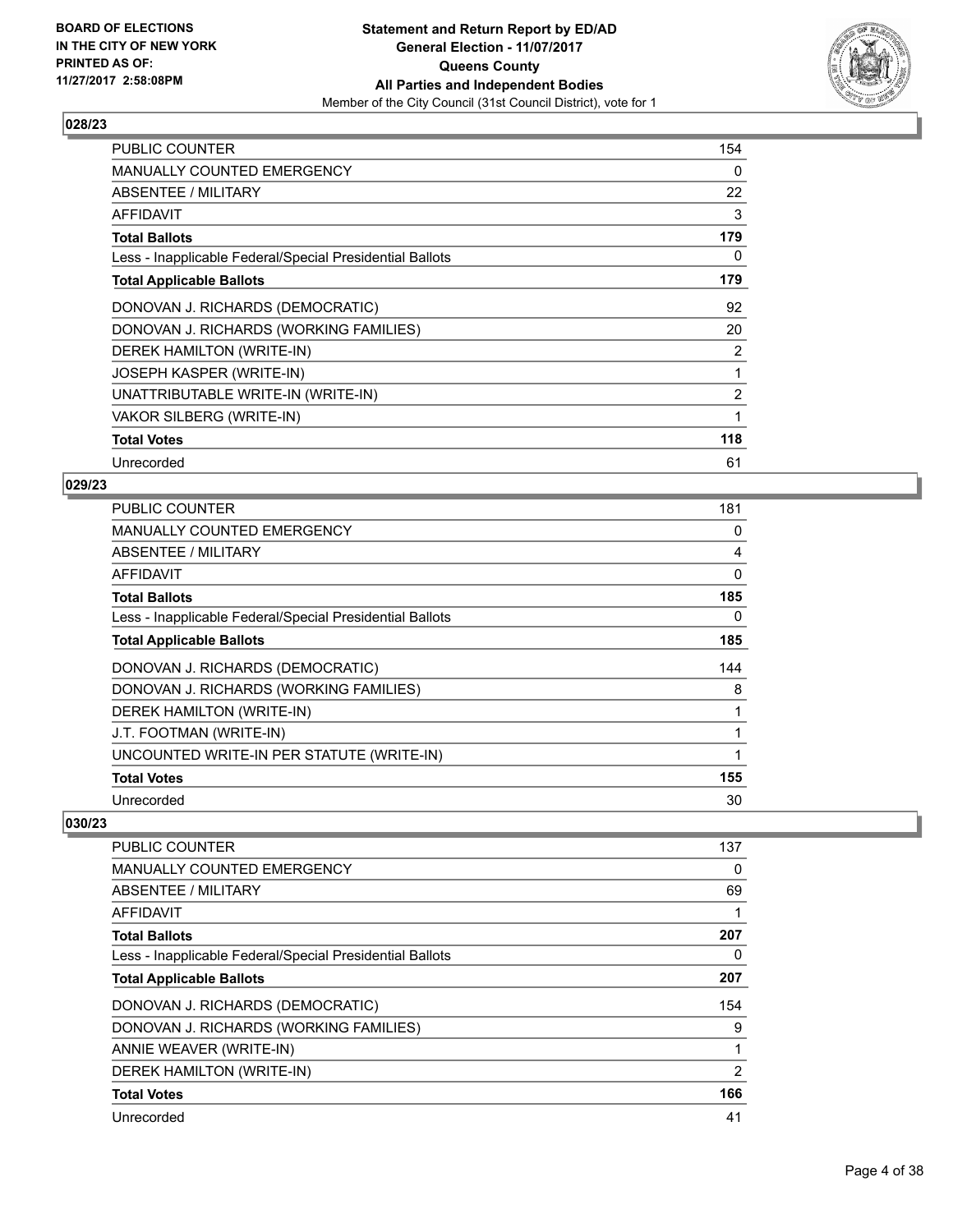

| <b>PUBLIC COUNTER</b>                                    | 204 |
|----------------------------------------------------------|-----|
| <b>MANUALLY COUNTED EMERGENCY</b>                        | 0   |
| ABSENTEE / MILITARY                                      | 3   |
| <b>AFFIDAVIT</b>                                         | 2   |
| <b>Total Ballots</b>                                     | 209 |
| Less - Inapplicable Federal/Special Presidential Ballots | 0   |
| <b>Total Applicable Ballots</b>                          | 209 |
| DONOVAN J. RICHARDS (DEMOCRATIC)                         | 158 |
| DONOVAN J. RICHARDS (WORKING FAMILIES)                   | 6   |
| ALLEN SMITHEE CHOPIN (WRITE-IN)                          | 1   |
| DEREK HAMILTON (WRITE-IN)                                | 2   |
| UNATTRIBUTABLE WRITE-IN (WRITE-IN)                       | 4   |
| YEHEDA DEUBEL (WRITE-IN)                                 | 1   |
| <b>Total Votes</b>                                       | 172 |
| Unrecorded                                               | 37  |

## **032/23**

| <b>PUBLIC COUNTER</b>                                    | 175 |
|----------------------------------------------------------|-----|
| <b>MANUALLY COUNTED EMERGENCY</b>                        | 0   |
| <b>ABSENTEE / MILITARY</b>                               |     |
| <b>AFFIDAVIT</b>                                         | 4   |
| <b>Total Ballots</b>                                     | 180 |
| Less - Inapplicable Federal/Special Presidential Ballots | 0   |
| <b>Total Applicable Ballots</b>                          | 180 |
| DONOVAN J. RICHARDS (DEMOCRATIC)                         | 161 |
| DONOVAN J. RICHARDS (WORKING FAMILIES)                   |     |
| DEREK HAMILTON (WRITE-IN)                                |     |
| <b>Total Votes</b>                                       | 169 |
| Unrecorded                                               | 11  |

| <b>PUBLIC COUNTER</b>                                    | 221 |
|----------------------------------------------------------|-----|
| <b>MANUALLY COUNTED EMERGENCY</b>                        | 0   |
| ABSENTEE / MILITARY                                      | 5   |
| AFFIDAVIT                                                | 5   |
| <b>Total Ballots</b>                                     | 231 |
| Less - Inapplicable Federal/Special Presidential Ballots | 0   |
| <b>Total Applicable Ballots</b>                          | 231 |
| DONOVAN J. RICHARDS (DEMOCRATIC)                         | 197 |
| DONOVAN J. RICHARDS (WORKING FAMILIES)                   | 15  |
| DEREK HAMILTON (WRITE-IN)                                | 4   |
| <b>Total Votes</b>                                       | 216 |
| Unrecorded                                               | 15  |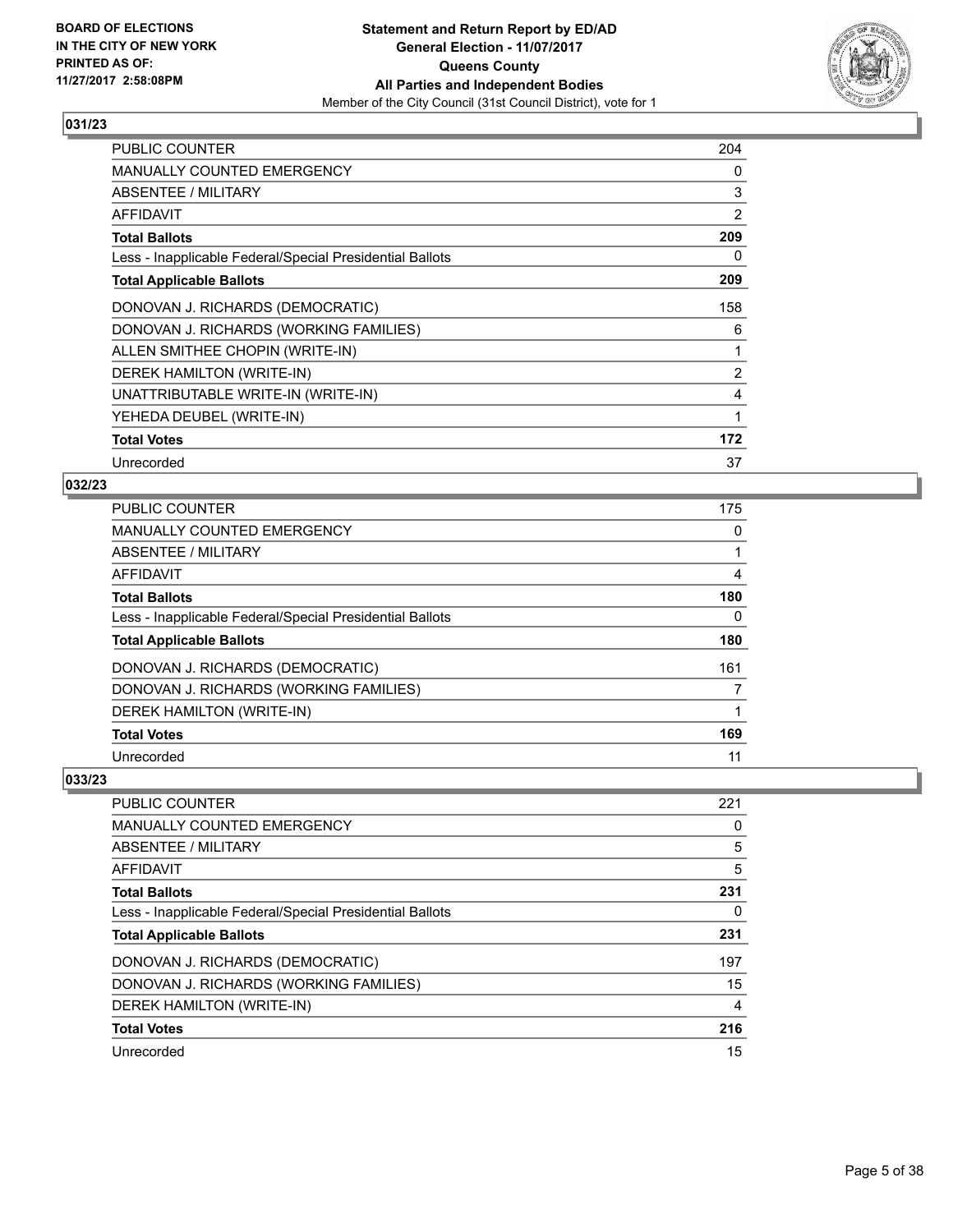

| <b>PUBLIC COUNTER</b>                                    | 149 |
|----------------------------------------------------------|-----|
| <b>MANUALLY COUNTED EMERGENCY</b>                        | 0   |
| ABSENTEE / MILITARY                                      | 3   |
| AFFIDAVIT                                                |     |
| <b>Total Ballots</b>                                     | 153 |
| Less - Inapplicable Federal/Special Presidential Ballots | 0   |
| <b>Total Applicable Ballots</b>                          | 153 |
| DONOVAN J. RICHARDS (DEMOCRATIC)                         | 137 |
| DONOVAN J. RICHARDS (WORKING FAMILIES)                   | 5   |
| DEREK HAMILTON (WRITE-IN)                                | 3   |
| <b>Total Votes</b>                                       | 145 |
| Unrecorded                                               | 8   |

## **035/23**

| <b>PUBLIC COUNTER</b>                                    | 190 |
|----------------------------------------------------------|-----|
| MANUALLY COUNTED EMERGENCY                               | 0   |
| ABSENTEE / MILITARY                                      | 0   |
| AFFIDAVIT                                                | 2   |
| <b>Total Ballots</b>                                     | 192 |
| Less - Inapplicable Federal/Special Presidential Ballots | 0   |
| <b>Total Applicable Ballots</b>                          | 192 |
| DONOVAN J. RICHARDS (DEMOCRATIC)                         | 146 |
| DONOVAN J. RICHARDS (WORKING FAMILIES)                   | 18  |
| CHARM FREISHER (WRITE-IN)                                |     |
| HILLEL ADELMAN (WRITE-IN)                                |     |
| <b>Total Votes</b>                                       | 166 |
| Unrecorded                                               | 26  |

| <b>PUBLIC COUNTER</b>                                    | 270 |
|----------------------------------------------------------|-----|
| <b>MANUALLY COUNTED EMERGENCY</b>                        | 0   |
| ABSENTEE / MILITARY                                      | 1   |
| AFFIDAVIT                                                | 0   |
| <b>Total Ballots</b>                                     | 271 |
| Less - Inapplicable Federal/Special Presidential Ballots | 0   |
| <b>Total Applicable Ballots</b>                          | 271 |
| DONOVAN J. RICHARDS (DEMOCRATIC)                         | 197 |
| DONOVAN J. RICHARDS (WORKING FAMILIES)                   | 15  |
| ABRAHAM M. GOLDSTEIN (WRITE-IN)                          | 1   |
| BILL DE BLASIO (WRITE-IN)                                | 1   |
| RACHEL KAUFMAN (WRITE-IN)                                |     |
| ROBERT FALCONE (WRITE-IN)                                | 1   |
| SAYWALAH KESSELLY (WRITE-IN)                             | 1   |
| SIMON Z. FEIGNBAUM (WRITE-IN)                            | 1   |
| <b>Total Votes</b>                                       | 218 |
| Unrecorded                                               | 53  |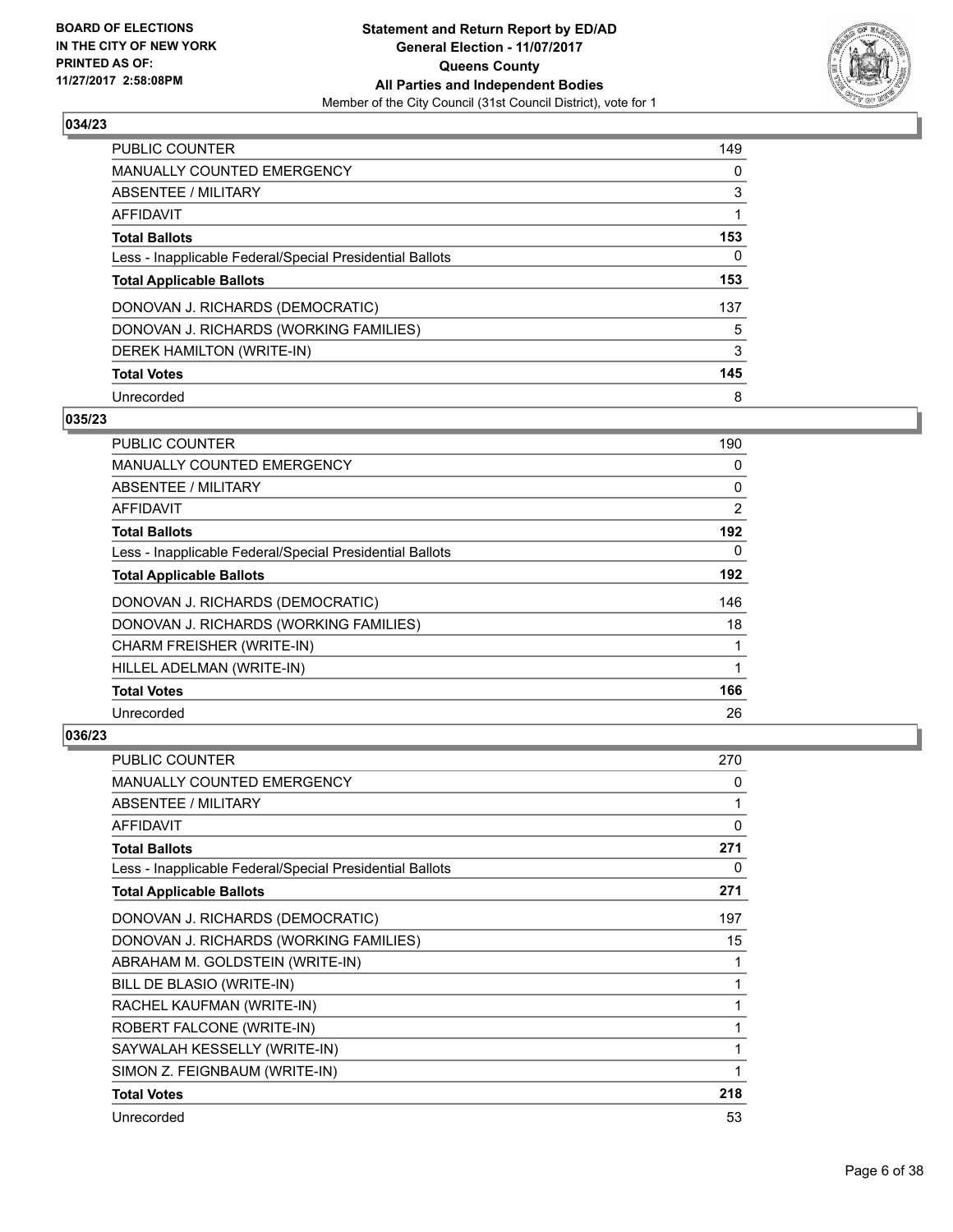

| <b>PUBLIC COUNTER</b>                                    | 293            |
|----------------------------------------------------------|----------------|
| <b>MANUALLY COUNTED EMERGENCY</b>                        | 0              |
| ABSENTEE / MILITARY                                      | 7              |
| AFFIDAVIT                                                | $\overline{2}$ |
| <b>Total Ballots</b>                                     | 302            |
| Less - Inapplicable Federal/Special Presidential Ballots | $\mathbf{0}$   |
| <b>Total Applicable Ballots</b>                          | 302            |
| DONOVAN J. RICHARDS (DEMOCRATIC)                         | 223            |
| DONOVAN J. RICHARDS (WORKING FAMILIES)                   | 16             |
| DEREK HAMILTON (WRITE-IN)                                | 1              |
| DONALD TRUMP (WRITE-IN)                                  | 1              |
| DOR FIRESTONE (WRITE-IN)                                 | 1              |
| ELMUR FUDD (WRITE-IN)                                    | 1              |
| FRANK ROURISUER (WRITE-IN)                               | 1              |
| <b>ISAAC RICHTER (WRITE-IN)</b>                          | $\overline{2}$ |
| MENDY HERSHKOWITZ (WRITE-IN)                             | 1              |
| UNATTRIBUTABLE WRITE-IN (WRITE-IN)                       | $\overline{2}$ |
| <b>Total Votes</b>                                       | 249            |
| Unrecorded                                               | 53             |

| PUBLIC COUNTER                                           | 6  |
|----------------------------------------------------------|----|
| <b>MANUALLY COUNTED EMERGENCY</b>                        | 0  |
| ABSENTEE / MILITARY                                      | 66 |
| AFFIDAVIT                                                | 0  |
| <b>Total Ballots</b>                                     | 72 |
| Less - Inapplicable Federal/Special Presidential Ballots | 0  |
| <b>Total Applicable Ballots</b>                          | 72 |
| DONOVAN J. RICHARDS (DEMOCRATIC)                         | 50 |
| DONOVAN J. RICHARDS (WORKING FAMILIES)                   | 7  |
| <b>Total Votes</b>                                       | 57 |
| Unrecorded                                               | 15 |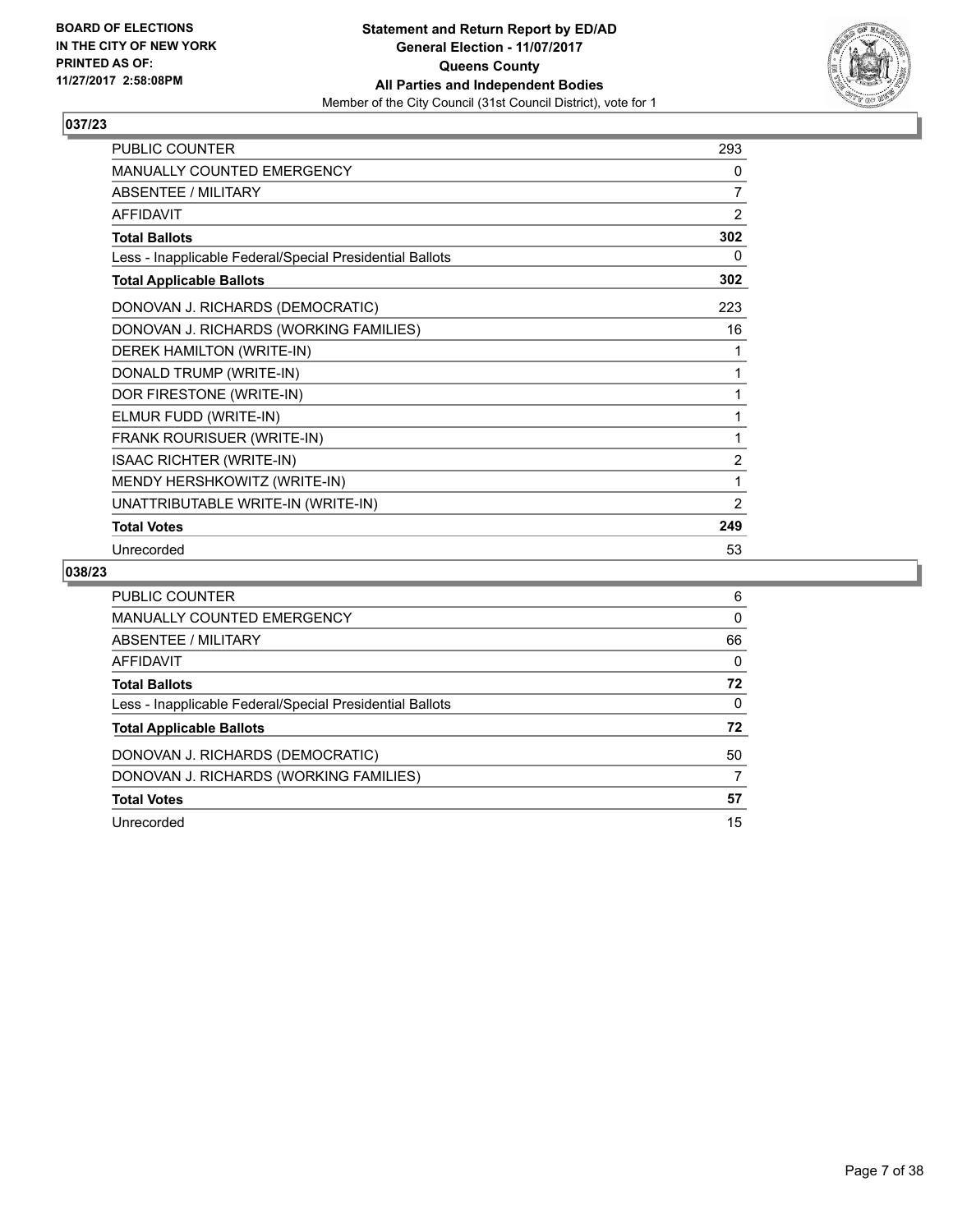

| <b>PUBLIC COUNTER</b>                                    | 227 |
|----------------------------------------------------------|-----|
| MANUALLY COUNTED EMERGENCY                               | 0   |
| ABSENTEE / MILITARY                                      | 3   |
| <b>AFFIDAVIT</b>                                         |     |
| <b>Total Ballots</b>                                     | 231 |
| Less - Inapplicable Federal/Special Presidential Ballots | 0   |
| <b>Total Applicable Ballots</b>                          | 231 |
| DONOVAN J. RICHARDS (DEMOCRATIC)                         | 132 |
| DONOVAN J. RICHARDS (WORKING FAMILIES)                   | 18  |
| A Z ROSENBURG (WRITE-IN)                                 | 1   |
| BERUCH BER BENDER (WRITE-IN)                             |     |
| DEREK HAMILTON (WRITE-IN)                                |     |
| EDWIN WILLIAMS (WRITE-IN)                                |     |
| LOU M. SIMOA (WRITE-IN)                                  | 1   |
| SAMUEL JAROSHWIN (WRITE-IN)                              | 1   |
| UNATTRIBUTABLE WRITE-IN (WRITE-IN)                       |     |
| <b>Total Votes</b>                                       | 157 |
| Unrecorded                                               | 74  |

# **042/23**

| <b>PUBLIC COUNTER</b>                                    | 261 |
|----------------------------------------------------------|-----|
| <b>MANUALLY COUNTED EMERGENCY</b>                        | 0   |
| ABSENTEE / MILITARY                                      | 29  |
| AFFIDAVIT                                                | 6   |
| <b>Total Ballots</b>                                     | 296 |
| Less - Inapplicable Federal/Special Presidential Ballots | 0   |
| <b>Total Applicable Ballots</b>                          | 296 |
| DONOVAN J. RICHARDS (DEMOCRATIC)                         | 247 |
| DONOVAN J. RICHARDS (WORKING FAMILIES)                   | 16  |
| DEREK HAMILTON (WRITE-IN)                                |     |
| RUDOLPH GULANT (WRITE-IN)                                |     |
| <b>Total Votes</b>                                       | 265 |
| Unrecorded                                               | 31  |
|                                                          |     |

## **071/23 COMBINED into: 038/23**

| <b>Total Votes</b>                                       | 0            |
|----------------------------------------------------------|--------------|
|                                                          |              |
| DONOVAN J. RICHARDS (WORKING FAMILIES)                   | $\Omega$     |
| DONOVAN J. RICHARDS (DEMOCRATIC)                         | <sup>0</sup> |
| <b>Total Applicable Ballots</b>                          | 0            |
| Less - Inapplicable Federal/Special Presidential Ballots | 0            |
| <b>Total Ballots</b>                                     | 0            |
| AFFIDAVIT                                                | 0            |
| ABSENTEE / MILITARY                                      | 0            |
| <b>MANUALLY COUNTED EMERGENCY</b>                        | 0            |
| PUBLIC COUNTER                                           | 0            |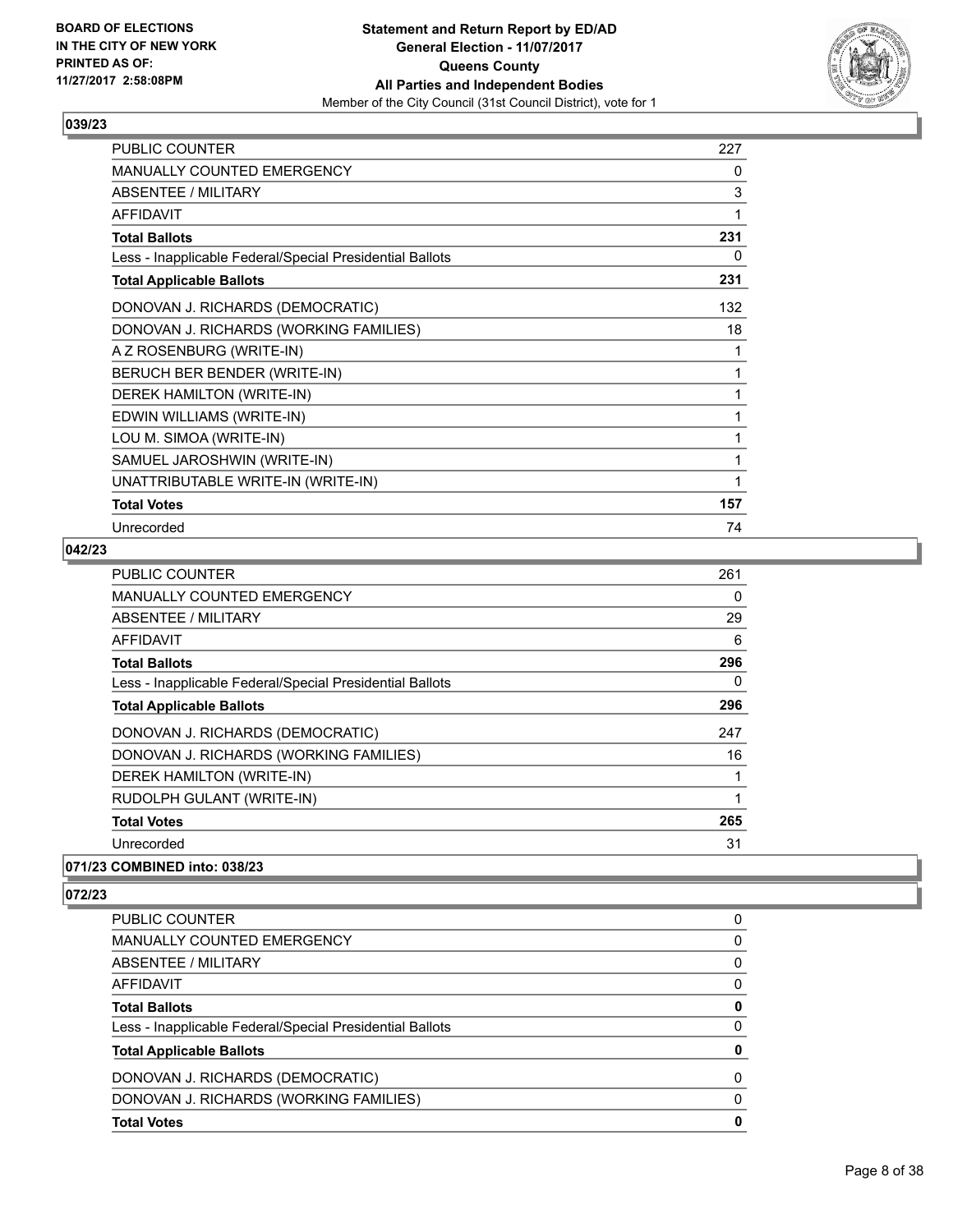

# **073/23 COMBINED into: 072/23**

#### **081/23 COMBINED into: 072/23**

#### **082/23 COMBINED into: 072/23**

#### **083/23**

| PUBLIC COUNTER                                           | 0 |
|----------------------------------------------------------|---|
| <b>MANUALLY COUNTED EMERGENCY</b>                        | 0 |
| ABSENTEE / MILITARY                                      | 0 |
| AFFIDAVIT                                                | 0 |
| <b>Total Ballots</b>                                     | 0 |
| Less - Inapplicable Federal/Special Presidential Ballots | 0 |
| <b>Total Applicable Ballots</b>                          | 0 |
| DONOVAN J. RICHARDS (DEMOCRATIC)                         | 0 |
| DONOVAN J. RICHARDS (WORKING FAMILIES)                   | 0 |
| <b>Total Votes</b>                                       | 0 |

| <b>PUBLIC COUNTER</b>                                    | 128 |
|----------------------------------------------------------|-----|
| <b>MANUALLY COUNTED EMERGENCY</b>                        | 0   |
| ABSENTEE / MILITARY                                      | 30  |
| <b>AFFIDAVIT</b>                                         | 1   |
| <b>Total Ballots</b>                                     | 159 |
| Less - Inapplicable Federal/Special Presidential Ballots | 0   |
| <b>Total Applicable Ballots</b>                          | 159 |
| DONOVAN J. RICHARDS (DEMOCRATIC)                         | 120 |
| DONOVAN J. RICHARDS (WORKING FAMILIES)                   | 8   |
| CHARM WINCENTOSKY (WRITE-IN)                             | 1   |
| DEREK HAMILTON (WRITE-IN)                                | 1   |
| DONSUAN RICSSERS (WRITE-IN)                              | 1   |
| EVAN M. KERZER (WRITE-IN)                                | 1   |
| MORDECHAI DRUXMAN (WRITE-IN)                             | 2   |
| <b>Total Votes</b>                                       | 134 |
| Unrecorded                                               | 25  |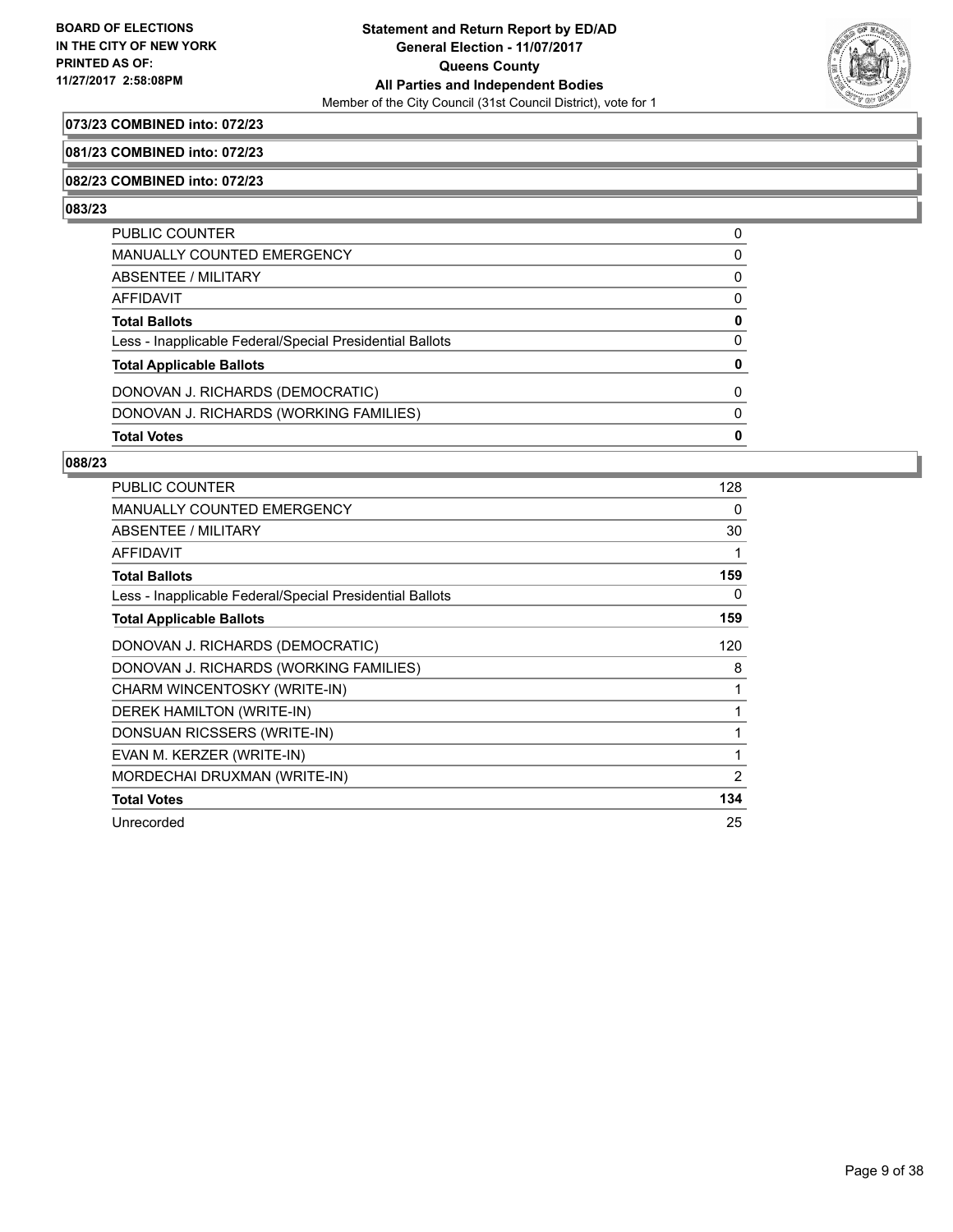

| <b>PUBLIC COUNTER</b>                                    | 220 |
|----------------------------------------------------------|-----|
| <b>MANUALLY COUNTED EMERGENCY</b>                        | 0   |
| ABSENTEE / MILITARY                                      | 0   |
| <b>AFFIDAVIT</b>                                         |     |
| <b>Total Ballots</b>                                     | 221 |
| Less - Inapplicable Federal/Special Presidential Ballots | 0   |
| <b>Total Applicable Ballots</b>                          | 221 |
| DONOVAN J. RICHARDS (DEMOCRATIC)                         | 202 |
| DONOVAN J. RICHARDS (WORKING FAMILIES)                   | 3   |
| ERIC SOUTHWOOD (WRITE-IN)                                |     |
| UNATTRIBUTABLE WRITE-IN (WRITE-IN)                       |     |
| <b>Total Votes</b>                                       | 207 |
| Unrecorded                                               | 14  |

# **042/29**

| <b>PUBLIC COUNTER</b>                                    | 224 |
|----------------------------------------------------------|-----|
| MANUALLY COUNTED EMERGENCY                               | 0   |
| ABSENTEE / MILITARY                                      | 0   |
| AFFIDAVIT                                                | 4   |
| <b>Total Ballots</b>                                     | 228 |
| Less - Inapplicable Federal/Special Presidential Ballots | 0   |
| <b>Total Applicable Ballots</b>                          | 228 |
| DONOVAN J. RICHARDS (DEMOCRATIC)                         | 203 |
| DONOVAN J. RICHARDS (WORKING FAMILIES)                   | 8   |
| <b>Total Votes</b>                                       | 211 |
| Unrecorded                                               | 17  |

| <b>PUBLIC COUNTER</b>                                    | 209 |
|----------------------------------------------------------|-----|
| MANUALLY COUNTED EMERGENCY                               | 0   |
| ABSENTEE / MILITARY                                      | 2   |
| AFFIDAVIT                                                | 2   |
| <b>Total Ballots</b>                                     | 213 |
| Less - Inapplicable Federal/Special Presidential Ballots | 0   |
| <b>Total Applicable Ballots</b>                          | 213 |
| DONOVAN J. RICHARDS (DEMOCRATIC)                         | 186 |
| DONOVAN J. RICHARDS (WORKING FAMILIES)                   | 7   |
| <b>Total Votes</b>                                       | 193 |
| Unrecorded                                               | 20  |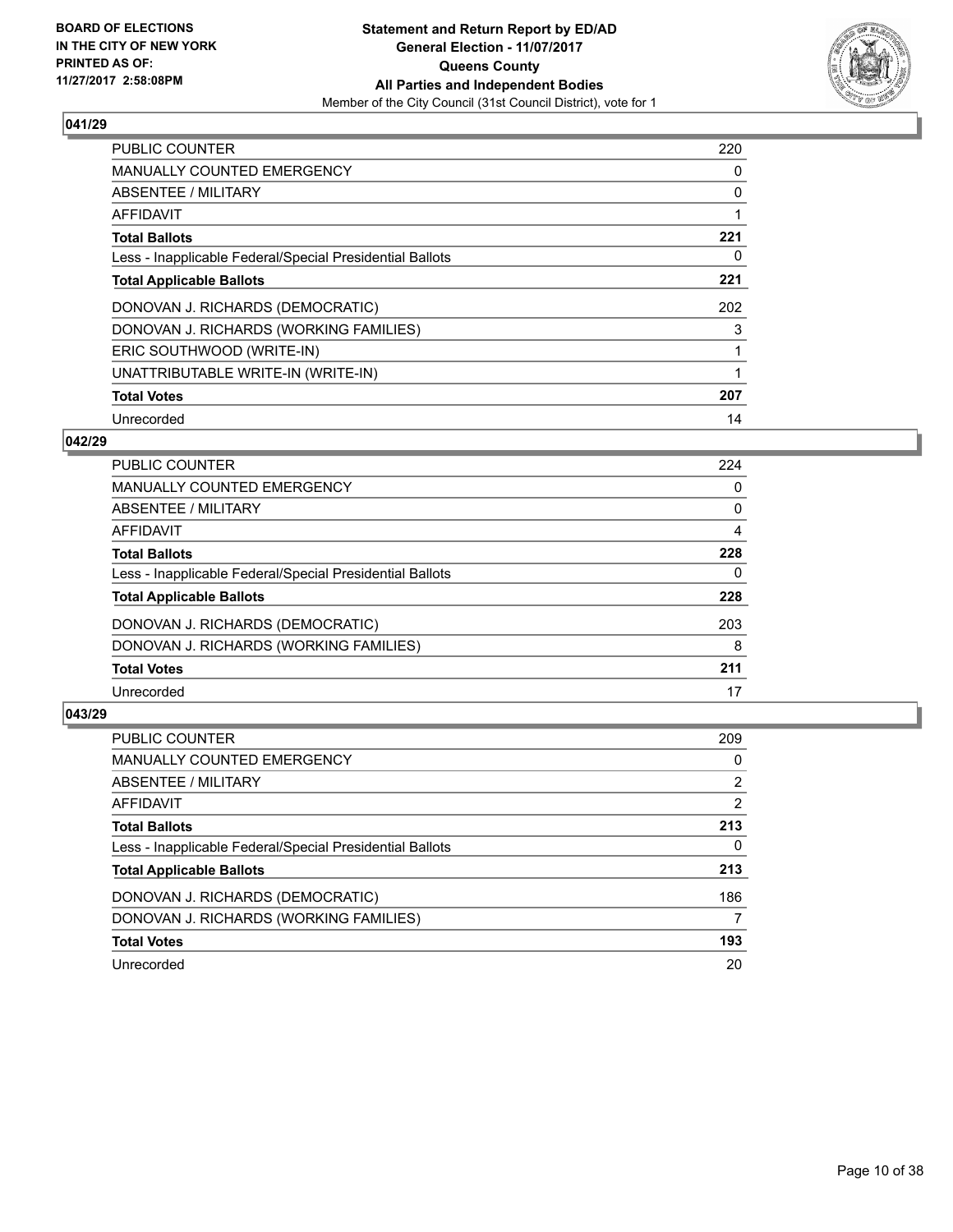

| PUBLIC COUNTER                                           | 259 |
|----------------------------------------------------------|-----|
| MANUALLY COUNTED EMERGENCY                               | 0   |
| ABSENTEE / MILITARY                                      | 2   |
| AFFIDAVIT                                                | 2   |
| <b>Total Ballots</b>                                     | 263 |
| Less - Inapplicable Federal/Special Presidential Ballots | 0   |
| <b>Total Applicable Ballots</b>                          | 263 |
| DONOVAN J. RICHARDS (DEMOCRATIC)                         | 234 |
| DONOVAN J. RICHARDS (WORKING FAMILIES)                   | 8   |
| <b>Total Votes</b>                                       | 242 |
| Unrecorded                                               | 21  |

## **045/29**

| <b>PUBLIC COUNTER</b>                                    | 288 |
|----------------------------------------------------------|-----|
| MANUALLY COUNTED EMERGENCY                               | 0   |
| ABSENTEE / MILITARY                                      | 4   |
| AFFIDAVIT                                                | 2   |
| <b>Total Ballots</b>                                     | 294 |
| Less - Inapplicable Federal/Special Presidential Ballots | 0   |
| <b>Total Applicable Ballots</b>                          | 294 |
| DONOVAN J. RICHARDS (DEMOCRATIC)                         | 267 |
| DONOVAN J. RICHARDS (WORKING FAMILIES)                   | 3   |
| <b>Total Votes</b>                                       | 270 |
| Unrecorded                                               | 24  |

| PUBLIC COUNTER                                           | 173 |
|----------------------------------------------------------|-----|
| <b>MANUALLY COUNTED EMERGENCY</b>                        | 0   |
| ABSENTEE / MILITARY                                      | 2   |
| AFFIDAVIT                                                | 0   |
| <b>Total Ballots</b>                                     | 175 |
| Less - Inapplicable Federal/Special Presidential Ballots | 0   |
| <b>Total Applicable Ballots</b>                          | 175 |
| DONOVAN J. RICHARDS (DEMOCRATIC)                         | 150 |
| DONOVAN J. RICHARDS (WORKING FAMILIES)                   | 9   |
| <b>Total Votes</b>                                       | 159 |
| Unrecorded                                               | 16  |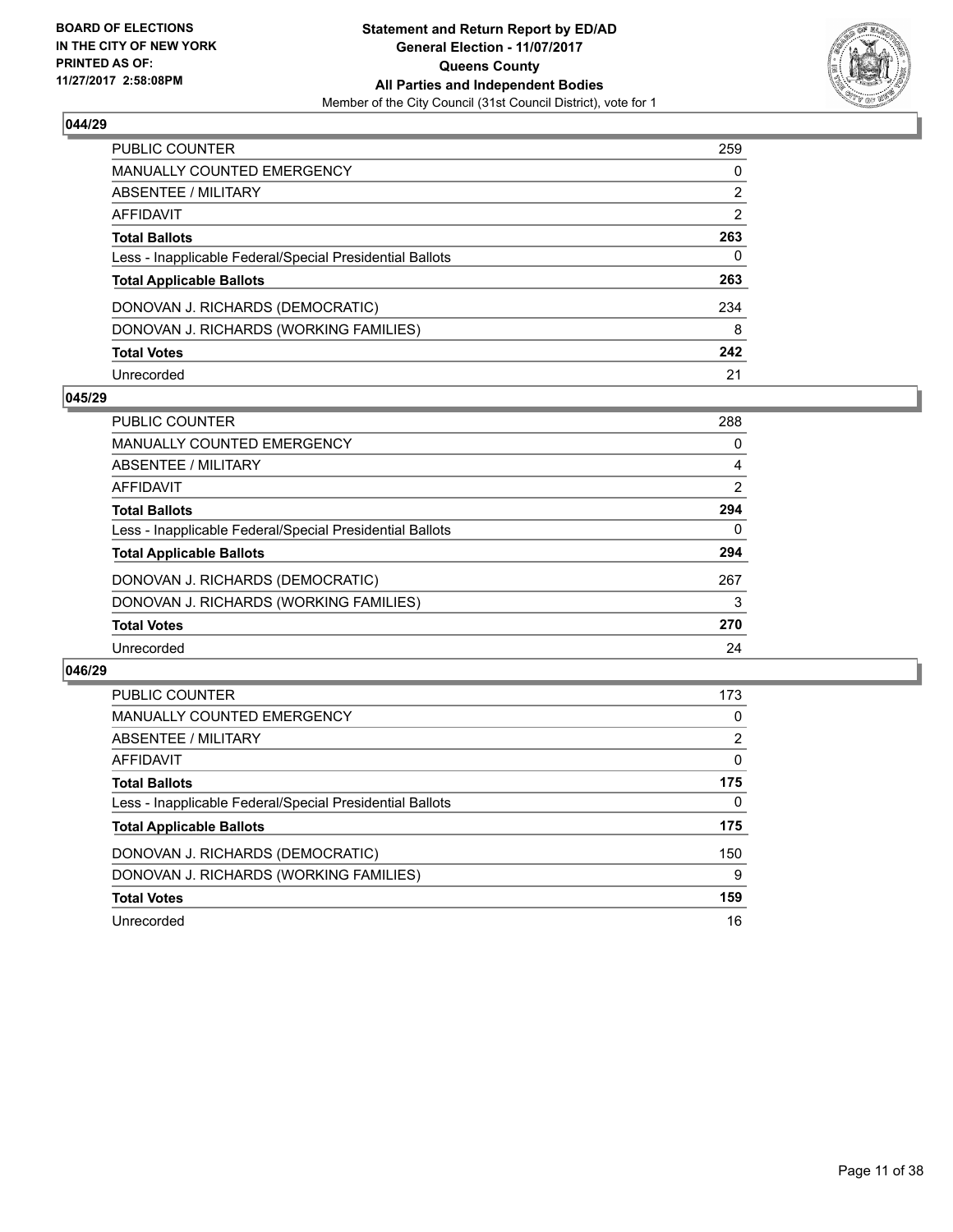

| PUBLIC COUNTER                                           | 181 |
|----------------------------------------------------------|-----|
| MANUALLY COUNTED EMERGENCY                               | 0   |
| ABSENTEE / MILITARY                                      | 2   |
| AFFIDAVIT                                                | 3   |
| Total Ballots                                            | 186 |
| Less - Inapplicable Federal/Special Presidential Ballots | 0   |
| <b>Total Applicable Ballots</b>                          | 186 |
| DONOVAN J. RICHARDS (DEMOCRATIC)                         | 172 |
| DONOVAN J. RICHARDS (WORKING FAMILIES)                   | 5   |
| <b>Total Votes</b>                                       | 177 |
| Unrecorded                                               | 9   |

## **048/29**

| <b>PUBLIC COUNTER</b>                                    | 232 |
|----------------------------------------------------------|-----|
| MANUALLY COUNTED EMERGENCY                               | 0   |
| ABSENTEE / MILITARY                                      | 6   |
| AFFIDAVIT                                                | 0   |
| <b>Total Ballots</b>                                     | 238 |
| Less - Inapplicable Federal/Special Presidential Ballots | 0   |
| <b>Total Applicable Ballots</b>                          | 238 |
| DONOVAN J. RICHARDS (DEMOCRATIC)                         | 215 |
| DONOVAN J. RICHARDS (WORKING FAMILIES)                   | 9   |
| <b>Total Votes</b>                                       | 224 |
| Unrecorded                                               | 14  |

| <b>PUBLIC COUNTER</b>                                    | 222 |
|----------------------------------------------------------|-----|
| <b>MANUALLY COUNTED EMERGENCY</b>                        | 0   |
| ABSENTEE / MILITARY                                      | 3   |
| <b>AFFIDAVIT</b>                                         | 2   |
| <b>Total Ballots</b>                                     | 227 |
| Less - Inapplicable Federal/Special Presidential Ballots | 0   |
| <b>Total Applicable Ballots</b>                          | 227 |
| DONOVAN J. RICHARDS (DEMOCRATIC)                         | 196 |
| DONOVAN J. RICHARDS (WORKING FAMILIES)                   | 10  |
| JOHN W. CRONIN (WRITE-IN)                                |     |
| <b>Total Votes</b>                                       | 207 |
| Unrecorded                                               | 20  |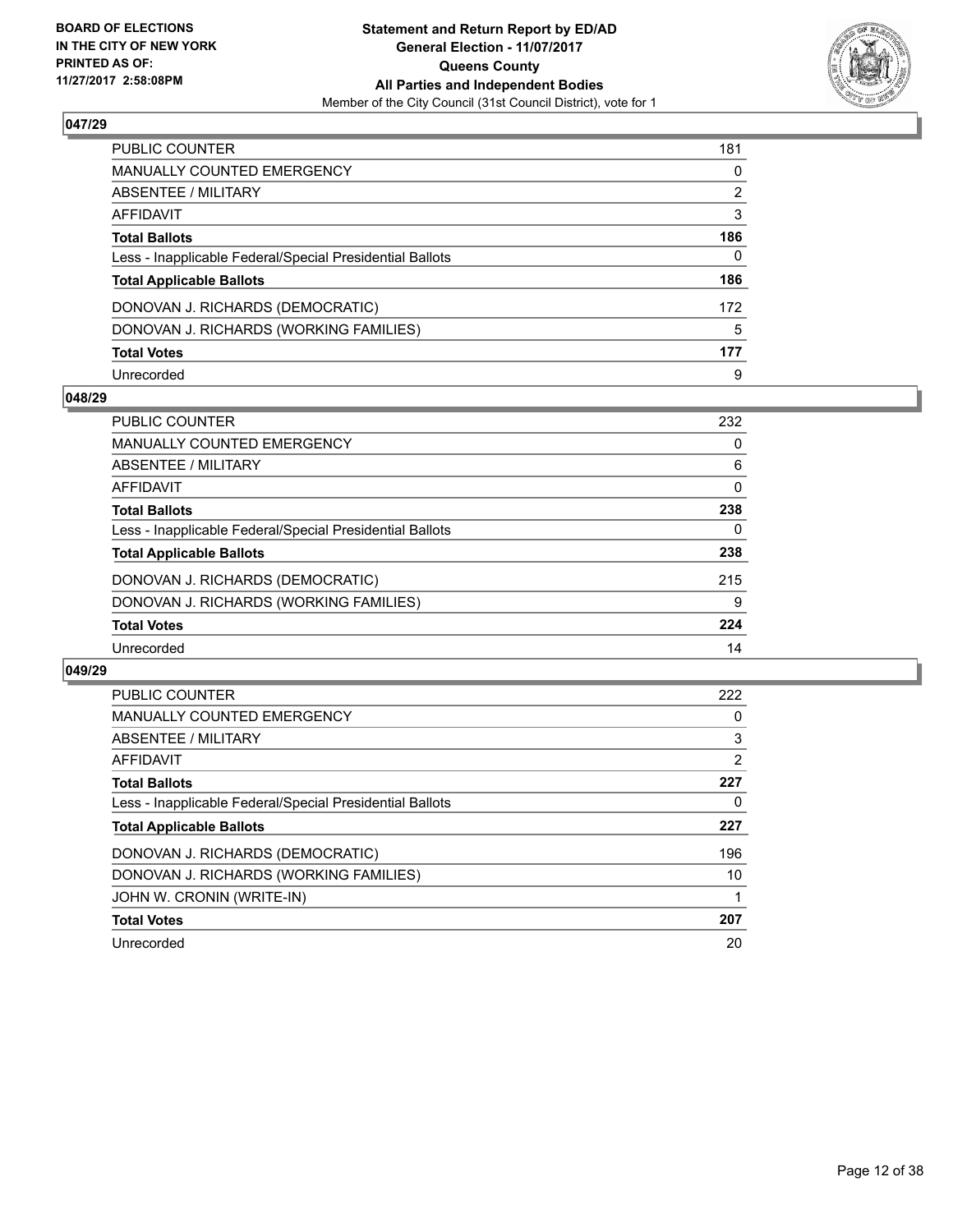

| <b>PUBLIC COUNTER</b>                                    | 305                   |
|----------------------------------------------------------|-----------------------|
| <b>MANUALLY COUNTED EMERGENCY</b>                        | 0                     |
| ABSENTEE / MILITARY                                      |                       |
| AFFIDAVIT                                                | $\overline{2}$        |
| <b>Total Ballots</b>                                     | 308                   |
| Less - Inapplicable Federal/Special Presidential Ballots | 0                     |
| <b>Total Applicable Ballots</b>                          | 308                   |
| DONOVAN J. RICHARDS (DEMOCRATIC)                         | 291                   |
| DONOVAN J. RICHARDS (WORKING FAMILIES)                   | $\mathbf{2}^{\prime}$ |
| DONALD JAMES SR (WRITE-IN)                               |                       |
| <b>Total Votes</b>                                       | 294                   |
| Unrecorded                                               | 14                    |

#### **051/29**

| <b>PUBLIC COUNTER</b>                                    | 312 |
|----------------------------------------------------------|-----|
| MANUALLY COUNTED EMERGENCY                               | 0   |
| ABSENTEE / MILITARY                                      | 4   |
| AFFIDAVIT                                                |     |
| <b>Total Ballots</b>                                     | 317 |
| Less - Inapplicable Federal/Special Presidential Ballots | 0   |
| <b>Total Applicable Ballots</b>                          | 317 |
| DONOVAN J. RICHARDS (DEMOCRATIC)                         | 291 |
| DONOVAN J. RICHARDS (WORKING FAMILIES)                   | 9   |
| <b>Total Votes</b>                                       | 300 |
| Unrecorded                                               | 17  |

| <b>PUBLIC COUNTER</b>                                    | 318      |
|----------------------------------------------------------|----------|
| MANUALLY COUNTED EMERGENCY                               | 0        |
| ABSENTEE / MILITARY                                      | 9        |
| AFFIDAVIT                                                | 3        |
| <b>Total Ballots</b>                                     | 330      |
| Less - Inapplicable Federal/Special Presidential Ballots | $\Omega$ |
| <b>Total Applicable Ballots</b>                          | 330      |
| DONOVAN J. RICHARDS (DEMOCRATIC)                         | 301      |
| DONOVAN J. RICHARDS (WORKING FAMILIES)                   | 7        |
| <b>Total Votes</b>                                       | 308      |
| Unrecorded                                               | 22       |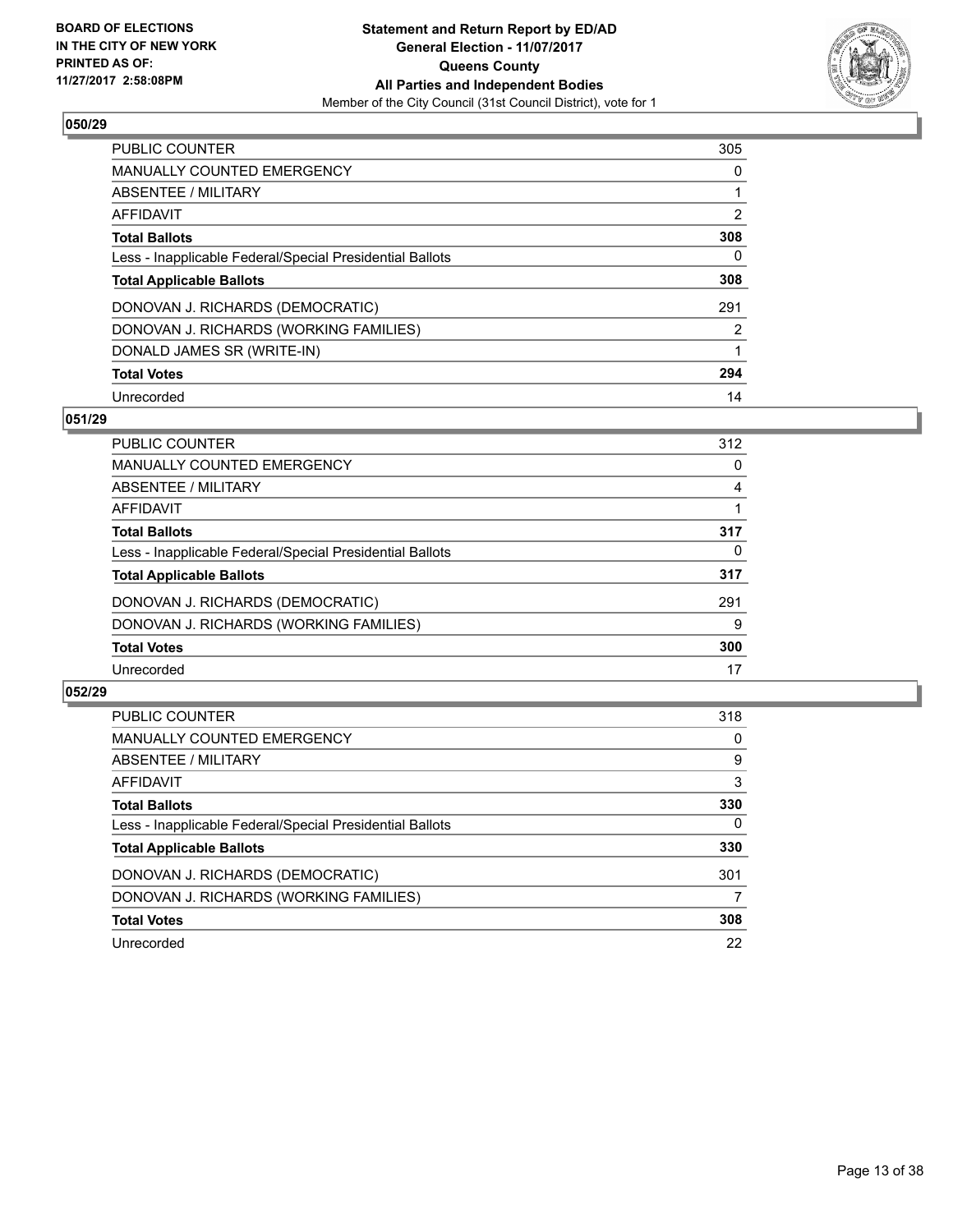

| PUBLIC COUNTER                                           | 248            |
|----------------------------------------------------------|----------------|
| MANUALLY COUNTED EMERGENCY                               | 0              |
| ABSENTEE / MILITARY                                      | 3              |
| AFFIDAVIT                                                | $\overline{2}$ |
| <b>Total Ballots</b>                                     | 253            |
| Less - Inapplicable Federal/Special Presidential Ballots | 0              |
| <b>Total Applicable Ballots</b>                          | 253            |
| DONOVAN J. RICHARDS (DEMOCRATIC)                         | 235            |
| DONOVAN J. RICHARDS (WORKING FAMILIES)                   | 5              |
| <b>Total Votes</b>                                       | 240            |
| Unrecorded                                               | 13             |

## **054/29**

| <b>PUBLIC COUNTER</b>                                    | 296 |
|----------------------------------------------------------|-----|
| <b>MANUALLY COUNTED EMERGENCY</b>                        | 0   |
| ABSENTEE / MILITARY                                      | 8   |
| AFFIDAVIT                                                | 3   |
| <b>Total Ballots</b>                                     | 307 |
| Less - Inapplicable Federal/Special Presidential Ballots | 0   |
| <b>Total Applicable Ballots</b>                          | 307 |
| DONOVAN J. RICHARDS (DEMOCRATIC)                         | 277 |
| DONOVAN J. RICHARDS (WORKING FAMILIES)                   | 12  |
| <b>Total Votes</b>                                       | 289 |
| Unrecorded                                               | 18  |

| <b>PUBLIC COUNTER</b>                                    | 296 |
|----------------------------------------------------------|-----|
| <b>MANUALLY COUNTED EMERGENCY</b>                        | 0   |
| ABSENTEE / MILITARY                                      | 11  |
| AFFIDAVIT                                                |     |
| <b>Total Ballots</b>                                     | 308 |
| Less - Inapplicable Federal/Special Presidential Ballots | 0   |
| <b>Total Applicable Ballots</b>                          | 308 |
| DONOVAN J. RICHARDS (DEMOCRATIC)                         | 272 |
| DONOVAN J. RICHARDS (WORKING FAMILIES)                   | 13  |
| RICHARD DICKSON (WRITE-IN)                               |     |
| <b>Total Votes</b>                                       | 286 |
| Unrecorded                                               | 22  |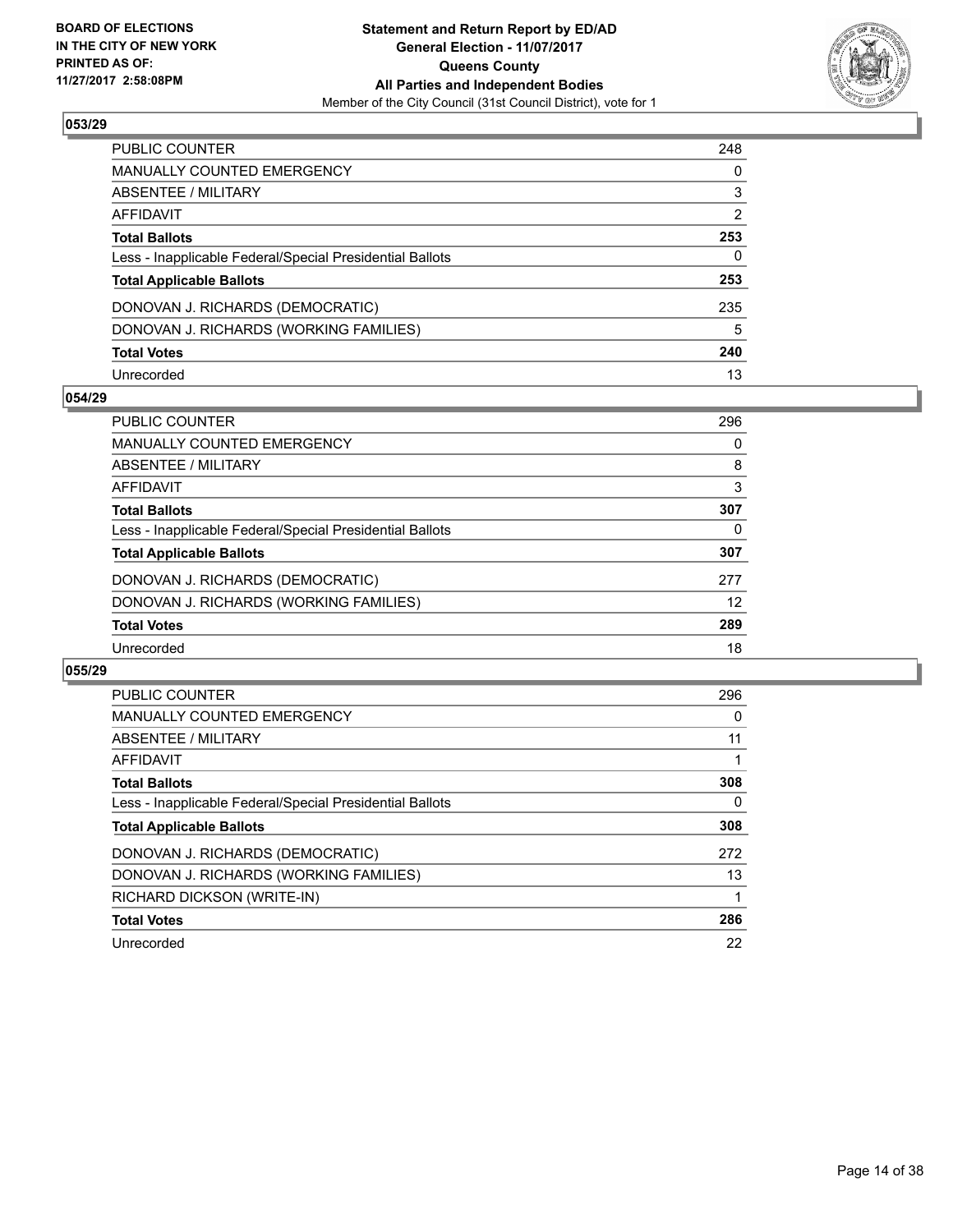

| PUBLIC COUNTER                                           | 217 |
|----------------------------------------------------------|-----|
| MANUALLY COUNTED EMERGENCY                               | 0   |
| ABSENTEE / MILITARY                                      | 2   |
| AFFIDAVIT                                                | 4   |
| <b>Total Ballots</b>                                     | 223 |
| Less - Inapplicable Federal/Special Presidential Ballots | 0   |
| <b>Total Applicable Ballots</b>                          | 223 |
| DONOVAN J. RICHARDS (DEMOCRATIC)                         | 208 |
| DONOVAN J. RICHARDS (WORKING FAMILIES)                   | 4   |
| <b>Total Votes</b>                                       | 212 |
| Unrecorded                                               | 11  |

## **057/29**

| <b>PUBLIC COUNTER</b>                                    | 267 |
|----------------------------------------------------------|-----|
| MANUALLY COUNTED EMERGENCY                               | 0   |
| ABSENTEE / MILITARY                                      | 7   |
| <b>AFFIDAVIT</b>                                         | 8   |
| <b>Total Ballots</b>                                     | 282 |
| Less - Inapplicable Federal/Special Presidential Ballots | 0   |
| <b>Total Applicable Ballots</b>                          | 282 |
| DONOVAN J. RICHARDS (DEMOCRATIC)                         | 255 |
| DONOVAN J. RICHARDS (WORKING FAMILIES)                   | 9   |
| ALIMAYU RUIZ (WRITE-IN)                                  |     |
| <b>Total Votes</b>                                       | 265 |
| Unrecorded                                               | 17  |

| <b>PUBLIC COUNTER</b>                                    | 291            |
|----------------------------------------------------------|----------------|
| MANUALLY COUNTED EMERGENCY                               | 0              |
| ABSENTEE / MILITARY                                      | 10             |
| AFFIDAVIT                                                | $\overline{2}$ |
| <b>Total Ballots</b>                                     | 303            |
| Less - Inapplicable Federal/Special Presidential Ballots | $\mathbf{0}$   |
| <b>Total Applicable Ballots</b>                          | 303            |
| DONOVAN J. RICHARDS (DEMOCRATIC)                         | 286            |
| DONOVAN J. RICHARDS (WORKING FAMILIES)                   | 6              |
| <b>Total Votes</b>                                       | 292            |
| Unrecorded                                               | 11             |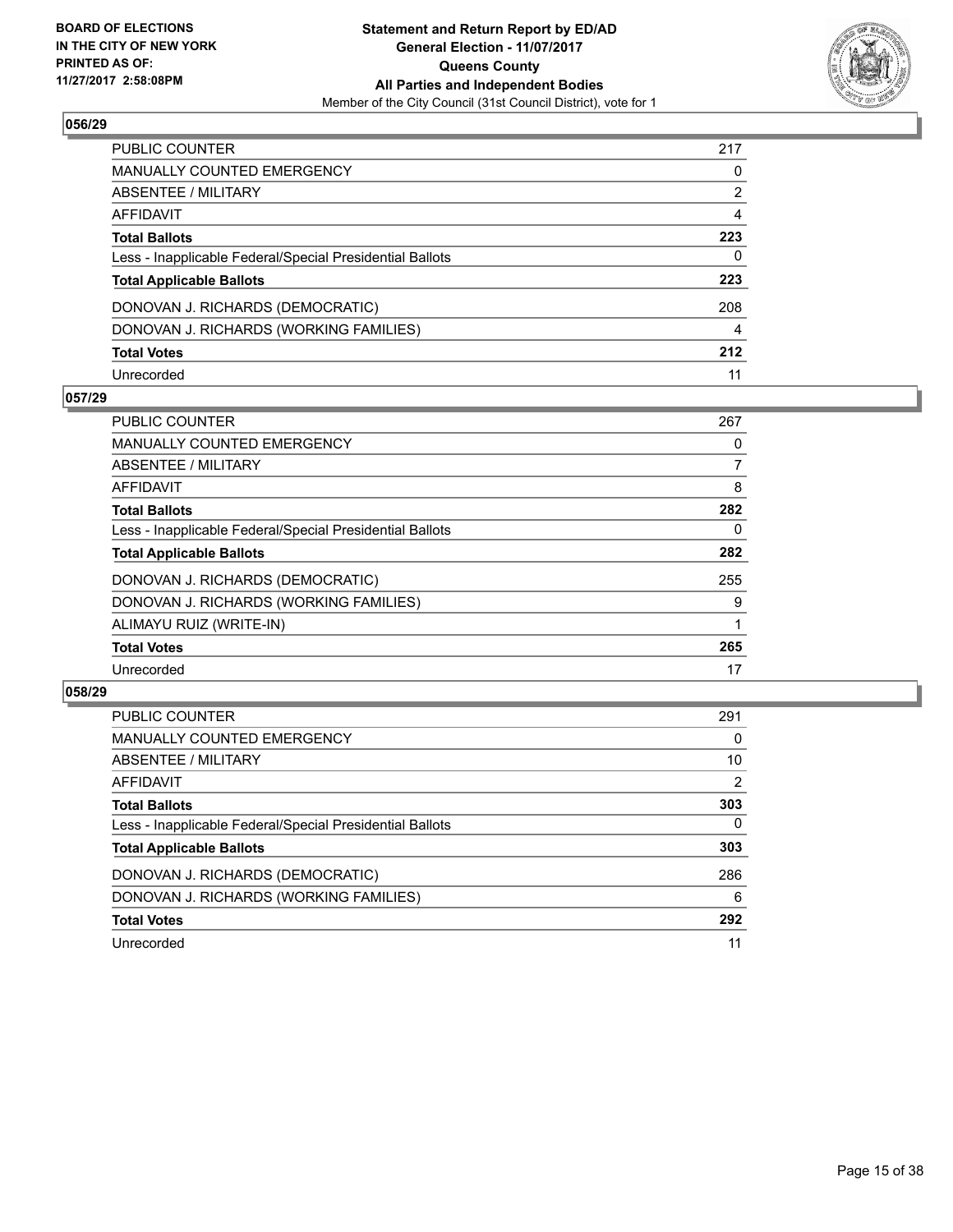

| PUBLIC COUNTER                                           | 359 |
|----------------------------------------------------------|-----|
| <b>MANUALLY COUNTED EMERGENCY</b>                        | 0   |
| ABSENTEE / MILITARY                                      | 11  |
| <b>AFFIDAVIT</b>                                         | 0   |
| <b>Total Ballots</b>                                     | 370 |
| Less - Inapplicable Federal/Special Presidential Ballots | 0   |
| <b>Total Applicable Ballots</b>                          | 370 |
| DONOVAN J. RICHARDS (DEMOCRATIC)                         | 329 |
| DONOVAN J. RICHARDS (WORKING FAMILIES)                   | 12  |
| CATHERINE SAUNDERS (WRITE-IN)                            |     |
| UNATTRIBUTABLE WRITE-IN (WRITE-IN)                       | 1   |
| <b>Total Votes</b>                                       | 343 |
| Unrecorded                                               | 27  |

# **060/29**

| <b>PUBLIC COUNTER</b>                                    | 360 |
|----------------------------------------------------------|-----|
| <b>MANUALLY COUNTED EMERGENCY</b>                        | 0   |
| ABSENTEE / MILITARY                                      | 4   |
| AFFIDAVIT                                                | 3   |
| <b>Total Ballots</b>                                     | 367 |
| Less - Inapplicable Federal/Special Presidential Ballots | 0   |
| <b>Total Applicable Ballots</b>                          | 367 |
| DONOVAN J. RICHARDS (DEMOCRATIC)                         | 327 |
| DONOVAN J. RICHARDS (WORKING FAMILIES)                   | 12  |
| MICHAEL DUNCAN (WRITE-IN)                                | 2   |
| UNATTRIBUTABLE WRITE-IN (WRITE-IN)                       |     |
| <b>Total Votes</b>                                       | 342 |
| Unrecorded                                               | 25  |

| <b>PUBLIC COUNTER</b>                                    | 384            |
|----------------------------------------------------------|----------------|
| <b>MANUALLY COUNTED EMERGENCY</b>                        | 0              |
| ABSENTEE / MILITARY                                      | 9              |
| AFFIDAVIT                                                | 4              |
| <b>Total Ballots</b>                                     | 397            |
| Less - Inapplicable Federal/Special Presidential Ballots | 0              |
| <b>Total Applicable Ballots</b>                          | 397            |
| DONOVAN J. RICHARDS (DEMOCRATIC)                         | 366            |
| DONOVAN J. RICHARDS (WORKING FAMILIES)                   | 11             |
| DEREK HAMILTON (WRITE-IN)                                | $\overline{2}$ |
| JEREALD HARRIS JR. (WRITE-IN)                            | 1              |
| <b>Total Votes</b>                                       | 380            |
| Unrecorded                                               | 17             |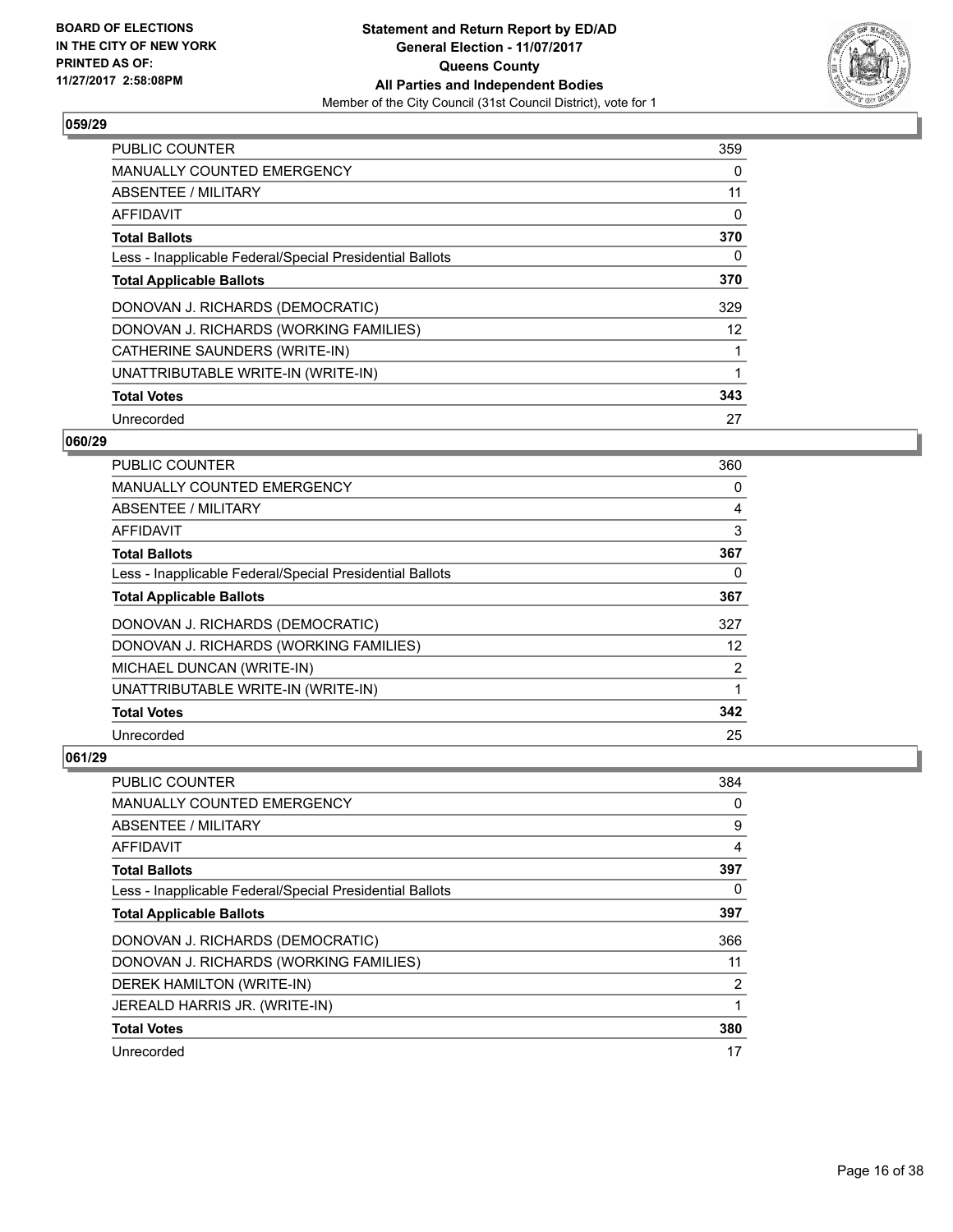

| <b>PUBLIC COUNTER</b>                                    | 398 |
|----------------------------------------------------------|-----|
| <b>MANUALLY COUNTED EMERGENCY</b>                        | 0   |
| ABSENTEE / MILITARY                                      | 3   |
| AFFIDAVIT                                                | 5   |
| <b>Total Ballots</b>                                     | 406 |
| Less - Inapplicable Federal/Special Presidential Ballots | 0   |
| <b>Total Applicable Ballots</b>                          | 406 |
| DONOVAN J. RICHARDS (DEMOCRATIC)                         | 357 |
| DONOVAN J. RICHARDS (WORKING FAMILIES)                   |     |
| ANTHONY RIVERS (WRITE-IN)                                |     |
| UNATTRIBUTABLE WRITE-IN (WRITE-IN)                       | 1   |
| <b>Total Votes</b>                                       | 366 |
| Unrecorded                                               | 40  |

# **063/29**

| <b>PUBLIC COUNTER</b>                                    | 338 |
|----------------------------------------------------------|-----|
| <b>MANUALLY COUNTED EMERGENCY</b>                        | 0   |
| ABSENTEE / MILITARY                                      | 11  |
| <b>AFFIDAVIT</b>                                         | 3   |
| <b>Total Ballots</b>                                     | 352 |
| Less - Inapplicable Federal/Special Presidential Ballots | 0   |
| <b>Total Applicable Ballots</b>                          | 352 |
| DONOVAN J. RICHARDS (DEMOCRATIC)                         | 321 |
| DONOVAN J. RICHARDS (WORKING FAMILIES)                   | 8   |
| DEREK HAMILTON (WRITE-IN)                                |     |
| <b>Total Votes</b>                                       | 330 |
| Unrecorded                                               | 22  |

| <b>PUBLIC COUNTER</b>                                    | 273 |
|----------------------------------------------------------|-----|
| <b>MANUALLY COUNTED EMERGENCY</b>                        | 0   |
| ABSENTEE / MILITARY                                      |     |
| AFFIDAVIT                                                | 3   |
| <b>Total Ballots</b>                                     | 283 |
| Less - Inapplicable Federal/Special Presidential Ballots | 0   |
| <b>Total Applicable Ballots</b>                          | 283 |
| DONOVAN J. RICHARDS (DEMOCRATIC)                         | 254 |
| DONOVAN J. RICHARDS (WORKING FAMILIES)                   | 8   |
| <b>Total Votes</b>                                       | 262 |
| Unrecorded                                               | 21  |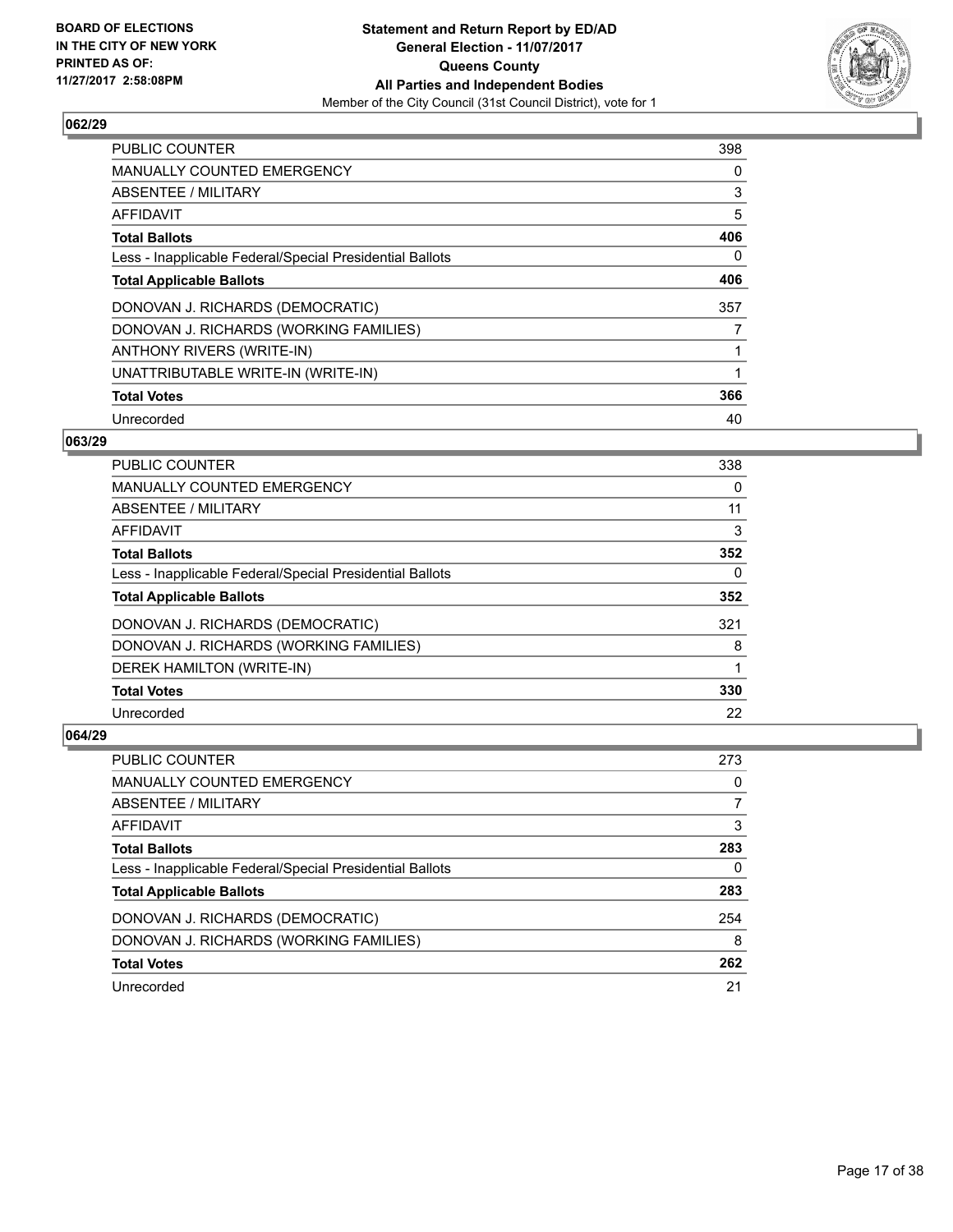

| PUBLIC COUNTER                                           | 317 |
|----------------------------------------------------------|-----|
| <b>MANUALLY COUNTED EMERGENCY</b>                        | 0   |
| ABSENTEE / MILITARY                                      | 6   |
| AFFIDAVIT                                                | 2   |
| <b>Total Ballots</b>                                     | 325 |
| Less - Inapplicable Federal/Special Presidential Ballots | 0   |
| <b>Total Applicable Ballots</b>                          | 325 |
| DONOVAN J. RICHARDS (DEMOCRATIC)                         | 293 |
| DONOVAN J. RICHARDS (WORKING FAMILIES)                   | 11  |
| IDA H. CAMPBELL (WRITE-IN)                               |     |
| <b>Total Votes</b>                                       | 305 |
| Unrecorded                                               | 20  |

## **066/29**

| <b>PUBLIC COUNTER</b>                                    | 302      |
|----------------------------------------------------------|----------|
| MANUALLY COUNTED EMERGENCY                               | 0        |
| ABSENTEE / MILITARY                                      | 12       |
| <b>AFFIDAVIT</b>                                         |          |
| <b>Total Ballots</b>                                     | 315      |
| Less - Inapplicable Federal/Special Presidential Ballots | $\Omega$ |
| <b>Total Applicable Ballots</b>                          | 315      |
| DONOVAN J. RICHARDS (DEMOCRATIC)                         | 278      |
| DONOVAN J. RICHARDS (WORKING FAMILIES)                   | 11       |
| DEREK HAMILTON (WRITE-IN)                                |          |
| <b>Total Votes</b>                                       | 290      |
| Unrecorded                                               | 25       |

| <b>PUBLIC COUNTER</b>                                    | 306 |
|----------------------------------------------------------|-----|
| <b>MANUALLY COUNTED EMERGENCY</b>                        | 0   |
| ABSENTEE / MILITARY                                      |     |
| AFFIDAVIT                                                |     |
| <b>Total Ballots</b>                                     | 314 |
| Less - Inapplicable Federal/Special Presidential Ballots | 0   |
| <b>Total Applicable Ballots</b>                          | 314 |
| DONOVAN J. RICHARDS (DEMOCRATIC)                         | 284 |
| DONOVAN J. RICHARDS (WORKING FAMILIES)                   | 8   |
| DEREK HAMILTON (WRITE-IN)                                | 3   |
| <b>Total Votes</b>                                       | 295 |
| Unrecorded                                               | 19  |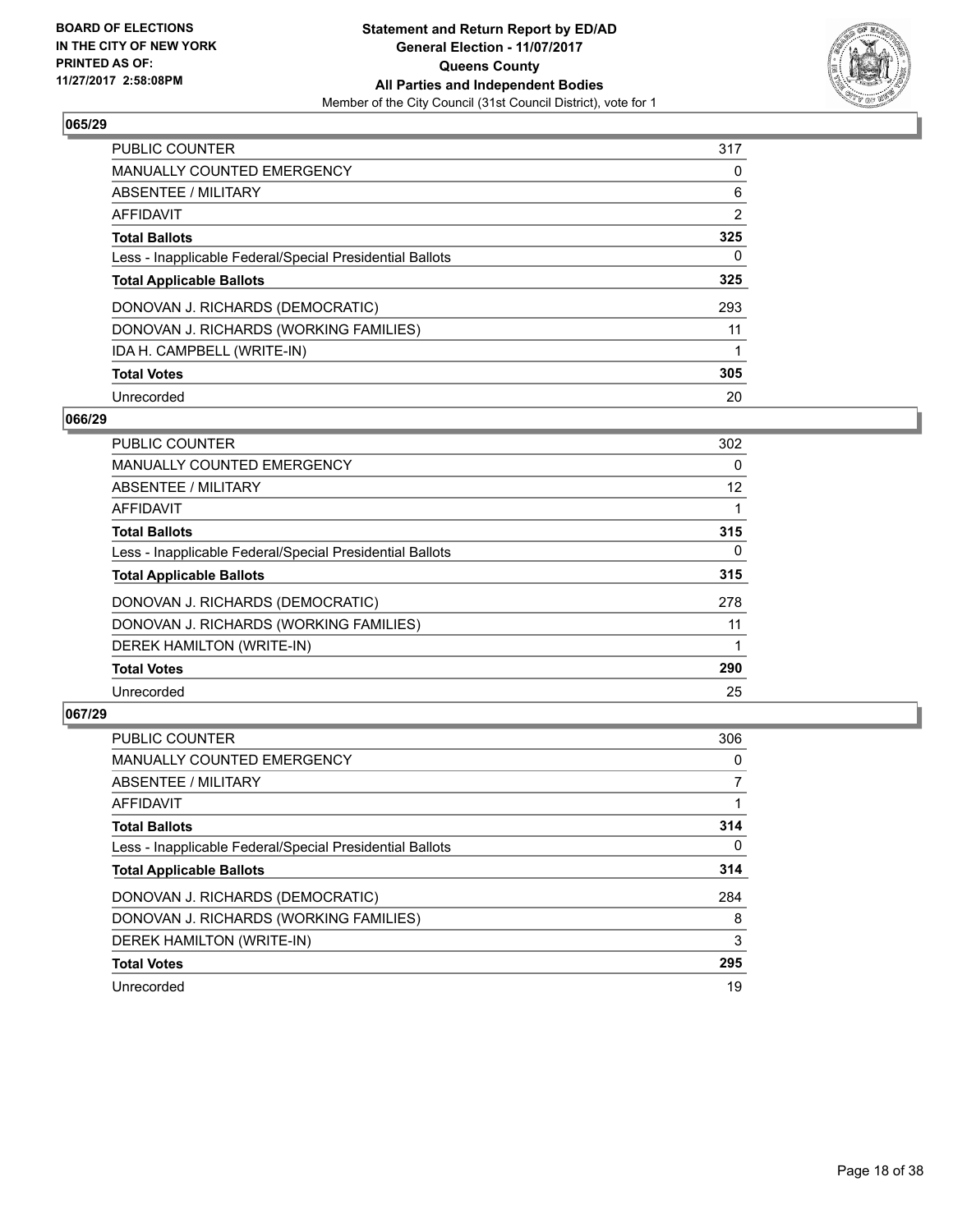

| <b>PUBLIC COUNTER</b>                                    | 248 |
|----------------------------------------------------------|-----|
| <b>MANUALLY COUNTED EMERGENCY</b>                        | 0   |
| ABSENTEE / MILITARY                                      | 1   |
| AFFIDAVIT                                                | 0   |
| <b>Total Ballots</b>                                     | 249 |
| Less - Inapplicable Federal/Special Presidential Ballots | 0   |
| <b>Total Applicable Ballots</b>                          | 249 |
| DONOVAN J. RICHARDS (DEMOCRATIC)                         | 217 |
| DONOVAN J. RICHARDS (WORKING FAMILIES)                   | 4   |
| ROCKWELL WOOLFORD (WRITE-IN)                             | 1   |
| ROCKY WOOLFORD (WRITE-IN)                                | 1   |
| UNATTRIBUTABLE WRITE-IN (WRITE-IN)                       | 1   |
| <b>Total Votes</b>                                       | 224 |
| Unrecorded                                               | 25  |

# **071/29**

| <b>PUBLIC COUNTER</b>                                    | 206 |
|----------------------------------------------------------|-----|
| MANUALLY COUNTED EMERGENCY                               | 0   |
| ABSENTEE / MILITARY                                      | 3   |
| AFFIDAVIT                                                | 2   |
| <b>Total Ballots</b>                                     | 211 |
| Less - Inapplicable Federal/Special Presidential Ballots | 0   |
| <b>Total Applicable Ballots</b>                          | 211 |
| DONOVAN J. RICHARDS (DEMOCRATIC)                         | 187 |
| DONOVAN J. RICHARDS (WORKING FAMILIES)                   | 6   |
| <b>Total Votes</b>                                       | 193 |
| Unrecorded                                               | 18  |

| <b>PUBLIC COUNTER</b>                                    | 212            |
|----------------------------------------------------------|----------------|
| <b>MANUALLY COUNTED EMERGENCY</b>                        | 0              |
| ABSENTEE / MILITARY                                      | $\overline{2}$ |
| AFFIDAVIT                                                |                |
| <b>Total Ballots</b>                                     | 215            |
| Less - Inapplicable Federal/Special Presidential Ballots | 0              |
| <b>Total Applicable Ballots</b>                          | 215            |
| DONOVAN J. RICHARDS (DEMOCRATIC)                         | 192            |
| DONOVAN J. RICHARDS (WORKING FAMILIES)                   |                |
| <b>JUAN RIPOLL (WRITE-IN)</b>                            |                |
| <b>Total Votes</b>                                       | 200            |
| Unrecorded                                               | 15             |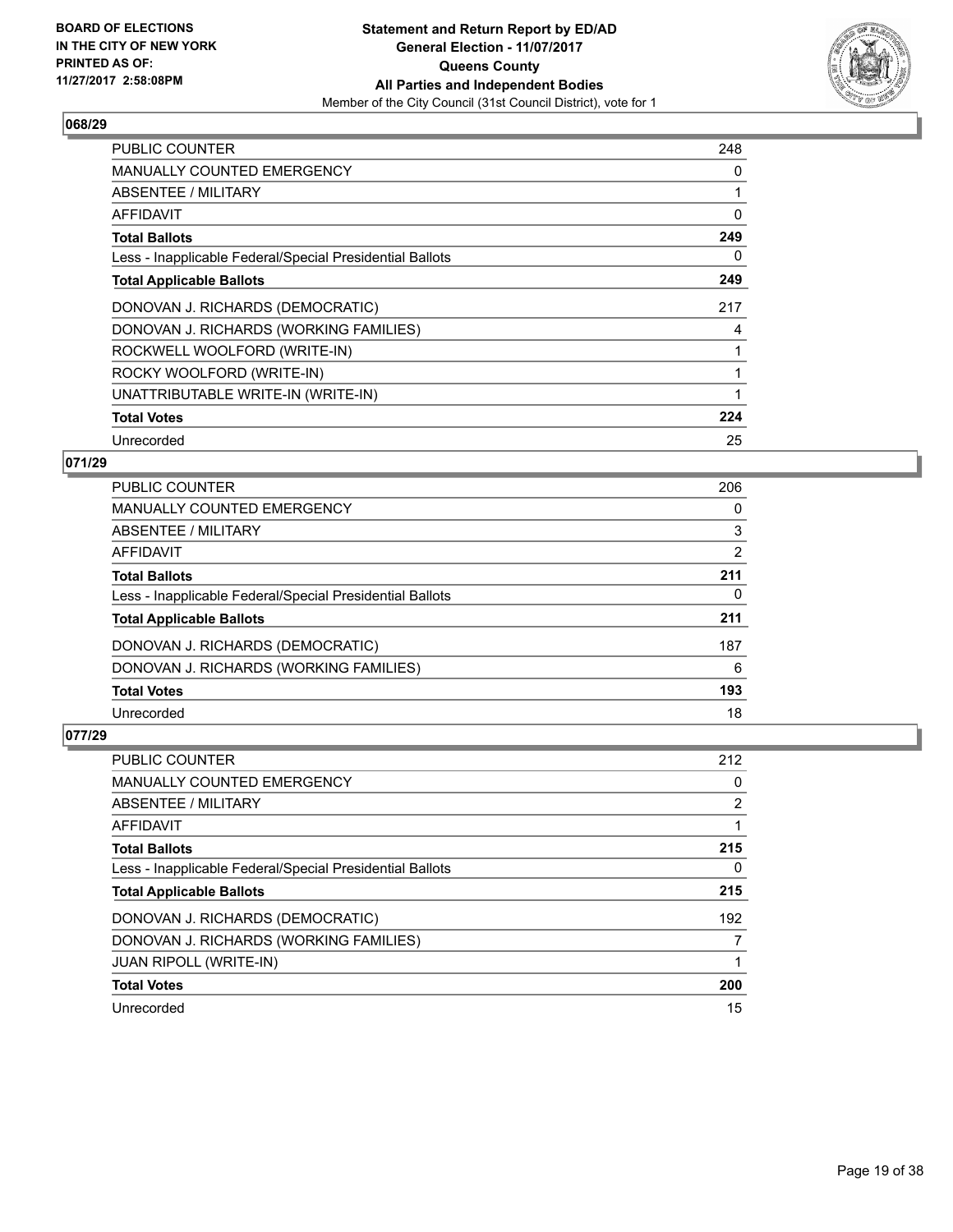

| <b>PUBLIC COUNTER</b>                                    | 200 |
|----------------------------------------------------------|-----|
| <b>MANUALLY COUNTED EMERGENCY</b>                        | 0   |
| <b>ABSENTEE / MILITARY</b>                               | 3   |
| AFFIDAVIT                                                |     |
| <b>Total Ballots</b>                                     | 204 |
| Less - Inapplicable Federal/Special Presidential Ballots | 0   |
| <b>Total Applicable Ballots</b>                          | 204 |
| DONOVAN J. RICHARDS (DEMOCRATIC)                         | 187 |
| DONOVAN J. RICHARDS (WORKING FAMILIES)                   |     |
| <b>Total Votes</b>                                       | 194 |
| Unrecorded                                               | 10  |

| <b>PUBLIC COUNTER</b>                                    | 274 |
|----------------------------------------------------------|-----|
| <b>MANUALLY COUNTED EMERGENCY</b>                        | 0   |
| ABSENTEE / MILITARY                                      | 8   |
| AFFIDAVIT                                                | 5   |
| <b>Total Ballots</b>                                     | 287 |
| Less - Inapplicable Federal/Special Presidential Ballots | 0   |
| <b>Total Applicable Ballots</b>                          | 287 |
| DONOVAN J. RICHARDS (DEMOCRATIC)                         | 259 |
| DONOVAN J. RICHARDS (WORKING FAMILIES)                   | 8   |
| HETTIE POWELL (WRITE-IN)                                 |     |
| <b>JIMMY MCMILLAN (WRITE-IN)</b>                         |     |
| <b>Total Votes</b>                                       | 269 |
| Unrecorded                                               | 18  |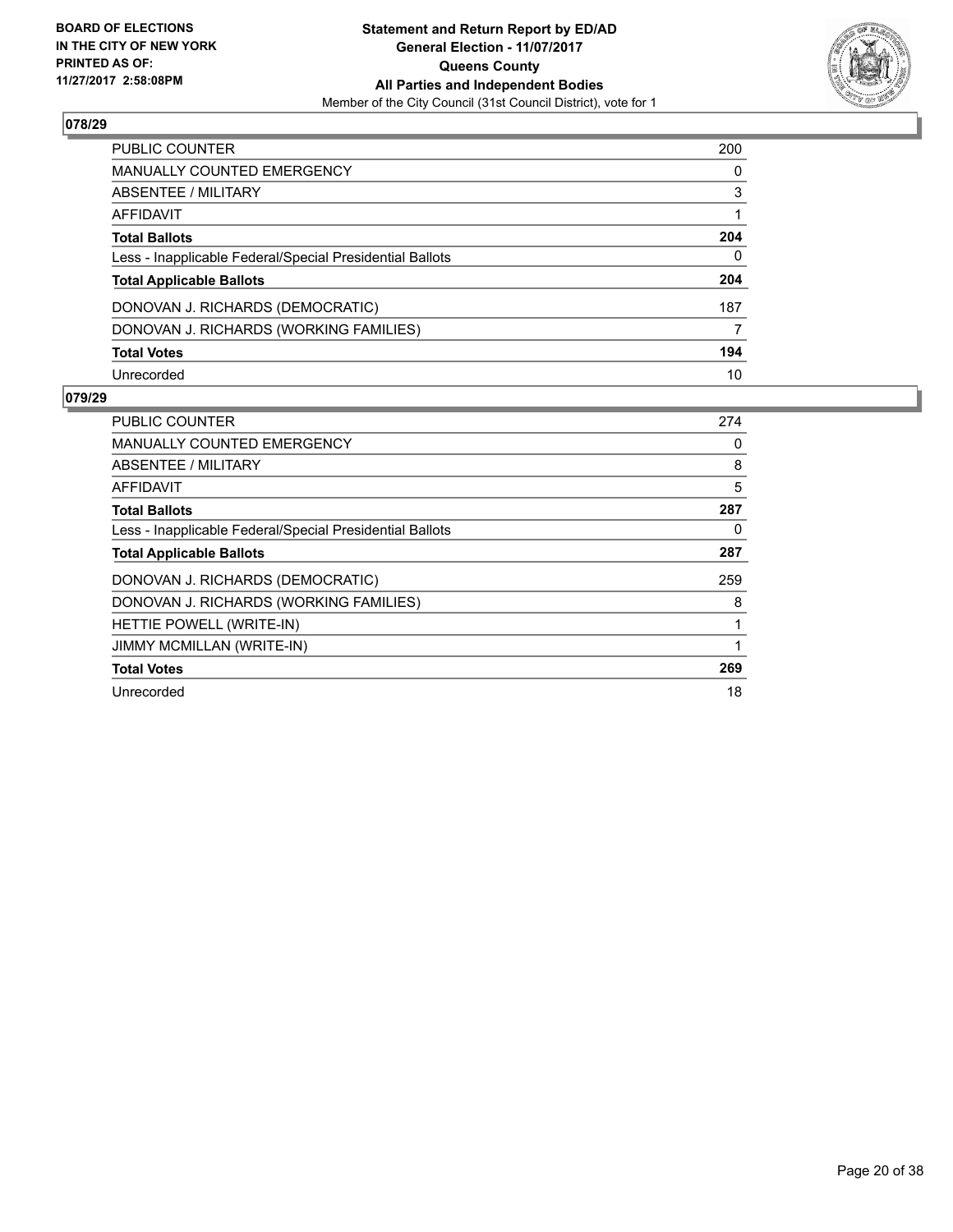

| <b>PUBLIC COUNTER</b>                                    | 19 |
|----------------------------------------------------------|----|
| <b>MANUALLY COUNTED EMERGENCY</b>                        | 0  |
| ABSENTEE / MILITARY                                      | 0  |
| AFFIDAVIT                                                | 0  |
| <b>Total Ballots</b>                                     | 19 |
| Less - Inapplicable Federal/Special Presidential Ballots | 0  |
| <b>Total Applicable Ballots</b>                          | 19 |
| DONOVAN J. RICHARDS (DEMOCRATIC)                         | 13 |
| DONOVAN J. RICHARDS (WORKING FAMILIES)                   |    |
| ERIC ULRICH (WRITE-IN)                                   | 2  |
| <b>GLORIA MUTTERA (WRITE-IN)</b>                         |    |
| UNATTRIBUTABLE WRITE-IN (WRITE-IN)                       |    |
| <b>Total Votes</b>                                       | 18 |
| Unrecorded                                               |    |

# **029/31**

| <b>PUBLIC COUNTER</b>                                    | 258 |
|----------------------------------------------------------|-----|
| MANUALLY COUNTED EMERGENCY                               | 0   |
| ABSENTEE / MILITARY                                      | 2   |
| AFFIDAVIT                                                |     |
| <b>Total Ballots</b>                                     | 261 |
| Less - Inapplicable Federal/Special Presidential Ballots | 0   |
| <b>Total Applicable Ballots</b>                          | 261 |
| DONOVAN J. RICHARDS (DEMOCRATIC)                         | 240 |
| DONOVAN J. RICHARDS (WORKING FAMILIES)                   | 4   |
| <b>Total Votes</b>                                       | 244 |
| Unrecorded                                               | 17  |

| PUBLIC COUNTER                                           | 218            |
|----------------------------------------------------------|----------------|
| <b>MANUALLY COUNTED EMERGENCY</b>                        | 0              |
| ABSENTEE / MILITARY                                      | 2              |
| AFFIDAVIT                                                | $\overline{2}$ |
| <b>Total Ballots</b>                                     | 222            |
| Less - Inapplicable Federal/Special Presidential Ballots | 0              |
| <b>Total Applicable Ballots</b>                          | 222            |
| DONOVAN J. RICHARDS (DEMOCRATIC)                         | 200            |
| DONOVAN J. RICHARDS (WORKING FAMILIES)                   | 10             |
|                                                          |                |
| UNATTRIBUTABLE WRITE-IN (WRITE-IN)                       | 3              |
| <b>Total Votes</b>                                       | 213            |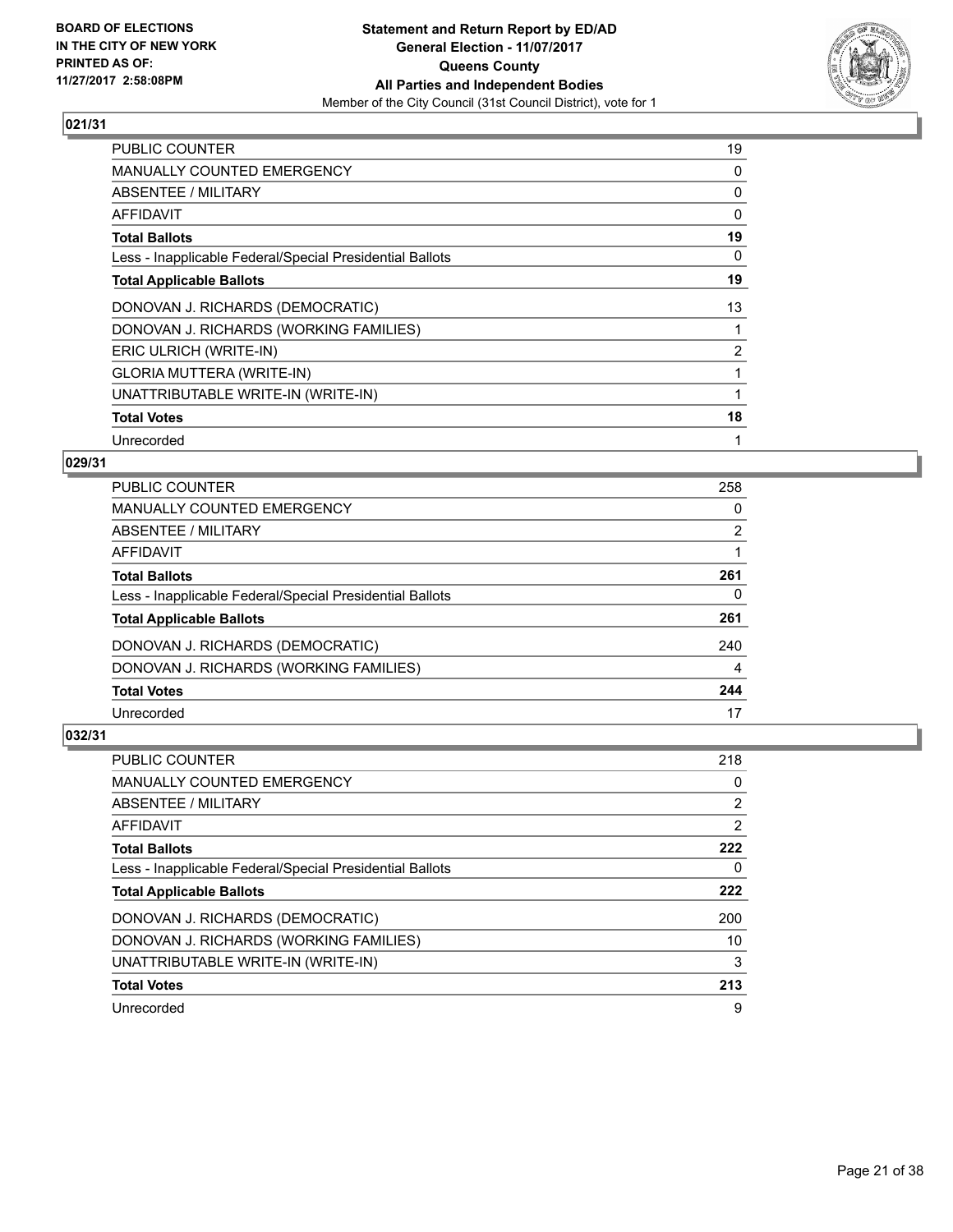

| PUBLIC COUNTER                                           | 103          |
|----------------------------------------------------------|--------------|
| MANUALLY COUNTED EMERGENCY                               | 0            |
| ABSENTEE / MILITARY                                      | 2            |
| AFFIDAVIT                                                | $\mathbf{0}$ |
| <b>Total Ballots</b>                                     | 105          |
| Less - Inapplicable Federal/Special Presidential Ballots | 0            |
| <b>Total Applicable Ballots</b>                          | 105          |
| DONOVAN J. RICHARDS (DEMOCRATIC)                         | 95           |
| DONOVAN J. RICHARDS (WORKING FAMILIES)                   | 3            |
| <b>Total Votes</b>                                       | 98           |
| Unrecorded                                               | 7            |

## **034/31**

| <b>PUBLIC COUNTER</b>                                    | 257 |
|----------------------------------------------------------|-----|
| MANUALLY COUNTED EMERGENCY                               | 0   |
| ABSENTEE / MILITARY                                      | 3   |
| AFFIDAVIT                                                | 7   |
| <b>Total Ballots</b>                                     | 267 |
| Less - Inapplicable Federal/Special Presidential Ballots | 0   |
| <b>Total Applicable Ballots</b>                          | 267 |
| DONOVAN J. RICHARDS (DEMOCRATIC)                         | 242 |
| DONOVAN J. RICHARDS (WORKING FAMILIES)                   | 5   |
| <b>Total Votes</b>                                       | 247 |
| Unrecorded                                               | 20  |

| PUBLIC COUNTER                                           | 215 |
|----------------------------------------------------------|-----|
| <b>MANUALLY COUNTED EMERGENCY</b>                        | 0   |
| ABSENTEE / MILITARY                                      | 5   |
| AFFIDAVIT                                                | 2   |
| <b>Total Ballots</b>                                     | 222 |
| Less - Inapplicable Federal/Special Presidential Ballots | 0   |
| <b>Total Applicable Ballots</b>                          | 222 |
| DONOVAN J. RICHARDS (DEMOCRATIC)                         | 211 |
| DONOVAN J. RICHARDS (WORKING FAMILIES)                   | 4   |
| <b>Total Votes</b>                                       | 215 |
| Unrecorded                                               |     |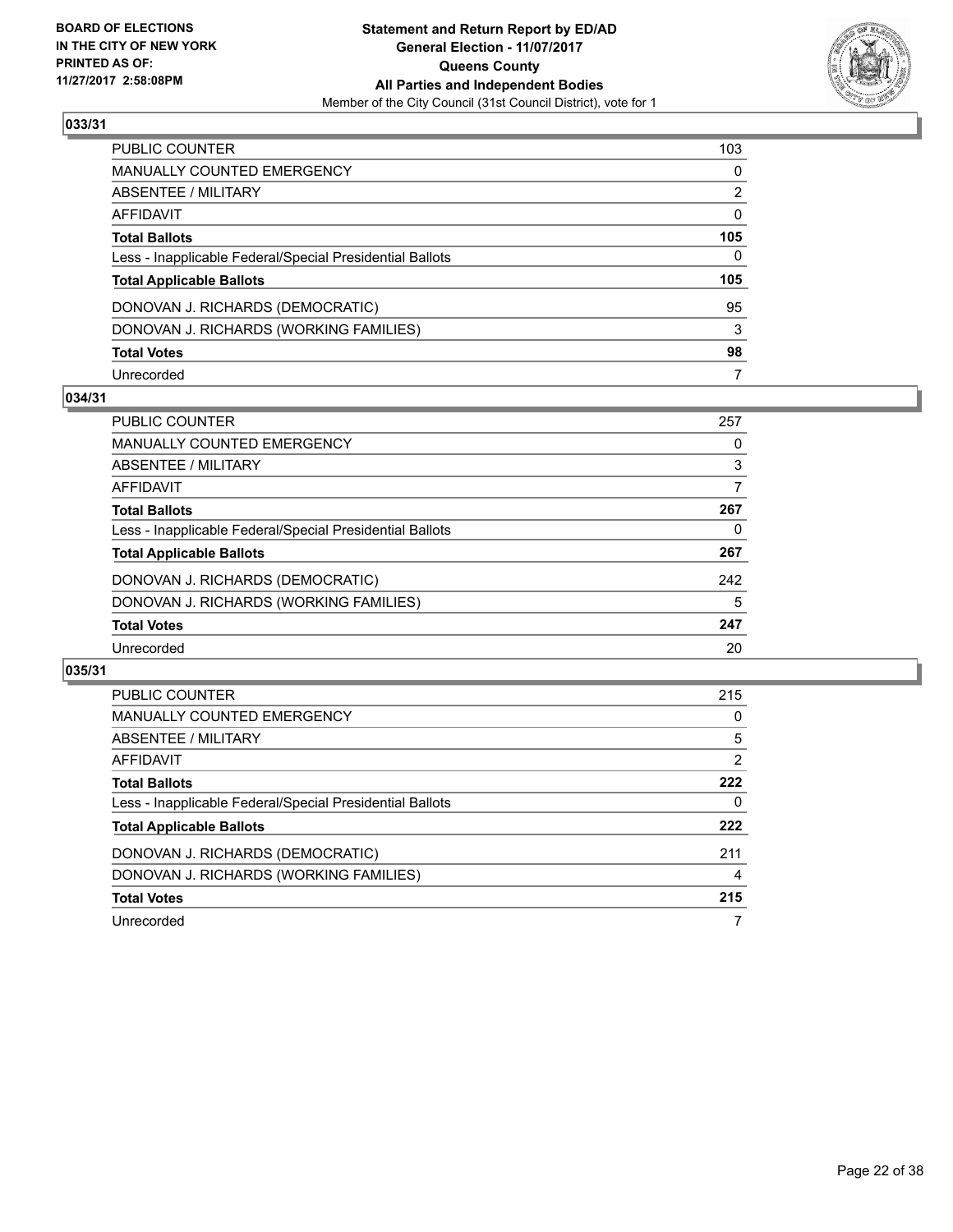

| <b>PUBLIC COUNTER</b>                                    | 251 |
|----------------------------------------------------------|-----|
| MANUALLY COUNTED EMERGENCY                               | 0   |
| ABSENTEE / MILITARY                                      | 5   |
| AFFIDAVIT                                                | 0   |
| <b>Total Ballots</b>                                     | 256 |
| Less - Inapplicable Federal/Special Presidential Ballots | 0   |
| <b>Total Applicable Ballots</b>                          | 256 |
| DONOVAN J. RICHARDS (DEMOCRATIC)                         | 238 |
| DONOVAN J. RICHARDS (WORKING FAMILIES)                   | 5   |
| RHASHIDA ABDUL-MALIK (WRITE-IN)                          |     |
| WILLIAM MCDONALD (WRITE-IN)                              |     |
| <b>Total Votes</b>                                       | 245 |
| Unrecorded                                               | 11  |

# **037/31**

| <b>PUBLIC COUNTER</b>                                    | 258 |
|----------------------------------------------------------|-----|
| <b>MANUALLY COUNTED EMERGENCY</b>                        | 0   |
| ABSENTEE / MILITARY                                      | 8   |
| <b>AFFIDAVIT</b>                                         |     |
| <b>Total Ballots</b>                                     | 267 |
| Less - Inapplicable Federal/Special Presidential Ballots | 0   |
| <b>Total Applicable Ballots</b>                          | 267 |
| DONOVAN J. RICHARDS (DEMOCRATIC)                         | 240 |
| DONOVAN J. RICHARDS (WORKING FAMILIES)                   | 11  |
| UNATTRIBUTABLE WRITE-IN (WRITE-IN)                       |     |
| <b>Total Votes</b>                                       | 252 |
| Unrecorded                                               | 15  |

| <b>PUBLIC COUNTER</b>                                    | 312 |
|----------------------------------------------------------|-----|
| MANUALLY COUNTED EMERGENCY                               | 0   |
| ABSENTEE / MILITARY                                      | 6   |
| AFFIDAVIT                                                | 2   |
| <b>Total Ballots</b>                                     | 320 |
| Less - Inapplicable Federal/Special Presidential Ballots | 0   |
| <b>Total Applicable Ballots</b>                          | 320 |
| DONOVAN J. RICHARDS (DEMOCRATIC)                         | 289 |
| DONOVAN J. RICHARDS (WORKING FAMILIES)                   | 8   |
| <b>Total Votes</b>                                       | 297 |
| Unrecorded                                               | 23  |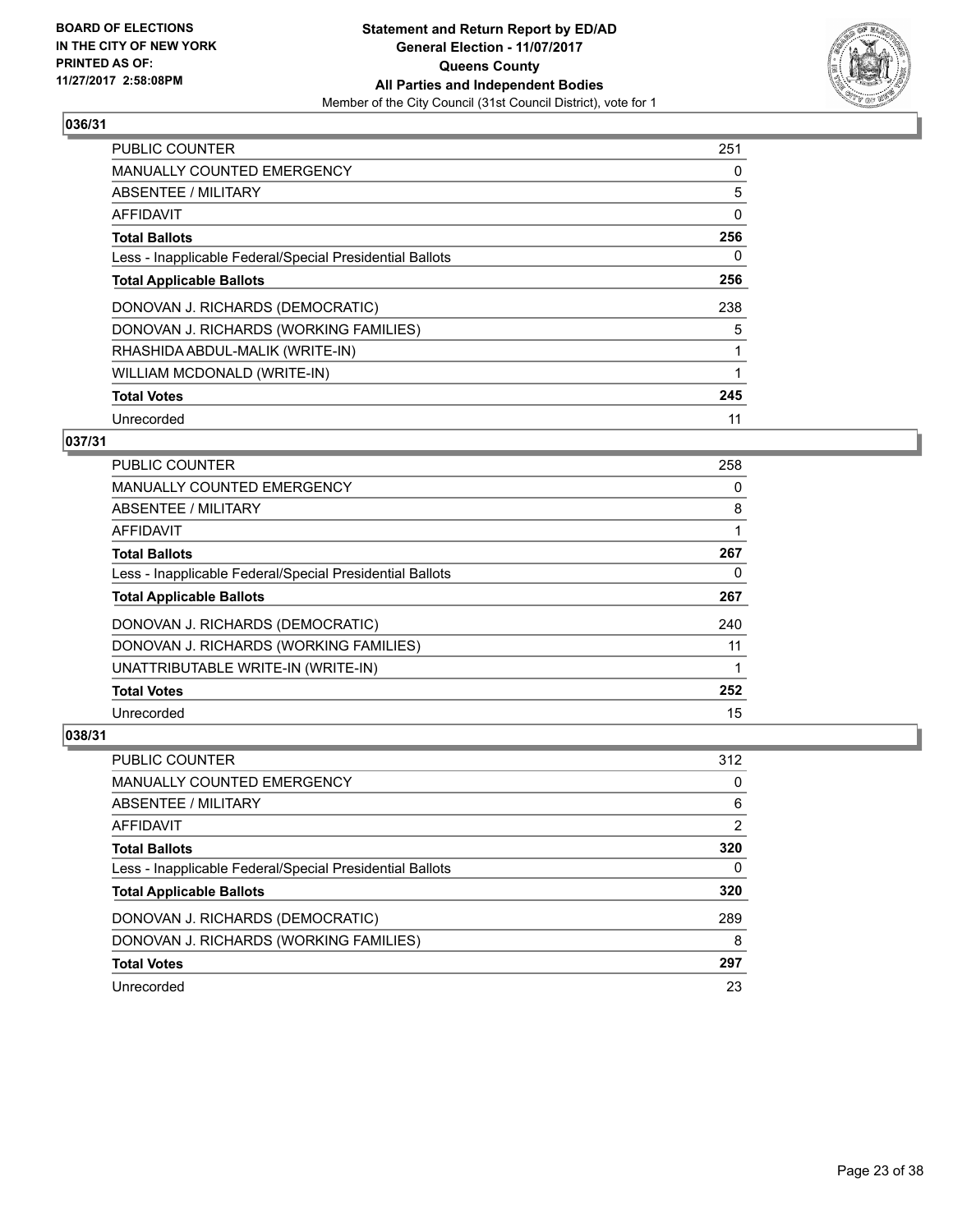

| <b>PUBLIC COUNTER</b>                                    | 258 |
|----------------------------------------------------------|-----|
| MANUALLY COUNTED EMERGENCY                               | 0   |
| ABSENTEE / MILITARY                                      | 6   |
| <b>AFFIDAVIT</b>                                         | 5   |
| <b>Total Ballots</b>                                     | 269 |
| Less - Inapplicable Federal/Special Presidential Ballots | 0   |
| <b>Total Applicable Ballots</b>                          | 269 |
| DONOVAN J. RICHARDS (DEMOCRATIC)                         | 202 |
| DONOVAN J. RICHARDS (WORKING FAMILIES)                   | 21  |
| ADAM SCOT SCHNEEGURT (WRITE-IN)                          |     |
| DELAWRENCE EDWIN WILLIAMS (WRITE-IN)                     |     |
| DEREK HAMILTON (WRITE-IN)                                | 1   |
| DONALD DUCK (WRITE-IN)                                   | 1   |
| EDWIN WILLIAMS (WRITE-IN)                                | 2   |
| JONATHAN D'AMILO (WRITE-IN)                              |     |
| MARK STEIN (WRITE-IN)                                    | 1   |
| <b>Total Votes</b>                                       | 231 |
| Unrecorded                                               | 38  |

# **040/31**

| <b>PUBLIC COUNTER</b>                                    | 335 |
|----------------------------------------------------------|-----|
| <b>MANUALLY COUNTED EMERGENCY</b>                        | 0   |
| ABSENTEE / MILITARY                                      | 5   |
| AFFIDAVIT                                                | 0   |
| <b>Total Ballots</b>                                     | 340 |
| Less - Inapplicable Federal/Special Presidential Ballots | 0   |
| <b>Total Applicable Ballots</b>                          | 340 |
| DONOVAN J. RICHARDS (DEMOCRATIC)                         | 311 |
| DONOVAN J. RICHARDS (WORKING FAMILIES)                   |     |
| <b>Total Votes</b>                                       | 318 |
| Unrecorded                                               | 22  |

| PUBLIC COUNTER                                           | 250 |
|----------------------------------------------------------|-----|
| MANUALLY COUNTED EMERGENCY                               | 0   |
| ABSENTEE / MILITARY                                      |     |
| AFFIDAVIT                                                | 4   |
| <b>Total Ballots</b>                                     | 255 |
| Less - Inapplicable Federal/Special Presidential Ballots | 0   |
| <b>Total Applicable Ballots</b>                          | 255 |
| DONOVAN J. RICHARDS (DEMOCRATIC)                         | 236 |
| DONOVAN J. RICHARDS (WORKING FAMILIES)                   | 5   |
| <b>Total Votes</b>                                       | 241 |
| Unrecorded                                               | 14  |
|                                                          |     |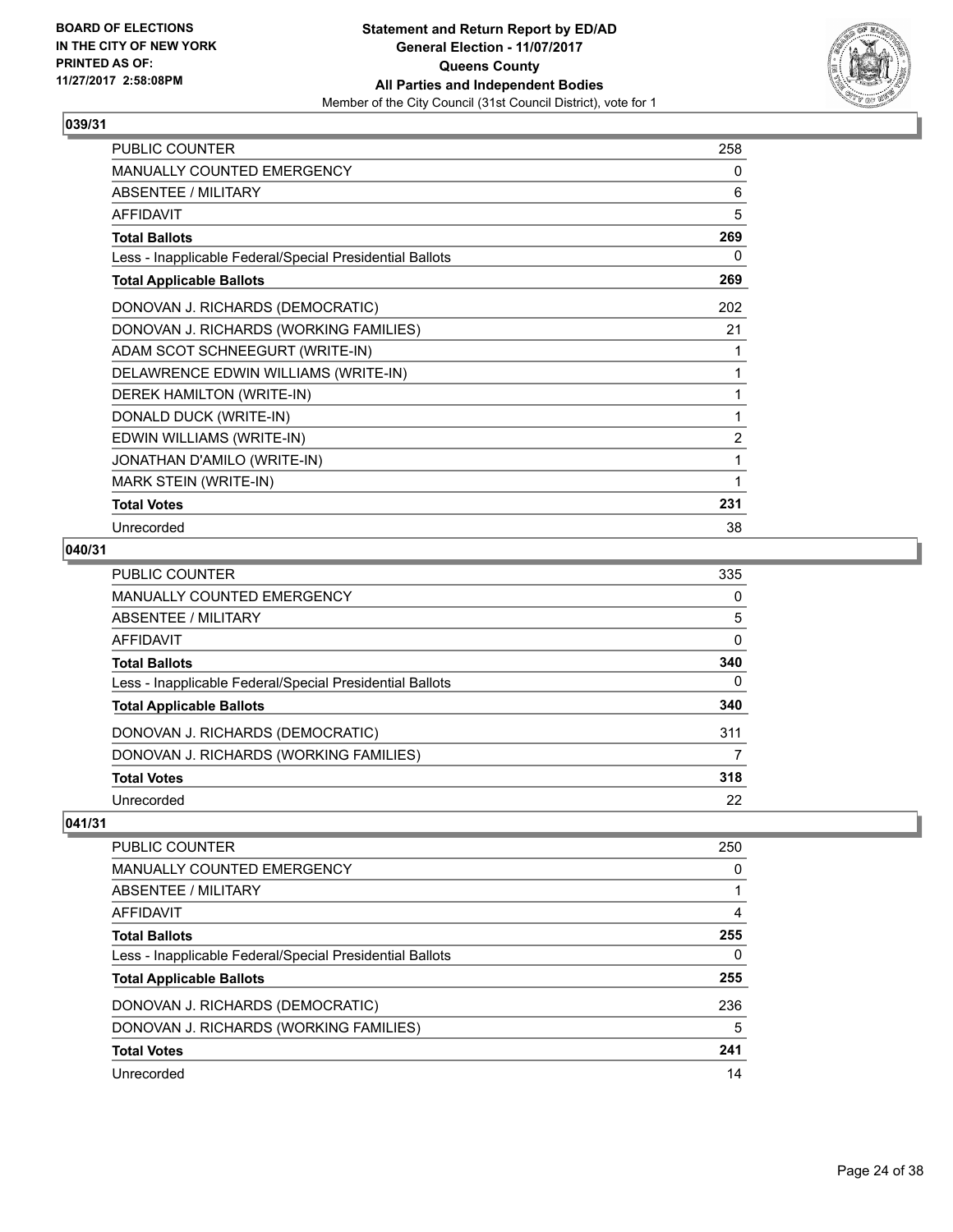

| PUBLIC COUNTER                                           | 178 |
|----------------------------------------------------------|-----|
| MANUALLY COUNTED EMERGENCY                               | 0   |
| ABSENTEE / MILITARY                                      |     |
| AFFIDAVIT                                                |     |
| Total Ballots                                            | 180 |
| Less - Inapplicable Federal/Special Presidential Ballots | 0   |
| <b>Total Applicable Ballots</b>                          | 180 |
| DONOVAN J. RICHARDS (DEMOCRATIC)                         | 169 |
| DONOVAN J. RICHARDS (WORKING FAMILIES)                   | 4   |
| <b>Total Votes</b>                                       | 173 |
| Unrecorded                                               | 7   |

# **043/31**

| <b>PUBLIC COUNTER</b>                                    | 253 |
|----------------------------------------------------------|-----|
| <b>MANUALLY COUNTED EMERGENCY</b>                        | 0   |
| ABSENTEE / MILITARY                                      | 3   |
| AFFIDAVIT                                                | 3   |
| <b>Total Ballots</b>                                     | 259 |
| Less - Inapplicable Federal/Special Presidential Ballots | 0   |
| <b>Total Applicable Ballots</b>                          | 259 |
| DONOVAN J. RICHARDS (DEMOCRATIC)                         | 236 |
| DONOVAN J. RICHARDS (WORKING FAMILIES)                   | 3   |
| DEREK HAMILTON (WRITE-IN)                                |     |
| MONTELL C. MOSELEY (WRITE-IN)                            |     |
| <b>Total Votes</b>                                       | 241 |
| Unrecorded                                               | 18  |

| <b>PUBLIC COUNTER</b>                                    | 185 |
|----------------------------------------------------------|-----|
| MANUALLY COUNTED EMERGENCY                               | 0   |
| ABSENTEE / MILITARY                                      | 3   |
| AFFIDAVIT                                                | 0   |
| <b>Total Ballots</b>                                     | 188 |
| Less - Inapplicable Federal/Special Presidential Ballots | 0   |
| <b>Total Applicable Ballots</b>                          | 188 |
| DONOVAN J. RICHARDS (DEMOCRATIC)                         | 169 |
| DONOVAN J. RICHARDS (WORKING FAMILIES)                   | 9   |
| <b>Total Votes</b>                                       | 178 |
| Unrecorded                                               | 10  |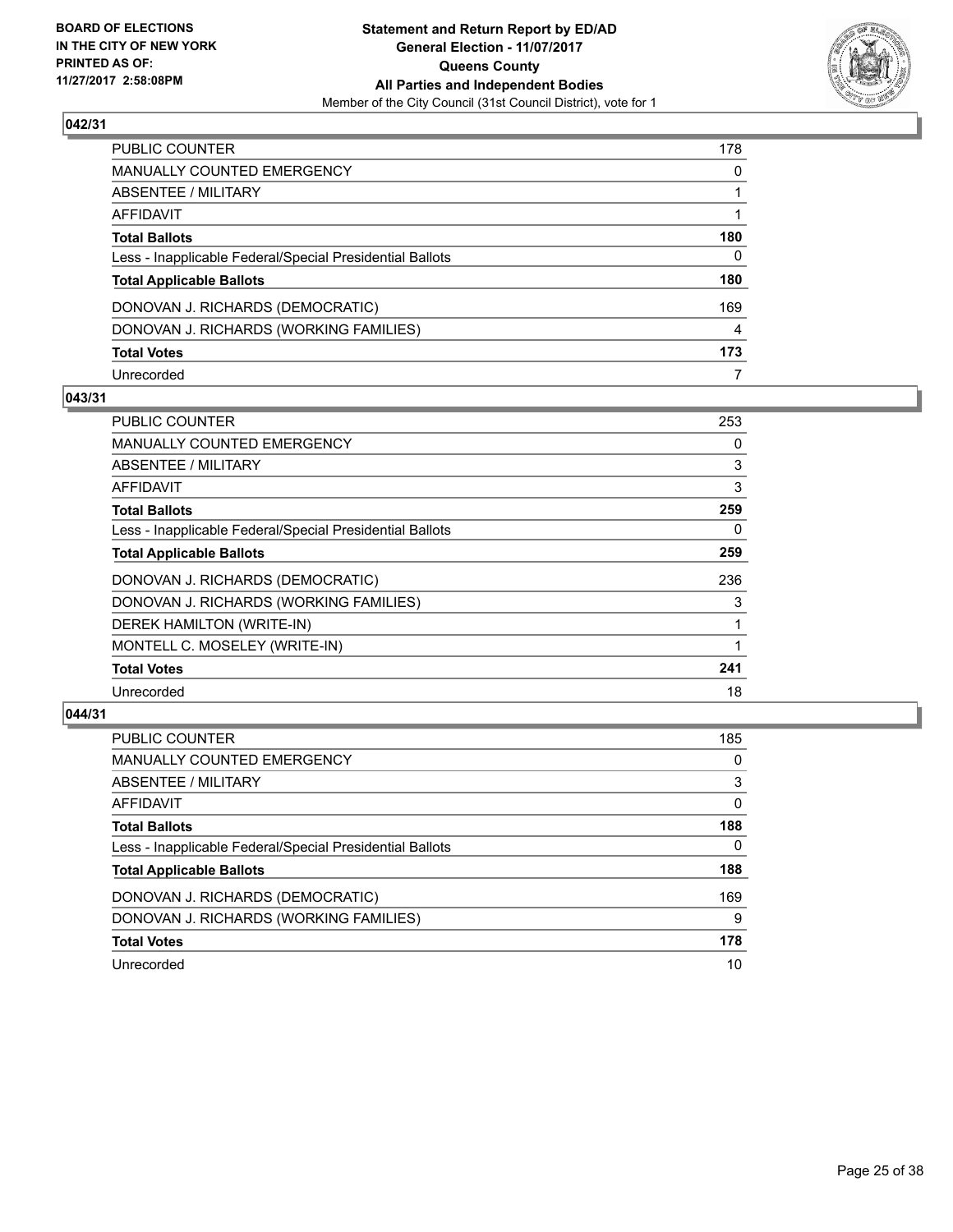

| <b>PUBLIC COUNTER</b>                                    | 234            |
|----------------------------------------------------------|----------------|
| <b>MANUALLY COUNTED EMERGENCY</b>                        | 0              |
| ABSENTEE / MILITARY                                      | 4              |
| AFFIDAVIT                                                | 7              |
| <b>Total Ballots</b>                                     | 245            |
| Less - Inapplicable Federal/Special Presidential Ballots | 0              |
| <b>Total Applicable Ballots</b>                          | 245            |
| DONOVAN J. RICHARDS (DEMOCRATIC)                         | 205            |
| DONOVAN J. RICHARDS (WORKING FAMILIES)                   | 12             |
| DEREK HAMILTON (WRITE-IN)                                | $\overline{2}$ |
| EDWIN WILLIAMS (WRITE-IN)                                |                |
| UNATTRIBUTABLE WRITE-IN (WRITE-IN)                       |                |
| <b>Total Votes</b>                                       | 221            |
| Unrecorded                                               | 24             |

# **046/31**

| PUBLIC COUNTER                                           | 210 |
|----------------------------------------------------------|-----|
| <b>MANUALLY COUNTED EMERGENCY</b>                        | 0   |
| ABSENTEE / MILITARY                                      | 6   |
| AFFIDAVIT                                                | 0   |
| <b>Total Ballots</b>                                     | 216 |
| Less - Inapplicable Federal/Special Presidential Ballots | 0   |
| <b>Total Applicable Ballots</b>                          | 216 |
| DONOVAN J. RICHARDS (DEMOCRATIC)                         | 192 |
| DONOVAN J. RICHARDS (WORKING FAMILIES)                   | 6   |
| JASON C. ROBINSON (WRITE-IN)                             |     |
| <b>Total Votes</b>                                       | 199 |
| Unrecorded                                               | 17  |

| <b>PUBLIC COUNTER</b>                                    | 233            |
|----------------------------------------------------------|----------------|
| MANUALLY COUNTED EMERGENCY                               | 0              |
| ABSENTEE / MILITARY                                      | 2              |
| AFFIDAVIT                                                | $\overline{2}$ |
| <b>Total Ballots</b>                                     | 237            |
| Less - Inapplicable Federal/Special Presidential Ballots | 0              |
| <b>Total Applicable Ballots</b>                          | 237            |
| DONOVAN J. RICHARDS (DEMOCRATIC)                         | 220            |
| DONOVAN J. RICHARDS (WORKING FAMILIES)                   | 4              |
| ALAN KATEMAN (WRITE-IN)                                  | 1              |
| <b>CLARICE MILLER (WRITE-IN)</b>                         | 1              |
| DEREK HAMILTON (WRITE-IN)                                | 1              |
| <b>Total Votes</b>                                       | 227            |
| Unrecorded                                               | 10             |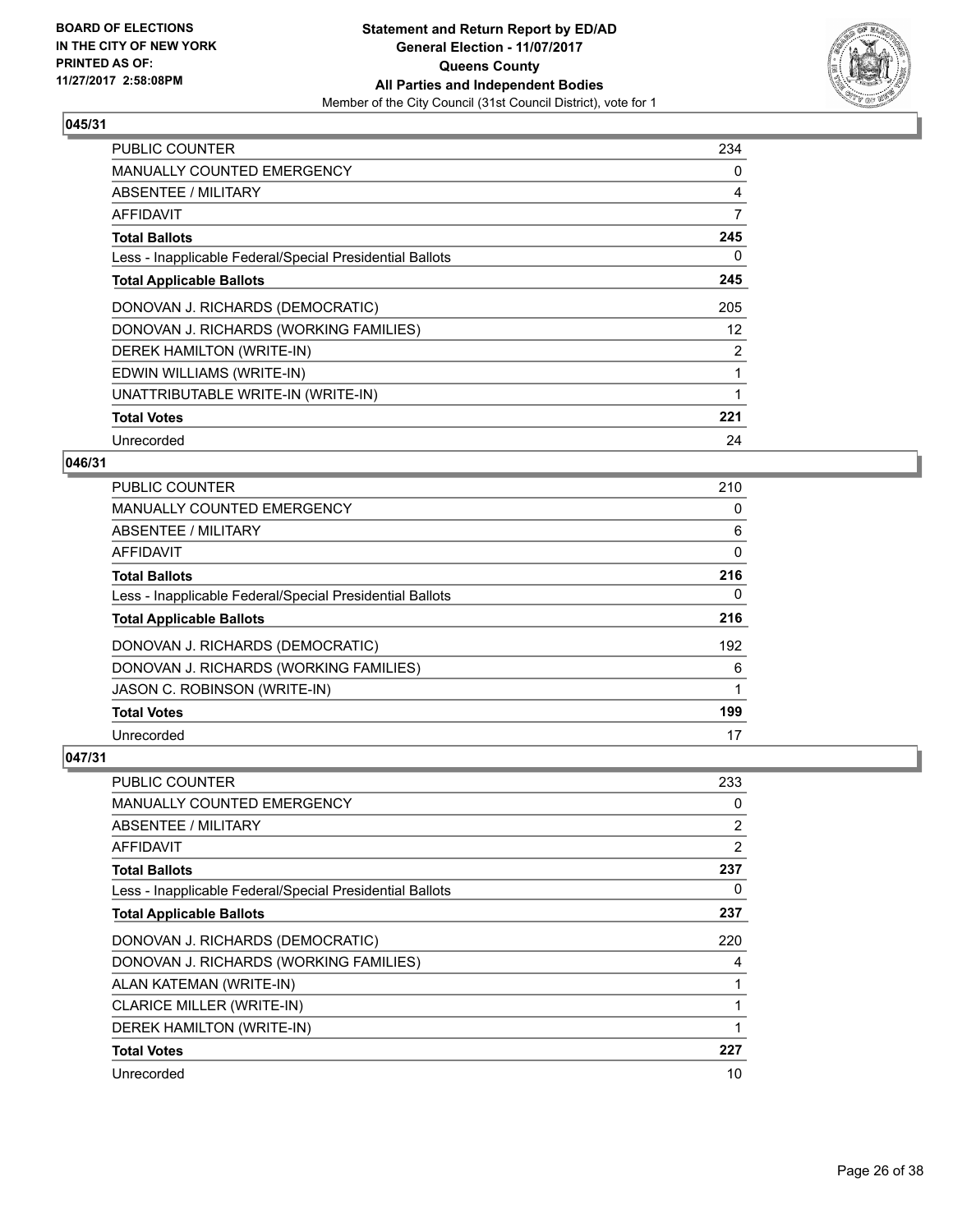

| PUBLIC COUNTER                                           | 193         |
|----------------------------------------------------------|-------------|
| <b>MANUALLY COUNTED EMERGENCY</b>                        | 0           |
| ABSENTEE / MILITARY                                      | 2           |
| AFFIDAVIT                                                | 5           |
| <b>Total Ballots</b>                                     | 200         |
| Less - Inapplicable Federal/Special Presidential Ballots | 0           |
| <b>Total Applicable Ballots</b>                          | 200         |
| DONOVAN J. RICHARDS (DEMOCRATIC)                         | 167         |
| DONOVAN J. RICHARDS (WORKING FAMILIES)                   | 9           |
| PETER L. DONAHUE (WRITE-IN)                              | $\mathbf 1$ |
| <b>Total Votes</b>                                       | 177         |
| Unrecorded                                               | 23          |

## **049/31**

| <b>PUBLIC COUNTER</b>                                    | 223 |
|----------------------------------------------------------|-----|
| <b>MANUALLY COUNTED EMERGENCY</b>                        | 0   |
| ABSENTEE / MILITARY                                      | 0   |
| AFFIDAVIT                                                | 6   |
| <b>Total Ballots</b>                                     | 229 |
| Less - Inapplicable Federal/Special Presidential Ballots | 0   |
| <b>Total Applicable Ballots</b>                          | 229 |
| DONOVAN J. RICHARDS (DEMOCRATIC)                         | 198 |
| DONOVAN J. RICHARDS (WORKING FAMILIES)                   | 9   |
| DAVID KIRBY (WRITE-IN)                                   |     |
| DEREK HAMILTON (WRITE-IN)                                | 3   |
| <b>Total Votes</b>                                       | 211 |
| Unrecorded                                               | 18  |

| <b>PUBLIC COUNTER</b>                                    | 111 |
|----------------------------------------------------------|-----|
| <b>MANUALLY COUNTED EMERGENCY</b>                        | 0   |
| ABSENTEE / MILITARY                                      |     |
| AFFIDAVIT                                                |     |
| <b>Total Ballots</b>                                     | 113 |
| Less - Inapplicable Federal/Special Presidential Ballots | 0   |
|                                                          |     |
| <b>Total Applicable Ballots</b>                          | 113 |
| DONOVAN J. RICHARDS (DEMOCRATIC)                         | 99  |
| DONOVAN J. RICHARDS (WORKING FAMILIES)                   | 4   |
| DEREK HAMILTON (WRITE-IN)                                | 4   |
| <b>Total Votes</b>                                       | 107 |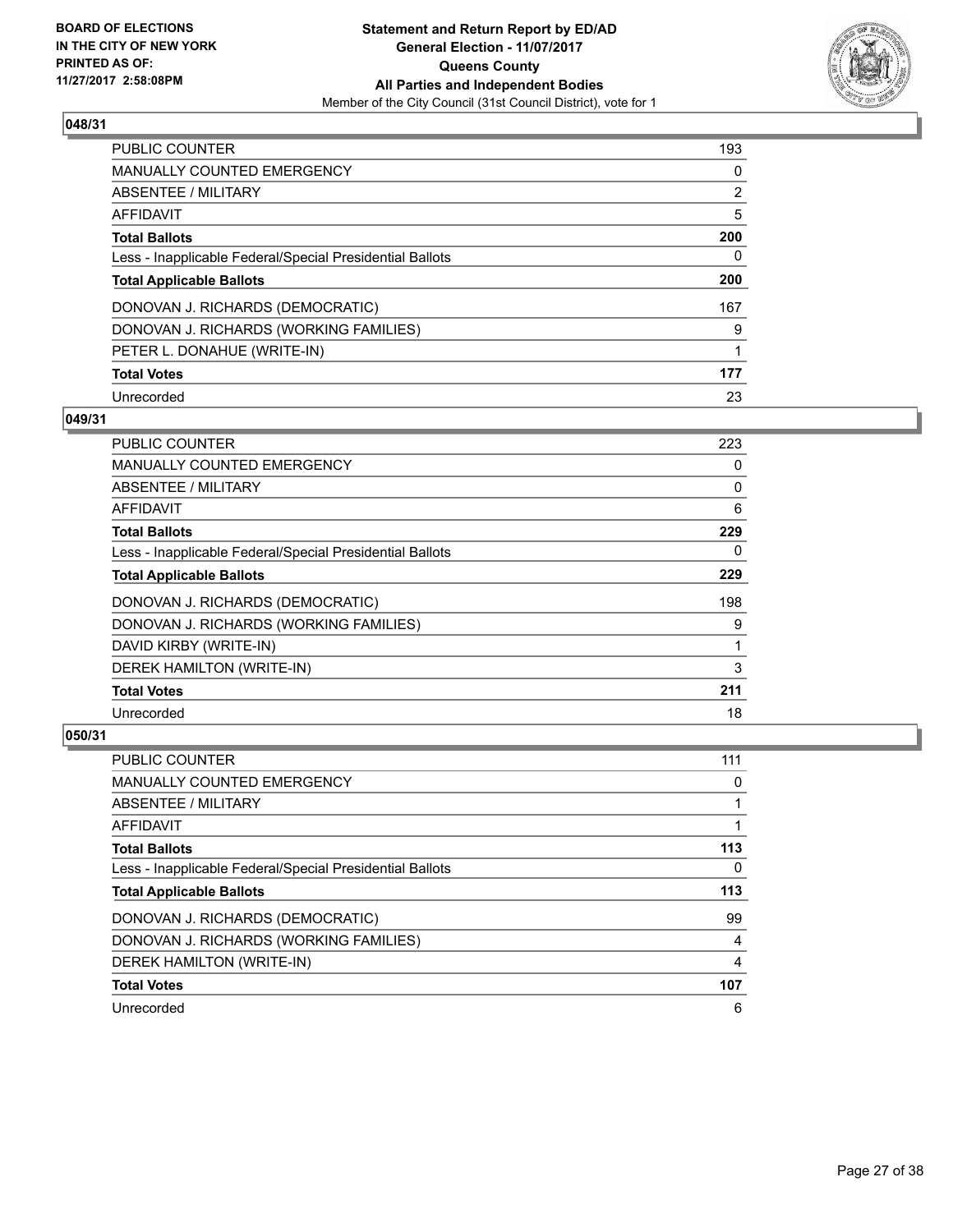

| <b>PUBLIC COUNTER</b>                                    | 192 |
|----------------------------------------------------------|-----|
| <b>MANUALLY COUNTED EMERGENCY</b>                        | 0   |
| ABSENTEE / MILITARY                                      | 7   |
| AFFIDAVIT                                                | 3   |
| <b>Total Ballots</b>                                     | 202 |
| Less - Inapplicable Federal/Special Presidential Ballots | 0   |
| <b>Total Applicable Ballots</b>                          | 202 |
| DONOVAN J. RICHARDS (DEMOCRATIC)                         | 177 |
| DONOVAN J. RICHARDS (WORKING FAMILIES)                   | 7   |
| DEREK HAMILTON (WRITE-IN)                                | 1   |
| MICHAEL WEBSTER WILLIAMS (WRITE-IN)                      | 1   |
| MICHEAL WEBSTER WILLIAMS (WRITE-IN)                      | 1   |
| UNATTRIBUTABLE WRITE-IN (WRITE-IN)                       | 1   |
| <b>Total Votes</b>                                       | 188 |
| Unrecorded                                               | 14  |

# **052/31**

| <b>PUBLIC COUNTER</b>                                    | 247 |
|----------------------------------------------------------|-----|
| <b>MANUALLY COUNTED EMERGENCY</b>                        | 0   |
| ABSENTEE / MILITARY                                      | 8   |
| AFFIDAVIT                                                | 7   |
| <b>Total Ballots</b>                                     | 262 |
| Less - Inapplicable Federal/Special Presidential Ballots | 0   |
| <b>Total Applicable Ballots</b>                          | 262 |
| DONOVAN J. RICHARDS (DEMOCRATIC)                         | 224 |
| DONOVAN J. RICHARDS (WORKING FAMILIES)                   | 10  |
| DEREK HAMILTON (WRITE-IN)                                |     |
| HERBERT FAIR (WRITE-IN)                                  |     |
| UNCOUNTED WRITE-IN PER STATUTE (WRITE-IN)                |     |
| <b>Total Votes</b>                                       | 237 |
| Unrecorded                                               | 25  |

| <b>PUBLIC COUNTER</b>                                    | 192 |
|----------------------------------------------------------|-----|
| <b>MANUALLY COUNTED EMERGENCY</b>                        | 0   |
| ABSENTEE / MILITARY                                      | 18  |
| AFFIDAVIT                                                | 8   |
| <b>Total Ballots</b>                                     | 218 |
| Less - Inapplicable Federal/Special Presidential Ballots | 0   |
| <b>Total Applicable Ballots</b>                          | 218 |
| DONOVAN J. RICHARDS (DEMOCRATIC)                         | 201 |
| DONOVAN J. RICHARDS (WORKING FAMILIES)                   | 3   |
| DEREK HAMILTON (WRITE-IN)                                | 1   |
| JIHAN JOSEPH (WRITE-IN)                                  | 1   |
| <b>Total Votes</b>                                       | 206 |
| Unrecorded                                               | 12  |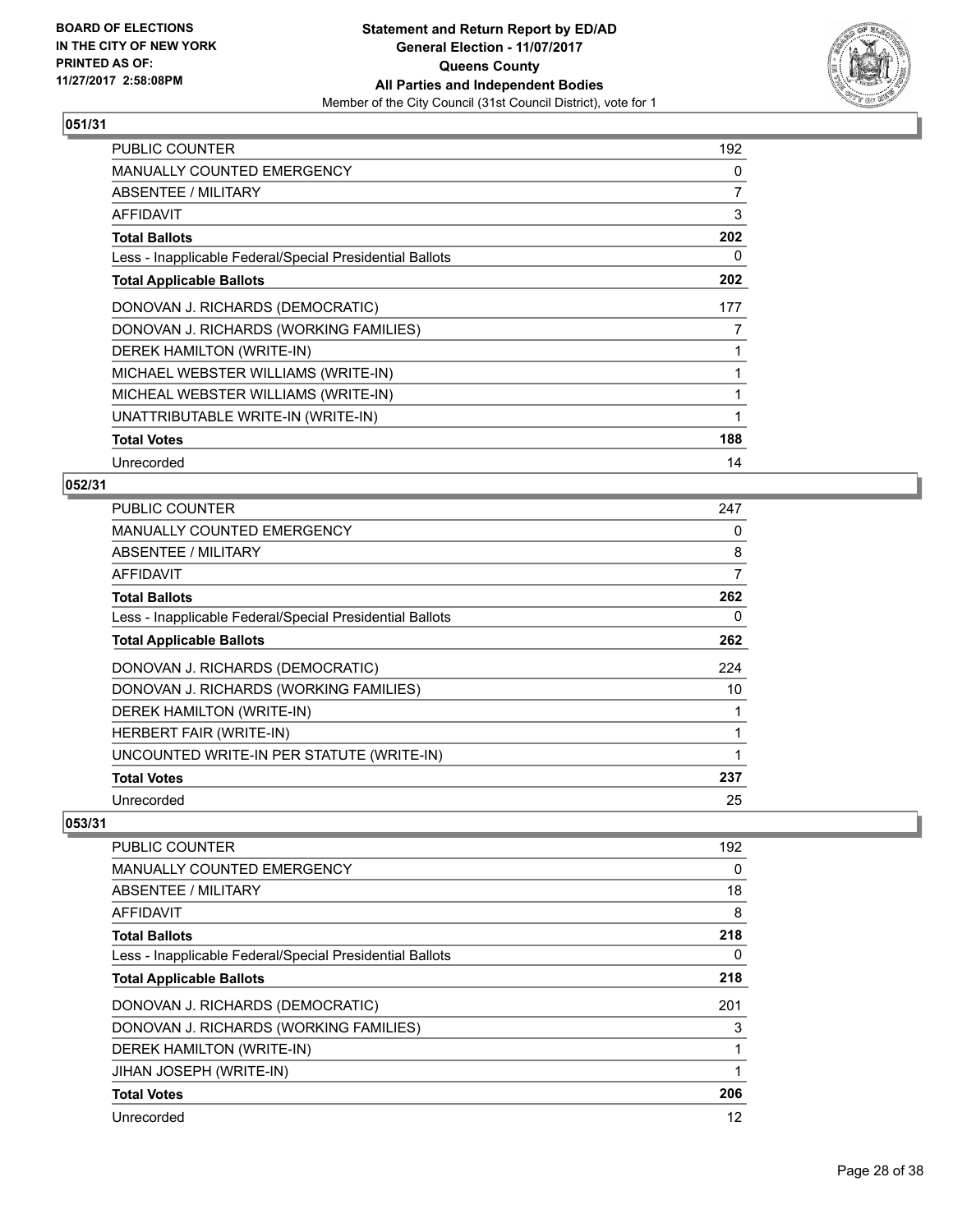

| <b>PUBLIC COUNTER</b>                                    | 212 |
|----------------------------------------------------------|-----|
| <b>MANUALLY COUNTED EMERGENCY</b>                        | 0   |
| ABSENTEE / MILITARY                                      | 5   |
| AFFIDAVIT                                                | 8   |
| <b>Total Ballots</b>                                     | 225 |
| Less - Inapplicable Federal/Special Presidential Ballots | 0   |
| <b>Total Applicable Ballots</b>                          | 225 |
| DONOVAN J. RICHARDS (DEMOCRATIC)                         | 191 |
| DONOVAN J. RICHARDS (WORKING FAMILIES)                   | 11  |
| SAMUEL GROSS (WRITE-IN)                                  |     |
| <b>Total Votes</b>                                       | 203 |
| Unrecorded                                               | 22  |

## **055/31**

| <b>PUBLIC COUNTER</b>                                    | 218 |
|----------------------------------------------------------|-----|
| <b>MANUALLY COUNTED EMERGENCY</b>                        | 0   |
| ABSENTEE / MILITARY                                      | 0   |
| <b>AFFIDAVIT</b>                                         | 2   |
| <b>Total Ballots</b>                                     | 220 |
| Less - Inapplicable Federal/Special Presidential Ballots | 0   |
| <b>Total Applicable Ballots</b>                          | 220 |
| DONOVAN J. RICHARDS (DEMOCRATIC)                         | 196 |
| DONOVAN J. RICHARDS (WORKING FAMILIES)                   | 8   |
| DEREK HAMILTON (WRITE-IN)                                | 4   |
| <b>Total Votes</b>                                       | 208 |
| Unrecorded                                               | 12  |

| <b>PUBLIC COUNTER</b>                                    | 167 |
|----------------------------------------------------------|-----|
| <b>MANUALLY COUNTED EMERGENCY</b>                        | 0   |
| ABSENTEE / MILITARY                                      |     |
| AFFIDAVIT                                                |     |
| <b>Total Ballots</b>                                     | 169 |
| Less - Inapplicable Federal/Special Presidential Ballots | 0   |
| <b>Total Applicable Ballots</b>                          | 169 |
| DONOVAN J. RICHARDS (DEMOCRATIC)                         | 148 |
| DONOVAN J. RICHARDS (WORKING FAMILIES)                   | 7   |
| UNATTRIBUTABLE WRITE-IN (WRITE-IN)                       |     |
| <b>Total Votes</b>                                       | 156 |
| Unrecorded                                               | 13  |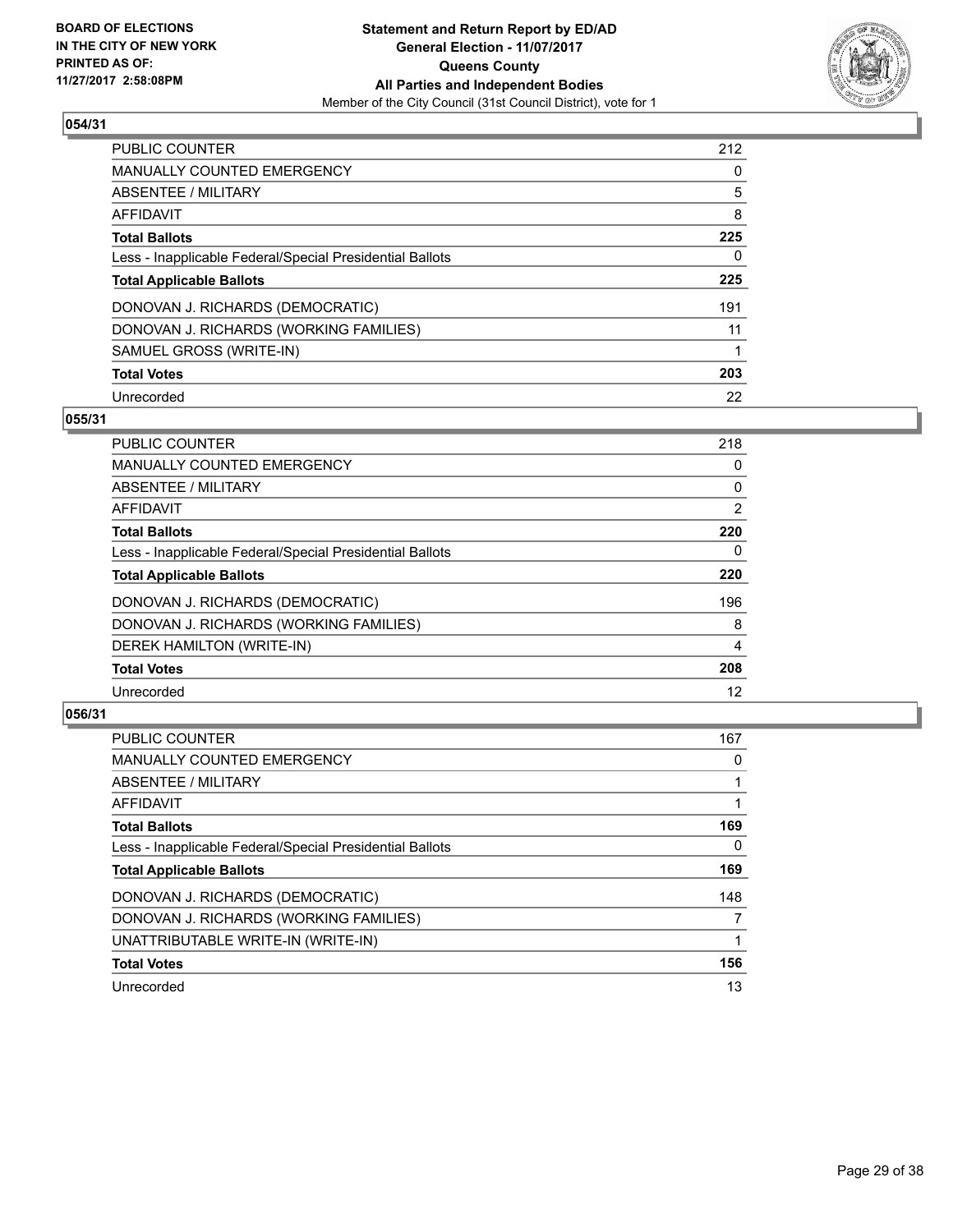

| <b>PUBLIC COUNTER</b>                                    | 204 |
|----------------------------------------------------------|-----|
| <b>MANUALLY COUNTED EMERGENCY</b>                        | 0   |
| ABSENTEE / MILITARY                                      | 38  |
| AFFIDAVIT                                                |     |
| <b>Total Ballots</b>                                     | 243 |
| Less - Inapplicable Federal/Special Presidential Ballots | 0   |
| <b>Total Applicable Ballots</b>                          | 243 |
| DONOVAN J. RICHARDS (DEMOCRATIC)                         | 216 |
| DONOVAN J. RICHARDS (WORKING FAMILIES)                   | 5   |
| DEREK HAMILTON (WRITE-IN)                                | 4   |
| UNATTRIBUTABLE WRITE-IN (WRITE-IN)                       | 1   |
| <b>Total Votes</b>                                       | 226 |
| Unrecorded                                               | 17  |

# **058/31**

| <b>PUBLIC COUNTER</b>                                    | 203 |
|----------------------------------------------------------|-----|
| <b>MANUALLY COUNTED EMERGENCY</b>                        |     |
| ABSENTEE / MILITARY                                      | 4   |
| <b>AFFIDAVIT</b>                                         | 2   |
| <b>Total Ballots</b>                                     | 210 |
| Less - Inapplicable Federal/Special Presidential Ballots | 0   |
| <b>Total Applicable Ballots</b>                          | 210 |
| DONOVAN J. RICHARDS (DEMOCRATIC)                         | 176 |
| DONOVAN J. RICHARDS (WORKING FAMILIES)                   | 9   |
| DEREK HAMILTON (WRITE-IN)                                | 4   |
| <b>Total Votes</b>                                       | 189 |
| Unrecorded                                               | 21  |

| <b>PUBLIC COUNTER</b>                                    | 159 |
|----------------------------------------------------------|-----|
| <b>MANUALLY COUNTED EMERGENCY</b>                        | 0   |
| ABSENTEE / MILITARY                                      | 2   |
| AFFIDAVIT                                                | 5   |
| <b>Total Ballots</b>                                     | 166 |
| Less - Inapplicable Federal/Special Presidential Ballots | 0   |
| <b>Total Applicable Ballots</b>                          | 166 |
| DONOVAN J. RICHARDS (DEMOCRATIC)                         | 137 |
| DONOVAN J. RICHARDS (WORKING FAMILIES)                   | 8   |
| BRYCE A. JACOBS (WRITE-IN)                               | 1   |
| DEREK HAMILTON (WRITE-IN)                                |     |
| ERIC ULRICH (WRITE-IN)                                   | 2   |
| UNATTRIBUTABLE WRITE-IN (WRITE-IN)                       | 1   |
| <b>Total Votes</b>                                       | 150 |
| Unrecorded                                               | 16  |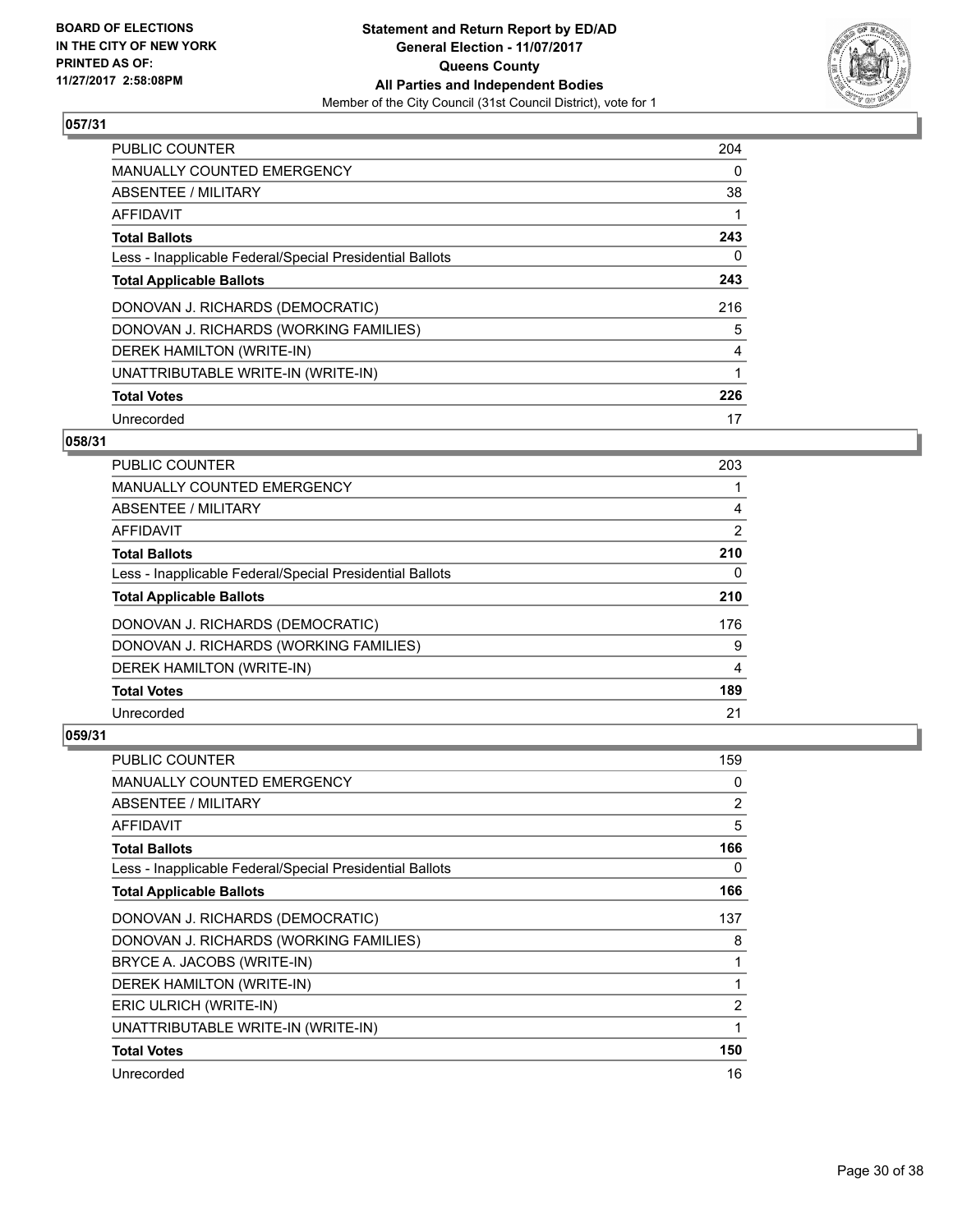

| <b>Total Votes</b>                                       |   |
|----------------------------------------------------------|---|
| DONOVAN J. RICHARDS (WORKING FAMILIES)                   | 0 |
| DONOVAN J. RICHARDS (DEMOCRATIC)                         |   |
| <b>Total Applicable Ballots</b>                          |   |
| Less - Inapplicable Federal/Special Presidential Ballots | 0 |
| <b>Total Ballots</b>                                     |   |
| AFFIDAVIT                                                | 0 |
| ABSENTEE / MILITARY                                      | 0 |
| MANUALLY COUNTED EMERGENCY                               | 0 |
| PUBLIC COUNTER                                           |   |

## **061/31**

| <b>PUBLIC COUNTER</b>                                    | 168 |
|----------------------------------------------------------|-----|
| <b>MANUALLY COUNTED EMERGENCY</b>                        | 0   |
| ABSENTEE / MILITARY                                      | 3   |
| <b>AFFIDAVIT</b>                                         | 1   |
| <b>Total Ballots</b>                                     | 172 |
| Less - Inapplicable Federal/Special Presidential Ballots | 0   |
| <b>Total Applicable Ballots</b>                          | 172 |
| DONOVAN J. RICHARDS (DEMOCRATIC)                         | 138 |
| DONOVAN J. RICHARDS (WORKING FAMILIES)                   | 8   |
| DANEEK MILLER (WRITE-IN)                                 | 2   |
| DEREK HAMILTON (WRITE-IN)                                | 5   |
| MILAN R. TAYLOR (WRITE-IN)                               | 1   |
| UNATTRIBUTABLE WRITE-IN (WRITE-IN)                       | 1   |
| <b>Total Votes</b>                                       | 155 |
| Unrecorded                                               | 17  |

| PUBLIC COUNTER                                           | 109            |
|----------------------------------------------------------|----------------|
| <b>MANUALLY COUNTED EMERGENCY</b>                        | 0              |
| ABSENTEE / MILITARY                                      | $\overline{2}$ |
| AFFIDAVIT                                                |                |
| <b>Total Ballots</b>                                     | $112$          |
| Less - Inapplicable Federal/Special Presidential Ballots | 0              |
| <b>Total Applicable Ballots</b>                          | $112$          |
| DONOVAN J. RICHARDS (DEMOCRATIC)                         | 94             |
| DONOVAN J. RICHARDS (WORKING FAMILIES)                   | 3              |
| DEREK HAMILTON (WRITE-IN)                                | 3              |
| <b>Total Votes</b>                                       | 100            |
| Unrecorded                                               | 12             |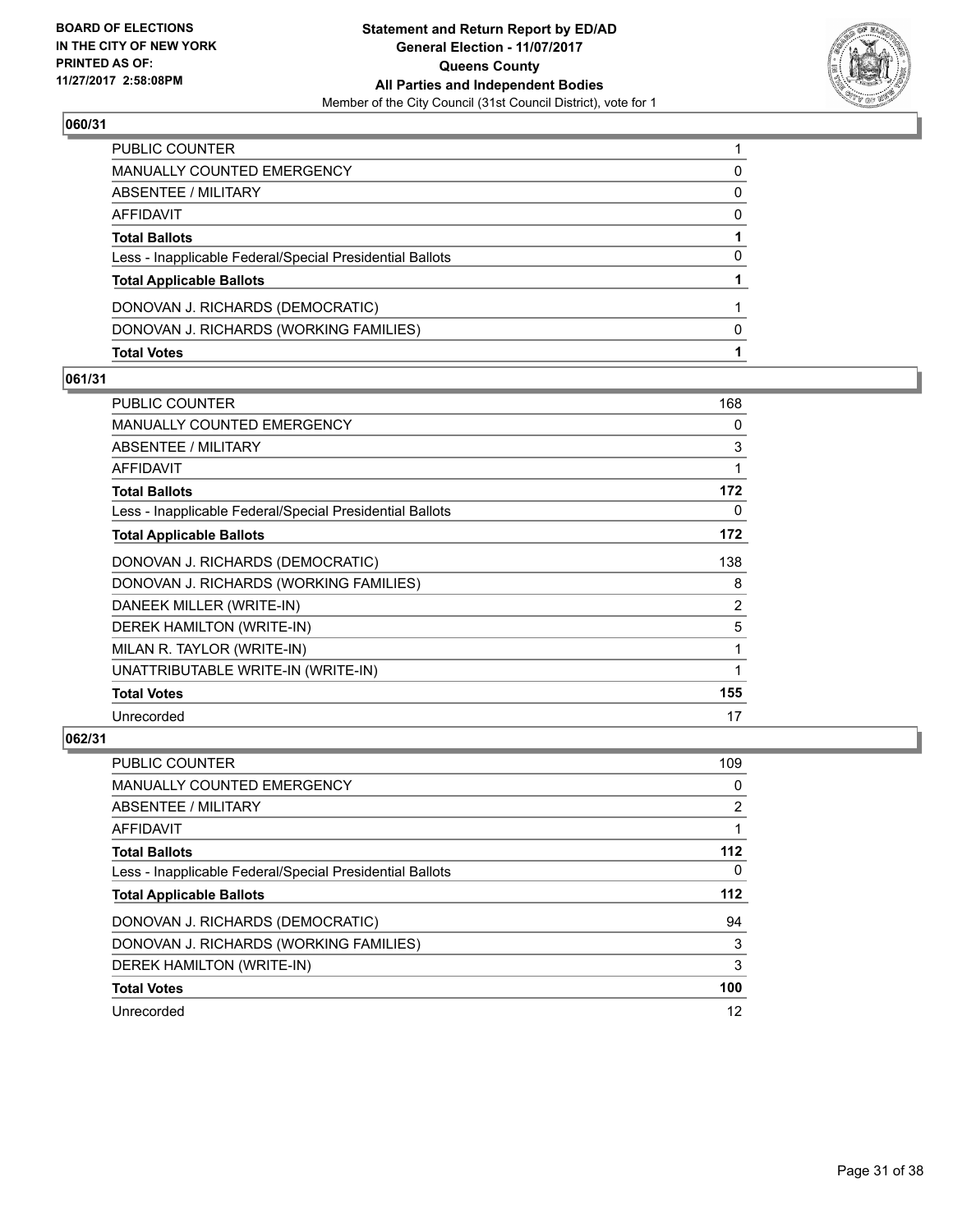

| <b>PUBLIC COUNTER</b>                                    | 212 |
|----------------------------------------------------------|-----|
| <b>MANUALLY COUNTED EMERGENCY</b>                        | 0   |
| ABSENTEE / MILITARY                                      | 6   |
| <b>AFFIDAVIT</b>                                         |     |
| <b>Total Ballots</b>                                     | 219 |
| Less - Inapplicable Federal/Special Presidential Ballots | 0   |
| <b>Total Applicable Ballots</b>                          | 219 |
| DONOVAN J. RICHARDS (DEMOCRATIC)                         | 172 |
| DONOVAN J. RICHARDS (WORKING FAMILIES)                   | 4   |
| DEREK HAMILTON (WRITE-IN)                                | 23  |
| UNATTRIBUTABLE WRITE-IN (WRITE-IN)                       | 1   |
| <b>Total Votes</b>                                       | 200 |
| Unrecorded                                               | 19  |

# **064/31**

| PUBLIC COUNTER                                           | 202 |
|----------------------------------------------------------|-----|
| MANUALLY COUNTED EMERGENCY                               | 0   |
| ABSENTEE / MILITARY                                      | 2   |
| AFFIDAVIT                                                | 4   |
| <b>Total Ballots</b>                                     | 208 |
| Less - Inapplicable Federal/Special Presidential Ballots | 0   |
| <b>Total Applicable Ballots</b>                          | 208 |
| DONOVAN J. RICHARDS (DEMOCRATIC)                         | 181 |
| DONOVAN J. RICHARDS (WORKING FAMILIES)                   | 3   |
| DEREK HAMILTON (WRITE-IN)                                |     |
| UNATTRIBUTABLE WRITE-IN (WRITE-IN)                       | 1   |
| <b>Total Votes</b>                                       | 186 |
| Unrecorded                                               | 22  |

| PUBLIC COUNTER                                           |   |
|----------------------------------------------------------|---|
| <b>MANUALLY COUNTED EMERGENCY</b>                        | 0 |
| ABSENTEE / MILITARY                                      | 0 |
| AFFIDAVIT                                                | 0 |
| <b>Total Ballots</b>                                     |   |
| Less - Inapplicable Federal/Special Presidential Ballots | 0 |
| <b>Total Applicable Ballots</b>                          |   |
| DONOVAN J. RICHARDS (DEMOCRATIC)                         | 0 |
| DONOVAN J. RICHARDS (WORKING FAMILIES)                   | 0 |
| <b>Total Votes</b>                                       |   |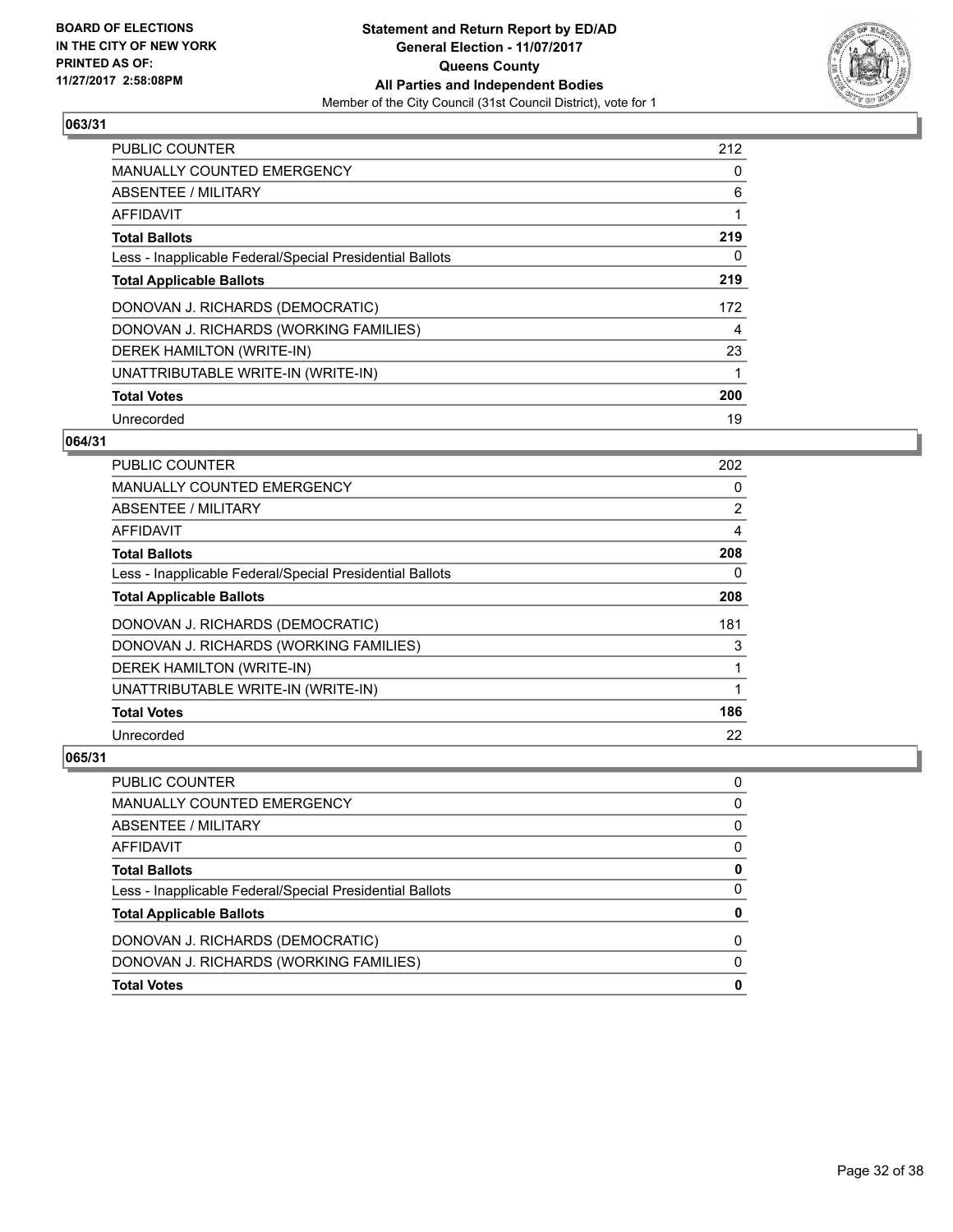

| PUBLIC COUNTER                                           | 0        |
|----------------------------------------------------------|----------|
| <b>MANUALLY COUNTED EMERGENCY</b>                        | 0        |
| <b>ABSENTEE / MILITARY</b>                               | 0        |
| AFFIDAVIT                                                | 0        |
| <b>Total Ballots</b>                                     | 0        |
| Less - Inapplicable Federal/Special Presidential Ballots | 0        |
| <b>Total Applicable Ballots</b>                          | 0        |
| DONOVAN J. RICHARDS (DEMOCRATIC)                         | 0        |
| DONOVAN J. RICHARDS (WORKING FAMILIES)                   | $\Omega$ |
| <b>Total Votes</b>                                       | o        |
|                                                          |          |

# **069/31 COMBINED into: 067/31**

## **070/31 COMBINED into: 065/31**

# **072/31**

| PUBLIC COUNTER                                           | 0            |
|----------------------------------------------------------|--------------|
| MANUALLY COUNTED EMERGENCY                               | 0            |
| <b>ABSENTEE / MILITARY</b>                               | $\mathbf{0}$ |
| AFFIDAVIT                                                | $\mathbf{0}$ |
| <b>Total Ballots</b>                                     | 0            |
| Less - Inapplicable Federal/Special Presidential Ballots | $\mathbf{0}$ |
| <b>Total Applicable Ballots</b>                          | $\mathbf 0$  |
| DONOVAN J. RICHARDS (DEMOCRATIC)                         | $\Omega$     |
| DONOVAN J. RICHARDS (WORKING FAMILIES)                   | $\mathbf{0}$ |
| <b>Total Votes</b>                                       | 0            |
|                                                          |              |

| <b>Total Votes</b>                                       | 0            |
|----------------------------------------------------------|--------------|
| DONOVAN J. RICHARDS (WORKING FAMILIES)                   | 0            |
| DONOVAN J. RICHARDS (DEMOCRATIC)                         | <sup>0</sup> |
| <b>Total Applicable Ballots</b>                          | 0            |
| Less - Inapplicable Federal/Special Presidential Ballots | 0            |
| <b>Total Ballots</b>                                     | 0            |
| AFFIDAVIT                                                | 0            |
| ABSENTEE / MILITARY                                      | 0            |
| MANUALLY COUNTED EMERGENCY                               | 0            |
| PUBLIC COUNTER                                           | 0            |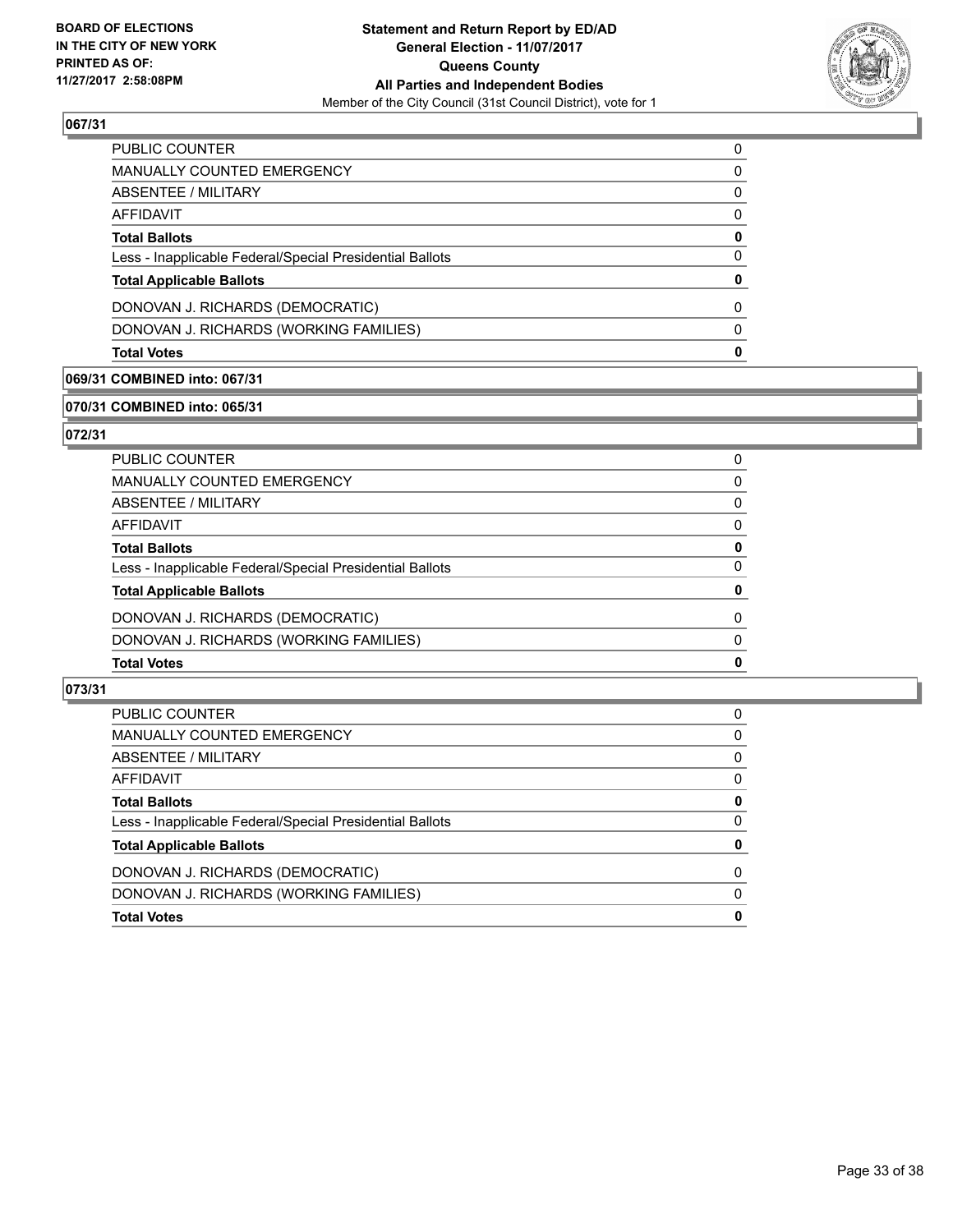

| <b>Total Votes</b>                                       | 0        |
|----------------------------------------------------------|----------|
| DONOVAN J. RICHARDS (WORKING FAMILIES)                   | $\Omega$ |
| DONOVAN J. RICHARDS (DEMOCRATIC)                         | 0        |
| <b>Total Applicable Ballots</b>                          | 0        |
| Less - Inapplicable Federal/Special Presidential Ballots | 0        |
| <b>Total Ballots</b>                                     | 0        |
| AFFIDAVIT                                                | 0        |
| ABSENTEE / MILITARY                                      | 0        |
| <b>MANUALLY COUNTED EMERGENCY</b>                        | 0        |
| PUBLIC COUNTER                                           | 0        |

# **075/31 COMBINED into: 067/31**

## **076/31 COMBINED into: 065/31**

# **079/31**

| PUBLIC COUNTER                                           | 172 |
|----------------------------------------------------------|-----|
| <b>MANUALLY COUNTED EMERGENCY</b>                        | 0   |
| ABSENTEE / MILITARY                                      | 26  |
| <b>AFFIDAVIT</b>                                         | 3   |
| <b>Total Ballots</b>                                     | 201 |
| Less - Inapplicable Federal/Special Presidential Ballots | 0   |
| <b>Total Applicable Ballots</b>                          | 201 |
| DONOVAN J. RICHARDS (DEMOCRATIC)                         | 158 |
| DONOVAN J. RICHARDS (WORKING FAMILIES)                   | 6   |
| DEREK HAMILTON (WRITE-IN)                                | 3   |
| <b>Total Votes</b>                                       | 167 |
| Unrecorded                                               | 34  |
|                                                          |     |

| PUBLIC COUNTER                                           | 196 |
|----------------------------------------------------------|-----|
| <b>MANUALLY COUNTED EMERGENCY</b>                        | 0   |
| ABSENTEE / MILITARY                                      | 5   |
| AFFIDAVIT                                                | 4   |
| <b>Total Ballots</b>                                     | 205 |
| Less - Inapplicable Federal/Special Presidential Ballots | 0   |
| <b>Total Applicable Ballots</b>                          | 205 |
| DONOVAN J. RICHARDS (DEMOCRATIC)                         | 178 |
| DONOVAN J. RICHARDS (WORKING FAMILIES)                   | 10  |
| <b>Total Votes</b>                                       | 188 |
| Unrecorded                                               | 17  |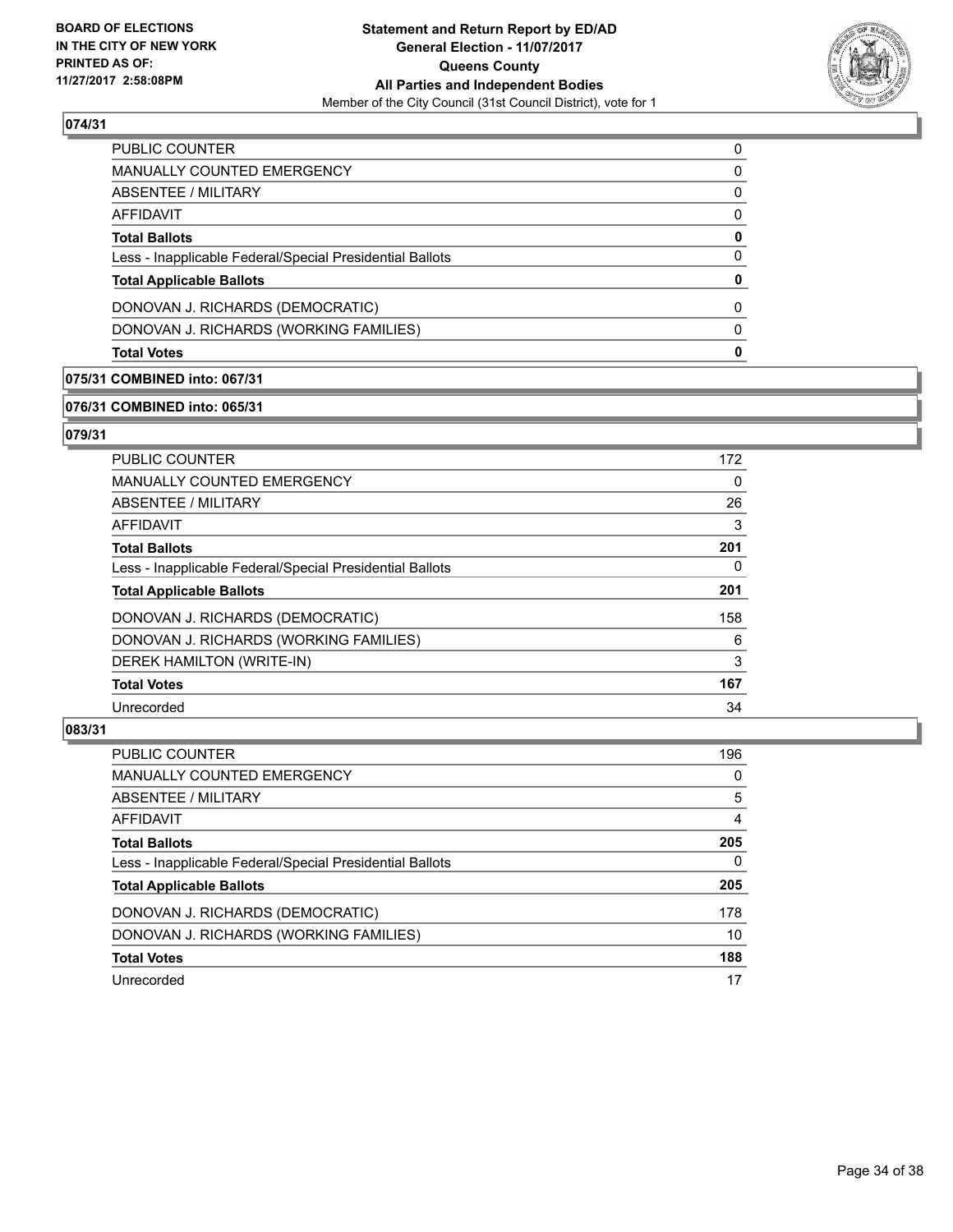

| <b>PUBLIC COUNTER</b>                                    | 224 |
|----------------------------------------------------------|-----|
| <b>MANUALLY COUNTED EMERGENCY</b>                        | 0   |
| ABSENTEE / MILITARY                                      | 8   |
| AFFIDAVIT                                                | 2   |
| <b>Total Ballots</b>                                     | 234 |
| Less - Inapplicable Federal/Special Presidential Ballots | 0   |
| <b>Total Applicable Ballots</b>                          | 234 |
| DONOVAN J. RICHARDS (DEMOCRATIC)                         | 205 |
| DONOVAN J. RICHARDS (WORKING FAMILIES)                   | 8   |
| DEREK HAMILTON (WRITE-IN)                                | 2   |
| <b>Total Votes</b>                                       | 215 |
| Unrecorded                                               | 19  |

## **085/31**

| PUBLIC COUNTER                                           | 157      |
|----------------------------------------------------------|----------|
| <b>MANUALLY COUNTED EMERGENCY</b>                        | 0        |
| ABSENTEE / MILITARY                                      | 4        |
| AFFIDAVIT                                                | 4        |
| <b>Total Ballots</b>                                     | 165      |
| Less - Inapplicable Federal/Special Presidential Ballots | $\Omega$ |
| <b>Total Applicable Ballots</b>                          | 165      |
| DONOVAN J. RICHARDS (DEMOCRATIC)                         | 140      |
| DONOVAN J. RICHARDS (WORKING FAMILIES)                   | 5        |
| DEREK HAMILTON (WRITE-IN)                                | 5        |
| EDWIN WILLIAMS (WRITE-IN)                                | 1        |
| <b>Total Votes</b>                                       | 151      |
| Unrecorded                                               | 14       |

| PUBLIC COUNTER                                           | 220 |
|----------------------------------------------------------|-----|
| <b>MANUALLY COUNTED EMERGENCY</b>                        | 0   |
| ABSENTEE / MILITARY                                      | 20  |
| AFFIDAVIT                                                | 4   |
| <b>Total Ballots</b>                                     | 244 |
| Less - Inapplicable Federal/Special Presidential Ballots | 0   |
| <b>Total Applicable Ballots</b>                          | 244 |
| DONOVAN J. RICHARDS (DEMOCRATIC)                         | 202 |
| DONOVAN J. RICHARDS (WORKING FAMILIES)                   | 10  |
| DEREK HAMILTON (WRITE-IN)                                | 4   |
| HETTIE POWELL (WRITE-IN)                                 | 1   |
| JAQUELINE RICHARDSON (WRITE-IN)                          |     |
| SAYWALAH KESSELLY (WRITE-IN)                             | 1   |
| <b>Total Votes</b>                                       | 219 |
| Unrecorded                                               | 25  |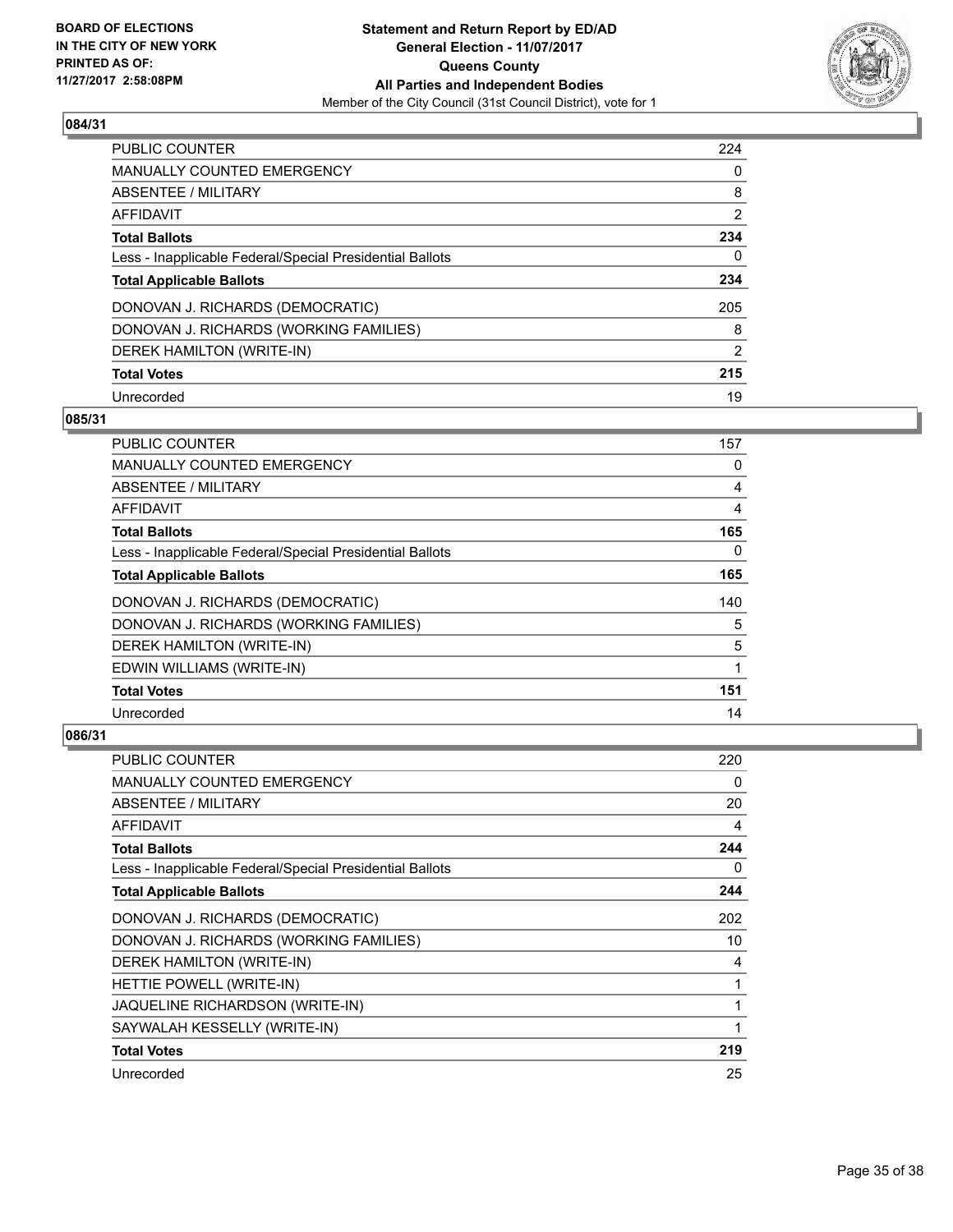

| <b>PUBLIC COUNTER</b>                                    | 267 |
|----------------------------------------------------------|-----|
| <b>MANUALLY COUNTED EMERGENCY</b>                        | 0   |
| ABSENTEE / MILITARY                                      | 4   |
| AFFIDAVIT                                                | 2   |
| <b>Total Ballots</b>                                     | 273 |
| Less - Inapplicable Federal/Special Presidential Ballots | 0   |
| <b>Total Applicable Ballots</b>                          | 273 |
| DONOVAN J. RICHARDS (DEMOCRATIC)                         | 243 |
| DONOVAN J. RICHARDS (WORKING FAMILIES)                   | 6   |
| DEREK HAMILTON (WRITE-IN)                                |     |
| IAN FREEMAN (WRITE-IN)                                   |     |
| <b>Total Votes</b>                                       | 251 |
| Unrecorded                                               | 22  |

# **060/32**

| <b>PUBLIC COUNTER</b>                                    | 300 |
|----------------------------------------------------------|-----|
| <b>MANUALLY COUNTED EMERGENCY</b>                        | 0   |
| ABSENTEE / MILITARY                                      | 5   |
| <b>AFFIDAVIT</b>                                         | 7   |
| <b>Total Ballots</b>                                     | 312 |
| Less - Inapplicable Federal/Special Presidential Ballots | 0   |
| <b>Total Applicable Ballots</b>                          | 312 |
| DONOVAN J. RICHARDS (DEMOCRATIC)                         | 277 |
| DONOVAN J. RICHARDS (WORKING FAMILIES)                   | 11  |
| <b>Total Votes</b>                                       | 288 |
| Unrecorded                                               | 24  |

| <b>PUBLIC COUNTER</b>                                    | 193 |
|----------------------------------------------------------|-----|
| MANUALLY COUNTED EMERGENCY                               | 0   |
| ABSENTEE / MILITARY                                      |     |
| AFFIDAVIT                                                | 5   |
| <b>Total Ballots</b>                                     | 205 |
| Less - Inapplicable Federal/Special Presidential Ballots | 0   |
| <b>Total Applicable Ballots</b>                          | 205 |
| DONOVAN J. RICHARDS (DEMOCRATIC)                         | 177 |
| DONOVAN J. RICHARDS (WORKING FAMILIES)                   | 9   |
| <b>Total Votes</b>                                       | 186 |
| Unrecorded                                               | 19  |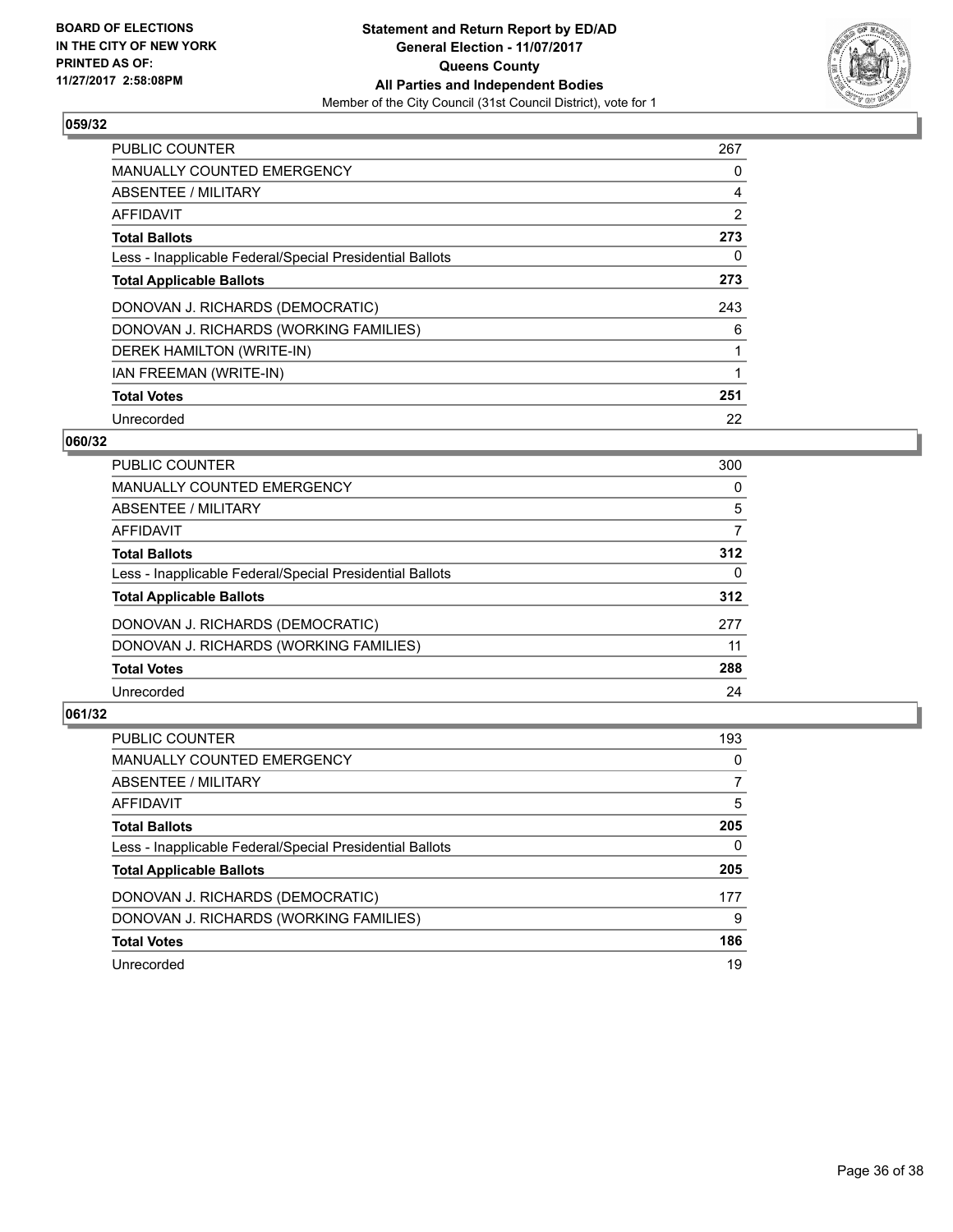

| <b>Total Votes</b>                                       | 0 |
|----------------------------------------------------------|---|
| DONOVAN J. RICHARDS (WORKING FAMILIES)                   | 0 |
| DONOVAN J. RICHARDS (DEMOCRATIC)                         | 0 |
| <b>Total Applicable Ballots</b>                          | 0 |
| Less - Inapplicable Federal/Special Presidential Ballots | 0 |
| <b>Total Ballots</b>                                     | 0 |
| AFFIDAVIT                                                | 0 |
| <b>ABSENTEE / MILITARY</b>                               | 0 |
| <b>MANUALLY COUNTED EMERGENCY</b>                        | 0 |
| PUBLIC COUNTER                                           | 0 |

| <b>PUBLIC COUNTER</b>                                    | 202 |
|----------------------------------------------------------|-----|
| <b>MANUALLY COUNTED EMERGENCY</b>                        | 0   |
| ABSENTEE / MILITARY                                      | 2   |
| AFFIDAVIT                                                | 2   |
| <b>Total Ballots</b>                                     | 206 |
| Less - Inapplicable Federal/Special Presidential Ballots | 0   |
| <b>Total Applicable Ballots</b>                          | 206 |
| DONOVAN J. RICHARDS (DEMOCRATIC)                         | 181 |
| DONOVAN J. RICHARDS (WORKING FAMILIES)                   | 8   |
| <b>Total Votes</b>                                       | 189 |
| Unrecorded                                               | 17  |